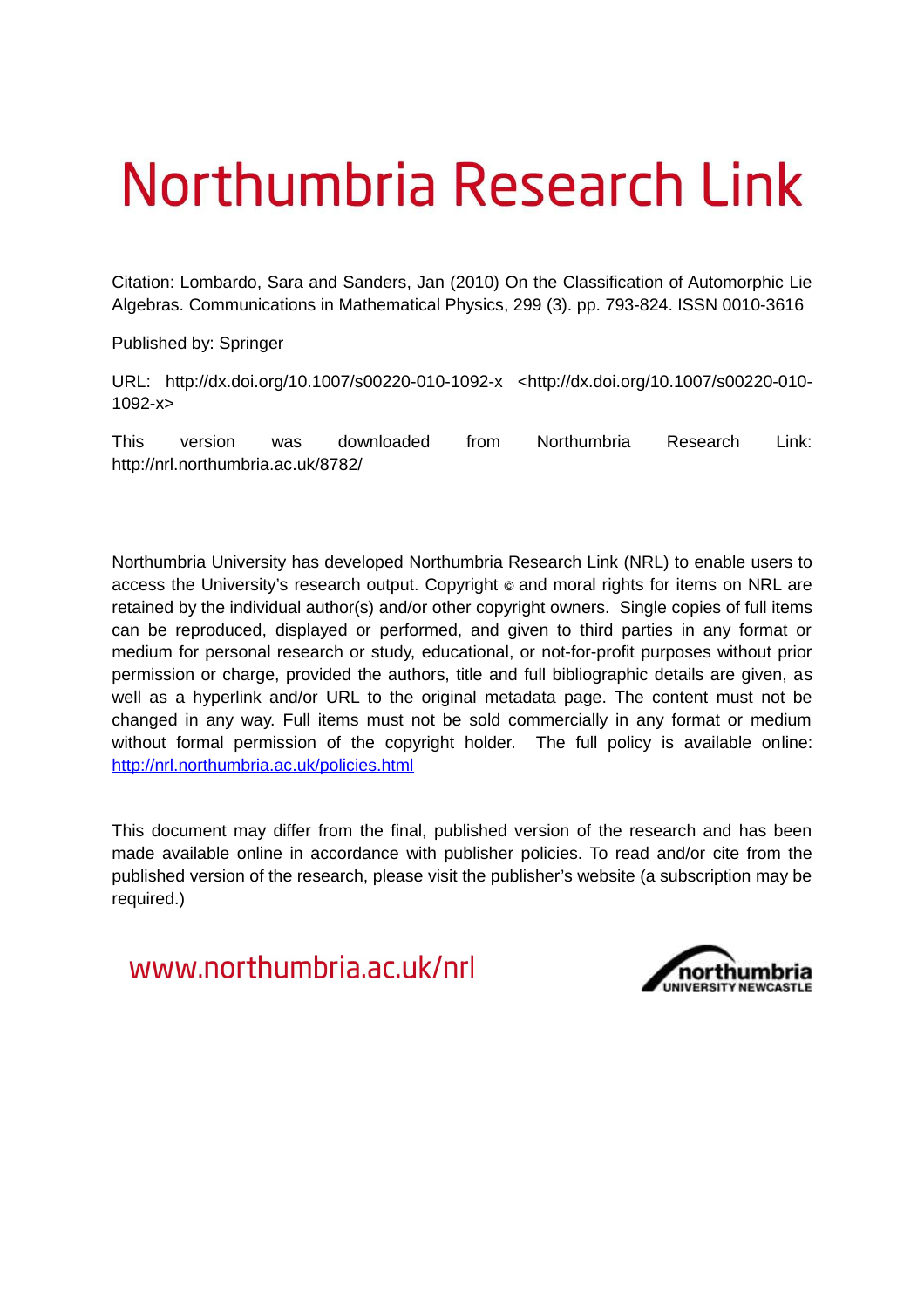## **On the Classification of Automorphic Lie Algebras**

#### **Sara Lombardo, Jan A. Sanders**

Department of Mathematics, Faculty of Sciences, Vrije Universiteit, De Boelelaan 1081a, 1081 HV Amsterdam, The Netherlands. E-mail: sara@few.vu.nl; jansa@few.vu.nl

Received: 7 December 2009 / Accepted: 16 March 2010 Published online: 24 July 2010 –  $\odot$  The Author(s) 2010. This article is published with open access at Springerlink.com

**Abstract:** The problem of reduction of integrable equations can be formulated in a uniform way using the theory of invariants. This provides a powerful tool of analysis and it opens the road to new applications of Automorphic Lie Algebras, beyond the context of integrable systems. In this paper it is shown that  $\mathfrak{sl}_2(\mathbb{C})$ –based Automorphic Lie Algebras associated to the icosahedral group  $\mathbb{I}$ , the octahedral group  $\mathbb{O}$ , the tetrahedral group  $\mathbb{T}$ , and the dihedral group  $\mathbb{D}_n$  are isomorphic. The proof is based on techniques from classical invariant theory and makes use of Clebsch-Gordan decomposition and transvectants, Molien functions and the trace-form. This result provides a complete classification of  $\mathfrak{sl}_2(\mathbb{C})$ –based Automorphic Lie Algebras associated to finite groups when the group representations are chosen to be the same and it is a crucial step towards the complete classification of Automorphic Lie Algebras.

#### **1. Introduction**

*1.1. Automorphic Lie Algebras.* In a recent study [\[LM05](#page-31-0)] Lombardo and Mikhailov showed that it is possible to treat algebraic reductions of integrable equations in a systematic way starting from a class of infinite dimensional Lie algebras, called *Automorphic Lie Algebras*. The authors set up a formalism to treat zero curvature representations (or Lax representations) related to systems of linear equations (Lax pairs) with rational dependence on the spectral parameter  $\lambda$ . Such linear systems are naturally associated to nonlinear partial differential equations (PDEs).

Roughly speaking, Automorphic Lie Algebras are infinite dimensional Lie algebras generalising graded Lie algebras [\[Kac90\]](#page-31-1). They can be defined (omitting the details, which can be found in [\[LM05](#page-31-0)]) starting from any semisimple Lie algebra  $\alpha$  as follows: let *G* ⊂ Aut ( $\mathbb{C}(\lambda) \otimes \mathfrak{g}$ ), where Aut ( $\mathbb{C}(\lambda) \otimes \mathfrak{g}$ ) stands for the group of automorphisms of the algebra  $\mathbb{C}(\lambda) \otimes \mathfrak{g}$ ,  $\mathfrak{g} \subset \mathfrak{gl}_n$  is a finite dimensional semisimple Lie algebra and  $\mathbb{C}(\lambda)$  is the field of rational functions in the complex variable  $\lambda$  with values in  $\mathbb{C}$ .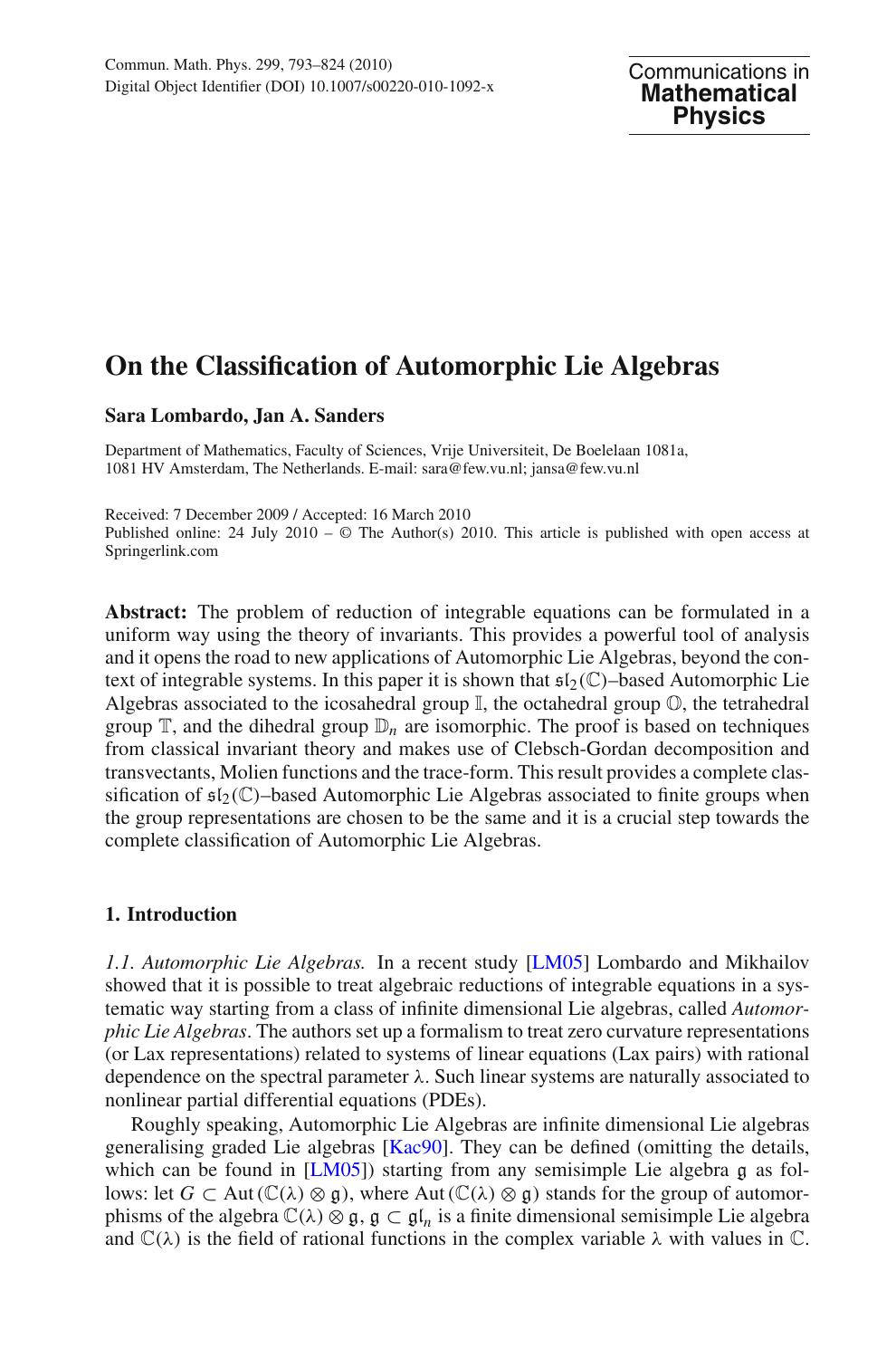A Lie algebra  $(\mathbb{C}(\lambda) \otimes \mathfrak{g})^G$  is called *automorphic*, if its elements  $a \in (\mathbb{C}(\lambda) \otimes \mathfrak{g})^G$  are invariant,  $g(a) = a$ , with respect to all automorphisms  $g \in G$ , i.e.

$$
(\mathbb{C}(\lambda) \otimes \mathfrak{g})^G = \{ a \in (\mathbb{C}(\lambda) \otimes \mathfrak{g}) \mid g(a) = a, \forall g \in G \subset \text{Aut}(\mathbb{C}(\lambda) \otimes \mathfrak{g}) \}.
$$

Originally motivated by the problem of reduction of Lax pairs, Automorphic Lie Algebras are interesting objects in their own right. So much so that a classification is now both a mathematical question and a tool in the reduction problem, and therefore in applications to the theory of integrable systems and beyond. A first step towards classification of Automorphic Lie Algebras was presented in [\[LM05\]](#page-31-0), where automorphic algebras associated to finite groups where considered. These groups are the five groups of Klein's classification, namely, the cyclic group  $\mathbb{Z}/n$ , the dihedral group  $\mathbb{D}_n$ , the tetrahedral group  $\mathbb T$ , the octahedral group  $\mathbb O$  and the icosahedral group  $\mathbb I$ . In [\[LM05](#page-31-0)] the authors classify automorphic algebras associated to the dihedral group  $\mathbb{D}_n$ , starting from the finite dimensional algebra  $\mathfrak{sl}_2(\mathbb{C})$ . Examples of Automorphic Lie Algebras based on  $\mathfrak{sl}_3(\mathbb{C})$  were also discussed.

The aim of this paper is to complete the classification for the case  $\mathfrak{g} = \mathfrak{sl}_2(\mathbb{C})$  and sketch a classification programme for Automorphic Lie Algebras associated to finite groups more generally. A key feature of this approach is the study of these algebras in the context of *classical invariant theory*. Indeed, the problem of reduction can be formulated in a uniform way using the theory of invariants. This gives us a powerful tool of analysis on one hand; on the other it opens the road to new applications of these algebras, beyond the context of integrable systems. Moreover, it turns out that in the explicit case we present here, where the underlying Lie algebra is  $\mathfrak{sl}_2(\mathbb{C})$ , we can compute Automorphic Lie Algebras only using geometric data.

We prove in particular that Automorphic Lie Algebras associated to the Platonic groups  $\mathbb{T}, \mathbb{O}, \mathbb{I}$  and  $\mathbb{D}_n$  are isomorphic in the  $\Gamma_\alpha$  case, where  $\Gamma_\alpha$  stands here for the orbit of the group *G* defined by the zeros of the invariant  $\alpha$ . Indeed, the following main result holds:

#### **Theorem.** Let G be either one of the groups  $\mathbb{T}, \mathbb{O}, \mathbb{I}$  or  $\mathbb{D}_n$ . Then, the Automorphic Lie *Algebras*  $\mathfrak{sl}_2(\mathbb{C}; \alpha)^G$  *are isomorphic as Lie algebras.*

Here and in what follows  $\mathfrak{sl}_2(\mathbb{C};\phi)^G$  denotes the *G*–Automorphic Lie Algebra based on  $\mathfrak{sl}_2(\mathbb{C})$  with homogeneous coefficients having poles at the zeros of  $\phi$ .

This result allows us to provide a complete classification of  $\mathfrak{sl}_2(\mathbb{C})$ –based Automorphic Lie Algebras associated to finite groups when the group representations are chosen to be the same and it is a crucial step towards the complete classification of Automorphic Lie Algebras. This fact, i.e. that the Automorphic Lie Algebras are independent from the group is not quite what one would expect from the topological point of view. Indeed, if one divides out the group action one usually obtains an orbifold, but a manifold in the case of I. This distinction is not visible at the level of the algebra and therefore not on the level of the integrable systems that follow from the reduction procedure.

In the next section we sketch the origin of Automorphic Lie Algebra and illustrate their relation with the theory of integrable systems.

*1.2. Algebraic reductions and Automorphic Lie Algebras.* Many integrable equations are obtained as *reductions* of larger systems. The fact that this is true for many equations of interest in applications makes of the reduction problem one of the central problems in the theory of integrable systems since its early days. A wide class of (algebraic)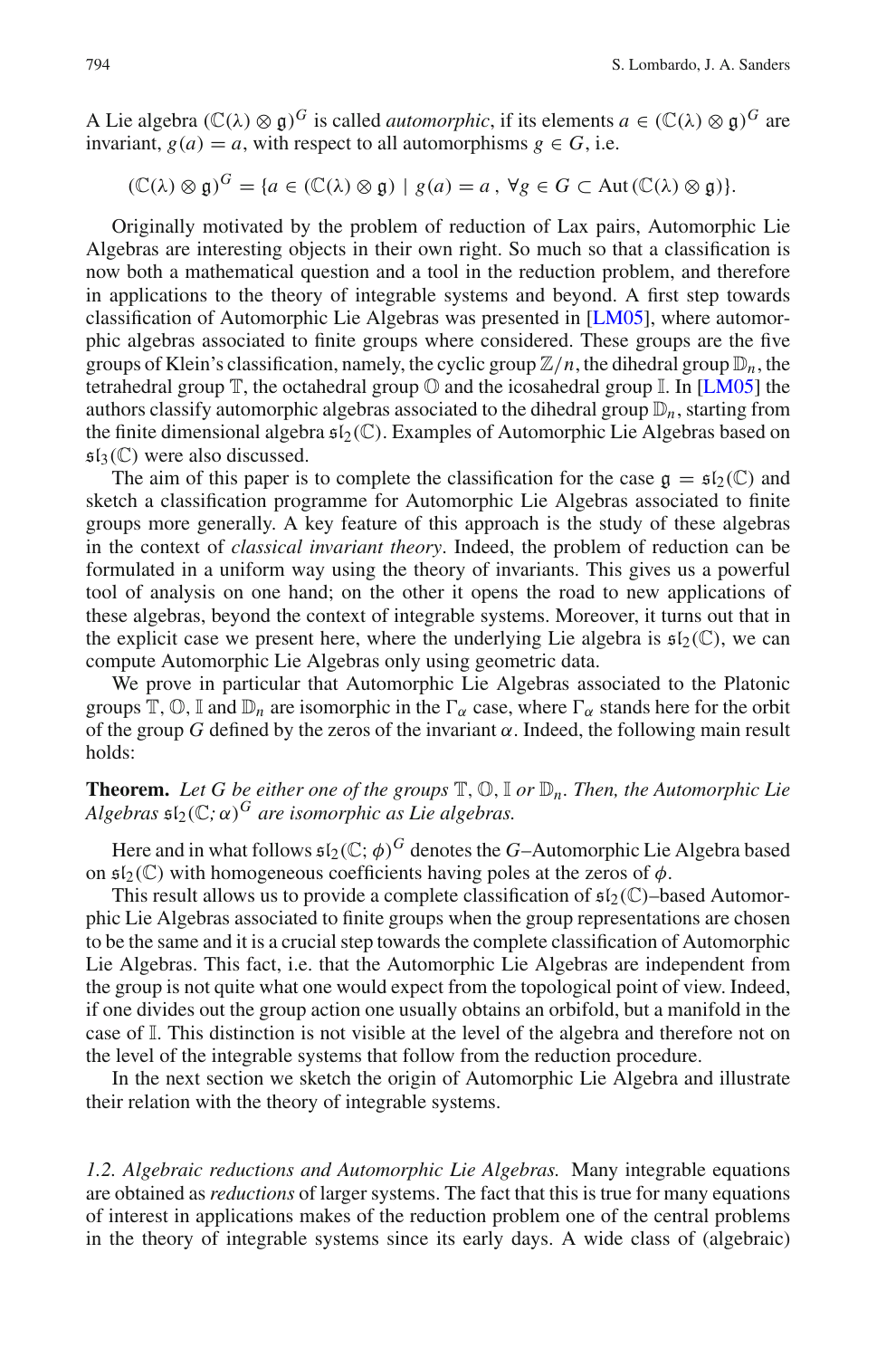reductions can be studied in terms of *reduction groups* [\[Mik81\]](#page-31-2), that is, reductions can be associated to a discrete symmetry group of the corresponding linear problem (Lax pair), either given by the physical system or simply forced on the solutions. The simplest example of such a symmetry is the conjugation for self-adjoint operators. The requirement that a Lax pair is invariant with respect to a reduction group imposes certain algebraic constraints on the Lax operators and therefore it yields a reduction. As an illustration, consider for instance a fairly general Lax pair  $L\Psi = 0$ ,  $M\Psi = 0$ , where

$$
L = \partial_x - X(x, t, \lambda), \quad M = \partial_t - T(x, t, \lambda),
$$

and

$$
X(x, t, \lambda) = X_0(x, t) + X_1(x, t)\lambda + X_{-1}(x, t)\frac{1}{\lambda},
$$
  
\n
$$
T(x, t, \lambda) = T_0(x, t) + T_1(x, t)\lambda + T_{-1}(x, t)\frac{1}{\lambda} + T_2(x, t)\lambda^2 + T_{-2}(x, t)\frac{1}{\lambda^2}
$$

<span id="page-3-0"></span>are  $n \times n$  matrix functions of x, t and of the spectral parameter  $\lambda$ . The consistency condition  $\Psi_{tx} = \Psi_{xt}$  implies that (for all values of  $\lambda$ )

$$
X_t - T_x + [X, T] = 0,
$$

i.e. a system of  $5n^2$  nonlinear differential equations amongst the entries of the matrices of the Lax pair. A natural question arises: how to reduce it in a systematic way? The system can be reduced imposing symmetry conditions: considering, as an example, reductions associated to the dihedral group  $\mathbb{D}_n$ , the symmetry constraints read

$$
X(\lambda) = S X(\omega \lambda) S^{-1}, \quad X(\lambda) = -X^T(1/\lambda), \quad \omega^n = 1,
$$
  
\n
$$
T(\lambda) = S T(\omega \lambda) S^{-1}, \quad T(\lambda) = -T^T(1/\lambda)
$$

(see [\[Mik81](#page-31-2)[,LM04](#page-31-3)] for details). Solutions of the reduced system have been recently investigated in [\[BM\]](#page-30-0).

This purely algebraic reduction technique, first formulated by Mikhailov (see [\[Mik81](#page-31-2)]) and later developed in [\[MSY87](#page-31-4),[LM05\]](#page-31-0), has been successfully applied both in classical (e.g. [\[GKV07a](#page-30-1)[,GKV07b](#page-31-5)[,GGK01,](#page-30-2)[GGIK01](#page-30-3)[,HSAS84,](#page-31-6)[LM04\]](#page-31-3)) and quantum integrable systems theory (e.g. [\[Bel80](#page-30-4),[Bel81](#page-30-5)]) and it essentially consists of finding invariant elements of the Lie algebra over the ring of rational functions used in the Lax pair representation of an integrable equation. These invariant elements form an infinite dimensional Lie algebra known as the Automorphic Lie Algebra [\[LM05](#page-31-0)]. Indeed, a reduction group can be seen also as a group representation  $\mathcal G$  of a (sub)group  $G$  of the group of automorphisms of the infinite dimensional Lie algebra underlying the Lax pair, e.g.  $G \subset Aut(\mathbb{C}(\lambda)\otimes \mathfrak{g})$ , where we recall that  $\mathfrak{g} \subset \mathfrak{gl}_n$  is a finite dimensional semisimple Lie algebra and  $\mathbb{C}(\lambda)$  is the field of rational functions in the complex variable  $\lambda$  with values in  $\mathbb C$  (see [\[LM05\]](#page-31-0) for details). In this latter framework reductions corresponding to G are nothing but a restriction of the Lax pair to the corresponding *automorphic* (i.e. invariant) subalgebras  $(\mathbb{C}(\lambda) \otimes \mathfrak{g})^G$ .

<span id="page-3-1"></span>The paper is organised as follows: in the Introduction we recall basic definitions and facts from the theory of Automorphic Lie Algebras and consider them in the framework of algebraic reductions of integrable systems. In Sect. [2](#page-3-0) the set up is defined. Section [3](#page-4-0) describes the tool of transvection and recalls basic notions from invariant theory; here we prove a few lemmas in full generality for later use. Section [4](#page-7-0) deals with the classification of  $\mathfrak{sl}_2(\mathbb{C})$ –based Automorphic Lie Algebras associated to finite groups. The framework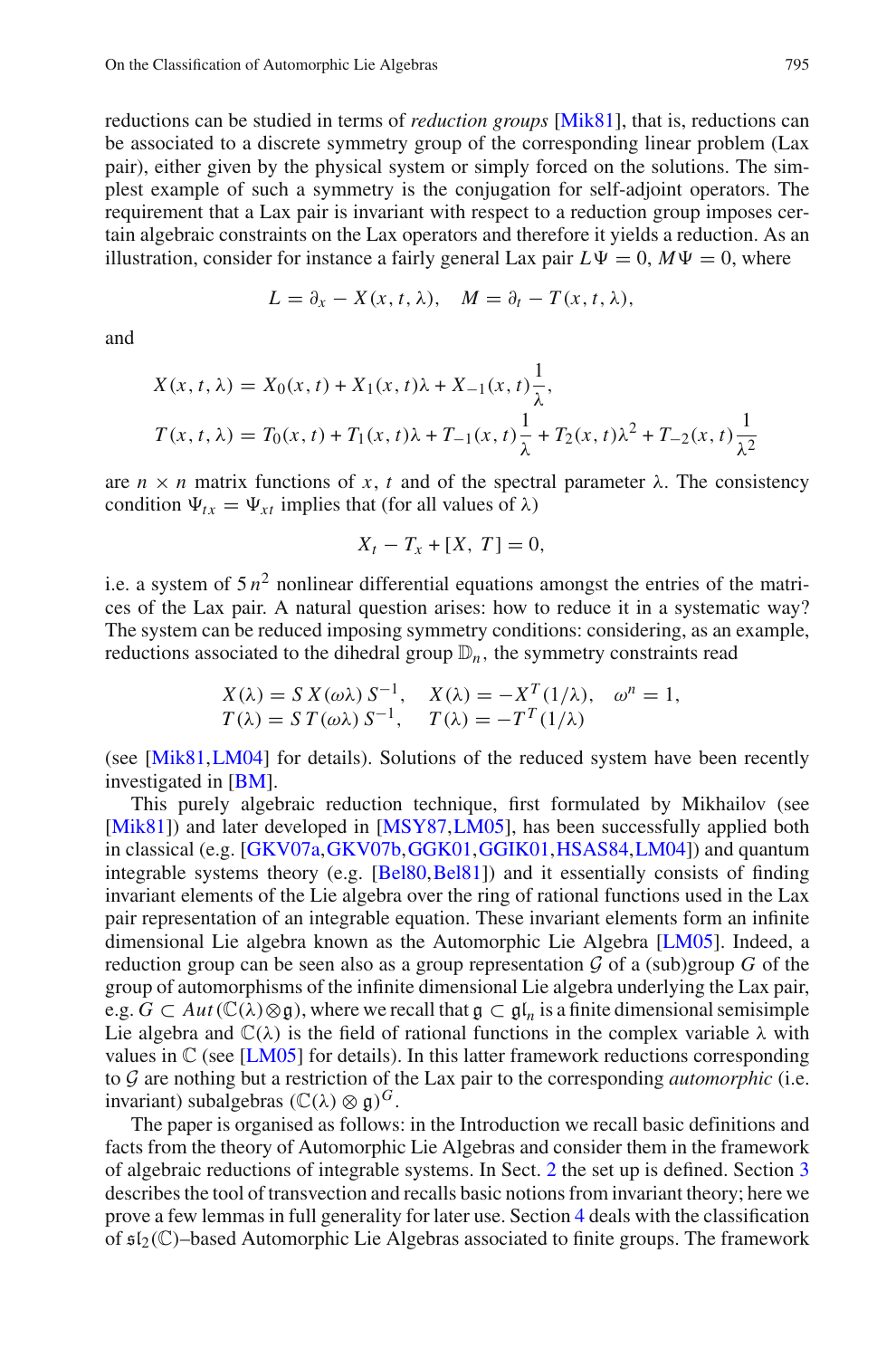is defined in Sects. [4.1,](#page-8-0) [4.2](#page-9-0) and [4.3;](#page-12-0) in particular covariant algebras  $\hat{\mathfrak{g}}_G$  are derived in Sect. [4.2](#page-9-0) while Sect. [4.4](#page-13-0) describes the general form of their structure constants. In Sect. [5](#page-15-0) we define homogeneous elements, therefore we go from the variables *X* and *Y* to  $\lambda = \frac{y}{\lambda}$ (or  $\lambda = \frac{X}{Y}$ ); fixing an orbit  $\Gamma$  of the group *G* we define a basis of homogeneous elements with  $\Gamma$ –divisors and their structure constants (Sect. [5.3\)](#page-17-0). The *normal form* of  $\mathfrak{sl}_2(\mathbb{C})$ – based Automorphic Lie Algebras is given in Sect. [6.](#page-19-0) Section [7](#page-22-0) compares the results with the averaging method, while Sect. [8](#page-23-0) gives explicit expressions for homogeneous bases associated to finite groups. The last Sect. [9](#page-25-0) contains concluding remarks while the Appendices contain the case of  $\mathbb{Z}/n$  (see Appendix [A\)](#page-26-0) and the detailed derivation of homogeneous elements (see Appendices [B\)](#page-26-1). The case a of different  $\Gamma$ –divisor is the content of the last Appendix [C.](#page-27-0)

Many of the necessary computations were done using the FORM package [\[Ver00\]](#page-31-7).

#### **2. Set Up**

We consider automorphic algebras in the context of classical invariant theory, that is the study of invariants of the action of  $\mathfrak{sl}_2(\mathbb{C})$  on binary forms. It turns out that in the explicit case we present here, where the underlying Lie algebra is  $\mathfrak{sl}_2(\mathbb{C})$ , we can compute the Automorphic Lie Algebra only using geometric data. Let us define the set up:

- Let g be a Lie algebra and let  $\rho_k$  be a representation of g in  $\mathfrak{gl}_k(\mathbb{C})$ ;
- Let  $\mathbb{C}[X, Y]$  be the ring of polynomials in *X* and *Y* (later we will define  $\lambda = \frac{X}{Y}$  or  $λ = \frac{Y}{X}$ ;
- <span id="page-4-1"></span>• Consider  $\hat{\mathfrak{g}} = \mathbb{C}[X, Y] \otimes \mathfrak{g}$  and let  $\hat{\rho}_k$  be the representation induced by  $\rho_k$ :

$$
\hat{\rho}_k(p(X, Y) \otimes m) = p(X, Y) \otimes \rho_k(m);
$$

• Let *G* be a finite group; let  $\sigma$  be a faithful projective representation of *G* in  $\mathbb{C}^2$ , that is  $\sigma$  is a mapping from *G* to  $GL_2(\mathbb{C})$  obeying the following:

$$
\sigma(g)\,\sigma(h) = c(g,h)\,\sigma(g,h), \quad \forall g, h \in G,
$$

where  $c(g, h)$ :  $G \times G \to \mathbb{C}^*$  is a 2-cocycle over  $\mathbb{C}^*$ , the multiplicative group of  $\mathbb C$  (see for example [\[Zhm92](#page-31-8)]). This restricts *G* to be one of the following groups [\[Kle56,](#page-31-9)[Kle93](#page-31-10)]:

$$
\mathbb{Z}/m, \quad \mathbb{D}_m, \quad \mathbb{T}, \quad \mathbb{O}, \quad \mathbb{I}, \tag{1}
$$

i.e. the cyclic group  $\mathbb{Z}/m$ , the dihedral group  $\mathbb{D}_m$ , the tetrahedral group  $\mathbb{T}$ , the octahedral group  $\mathbb O$  and the icosahedral group  $\mathbb I$ ; we refer to  $\mathbb D_m$ ,  $\mathbb T$ ,  $\mathbb O$ ,  $\mathbb I$  as to *Platonic* groups;

- <span id="page-4-0"></span>• Let  $\tau_k$  be a faithful projective representation of *G* in  $\mathbb{C}^k$ ;
- Define the linear representation  $\pi_k$  by

$$
\pi_k(g) M = \tau_k(g) M \tau_k(g^{-1}), \quad M \in \mathfrak{gl}_k(\mathbb{C}).
$$

It follows then that  $\pi_k(g)\rho_k([m_1, m_2]) = [\pi_k(g)\rho_k(m_1), \pi_k(g)\rho_k(m_2)], \forall m_i \in \mathfrak{g};$ •  $\sigma \otimes \pi_k$  defines a projective representation of *G* in  $\mathbb{C}[X, Y] \otimes \mathfrak{gl}_k(\mathbb{C})$ .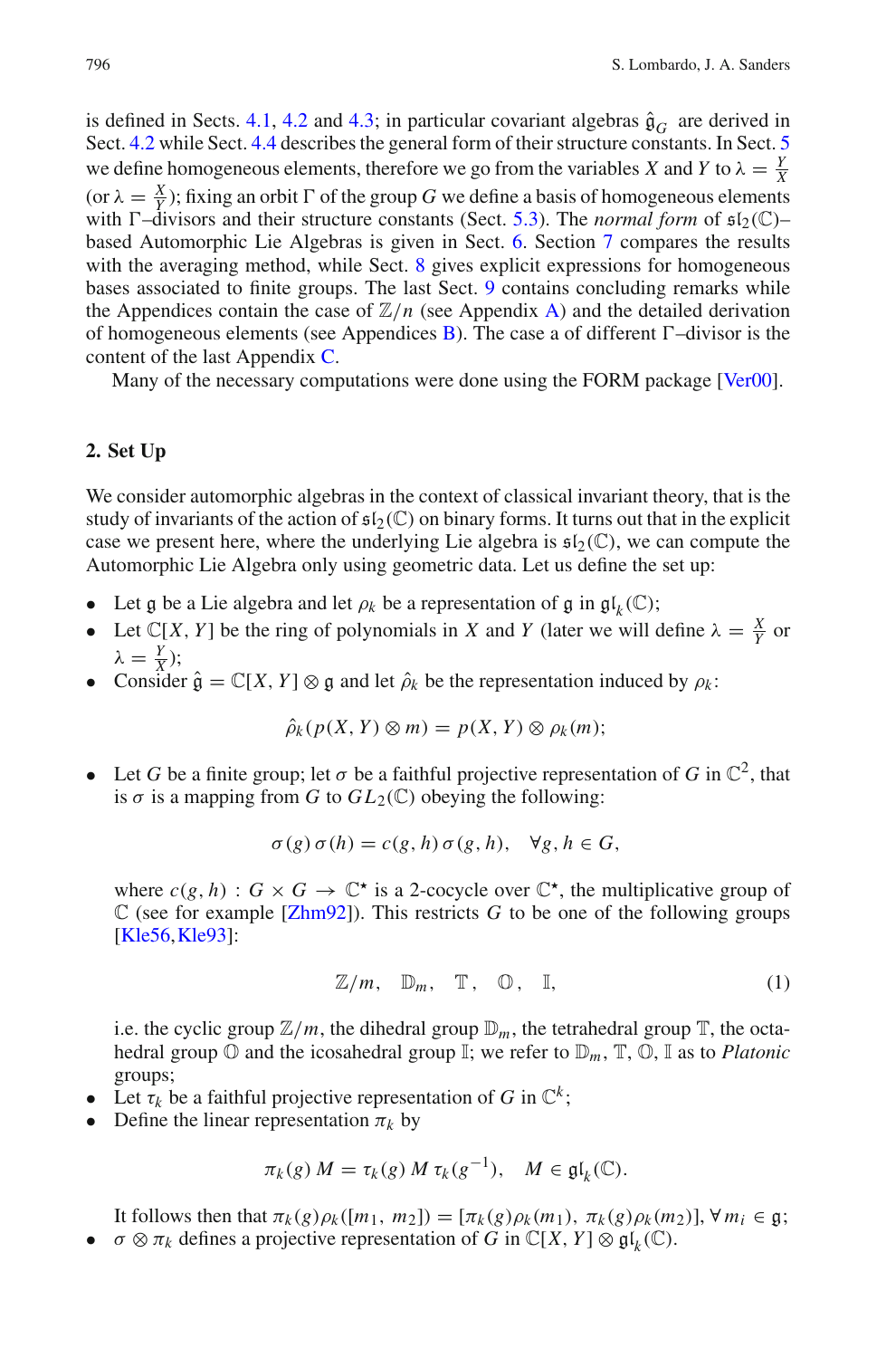In a diagram the situation can be represented as follows:



Let  $g \in G$ ,  $\hat{m} = p(X, Y) \otimes m \in \hat{g}$ . Composing the Lie algebra representation and the group representation we write

$$
(\sigma \otimes \pi_k)(g) \hat{\rho}_k(\hat{m}) = p(\sigma(g^{-1})(X, Y)) \otimes \tau_k(g) \rho_k(m) \tau_k(g^{-1}).
$$

In this paper however we will be concerned with the case  $\mathfrak{g} = \mathfrak{sl}_2(\mathbb{C})$  and we take  $k = 2$ and  $\tau_2 = \sigma$ . Furthermore we write  $\rho_2 = \rho$ , the standard representation of  $\mathfrak{sl}_2(\mathbb{C})$ . These simplifying assumptions can no longer be made when considering higher dimensional Lie algebras. See the discussion in Sect. [9.](#page-25-0)

Let χ be a one-dimensional representation of *G*.

**Definition 2.1.** Let V be a G-module. Then  $v \in V$  is  $\chi$ -covariant if  $g v = \chi(g) v$ ,  $\forall g \in G$ *. If*  $\chi$  *is trivial then v is called* **invariant***.* 

In the literature, covariants are also called semi-invariants, or relative invariants. We denote the space of  $\chi$ -covariants as  $V_G^{\chi}$  $V_G^{\lambda}$  and the space of covariants by  $V_G$ . Our first goal is to compute the Lie algebra of covariants  $\hat{\mathfrak{g}}_G$ .

Let  $\frak{g}$  be  $\frak{sl}_2(\mathbb{C})$  and let  $\frak{e}_+, \frak{e}_-, \frak{e}_0$  be a basis, obeying the relations:

$$
[\mathfrak{e}_+,\mathfrak{e}_-]=\mathfrak{e}_0,\quad [\mathfrak{e}_0,\mathfrak{e}_\pm]=\pm 2\mathfrak{e}_\pm.
$$

**Theorem 2.1.** *For all G in the list (1)*,  $\mathfrak{A} = Y^2 \mathfrak{e}_- + XY \mathfrak{e}_0 - X^2 \mathfrak{e}_+ \in \hat{\mathfrak{g}}^G$ , *i.e.*  $\mathfrak{A}$  *is invariant.*

<span id="page-5-2"></span>*Proof.* Since  $(\text{ad}(\varepsilon_{-}) - X\frac{\partial}{\partial Y})\mathfrak{A} = 0$  and  $(\text{ad}(\varepsilon_{+}) - Y\frac{\partial}{\partial X})\mathfrak{A} = 0$ , the form is invariant under the usual action of  $SL_2(\mathbb{C})$  on binary forms. □

*Remark 2.1.* The theorem holds true in the case that  $G = SL_2(\mathbb{C})$ , that is

$$
\tau_2 = \begin{pmatrix} a & b \\ c & d \end{pmatrix}, \qquad \sigma \begin{pmatrix} X \\ Y \end{pmatrix} = \begin{pmatrix} aX + bY \\ cX + dY \end{pmatrix}.
$$

*Remark 2.2.* This is just the adjoint representation of  $\mathfrak{sl}_2(\mathbb{C})$ ; it is not clear to us how this object could be conceived in  $\lambda$ -language, since it cannot be associated to a homogeneous invariant element, as is shown in Sect. [5.](#page-15-0) See however Remark [3.1,](#page-5-0) Sect. [3.](#page-4-0)

#### <span id="page-5-0"></span>**3. Transvectants**

<span id="page-5-1"></span>In classical invariant theory the basic computational tool is the *transvectant*: given any two covariants, it is possible to construct a number of (possibly) new covariants by computing transvectants. As a simple example consider two linear forms  $aY + bX$ ,  $cY + dX$ ; their first transvectant is the determinant of the coefficients, i.e.  $ad - cb$ . Similarly, the discriminant  $a_0a_2 - a_1^2$  of a quadratic form  $a_0Y^2 + 2a_1XY + a_2X^2$  is the second transvectant of the quadratic form itself.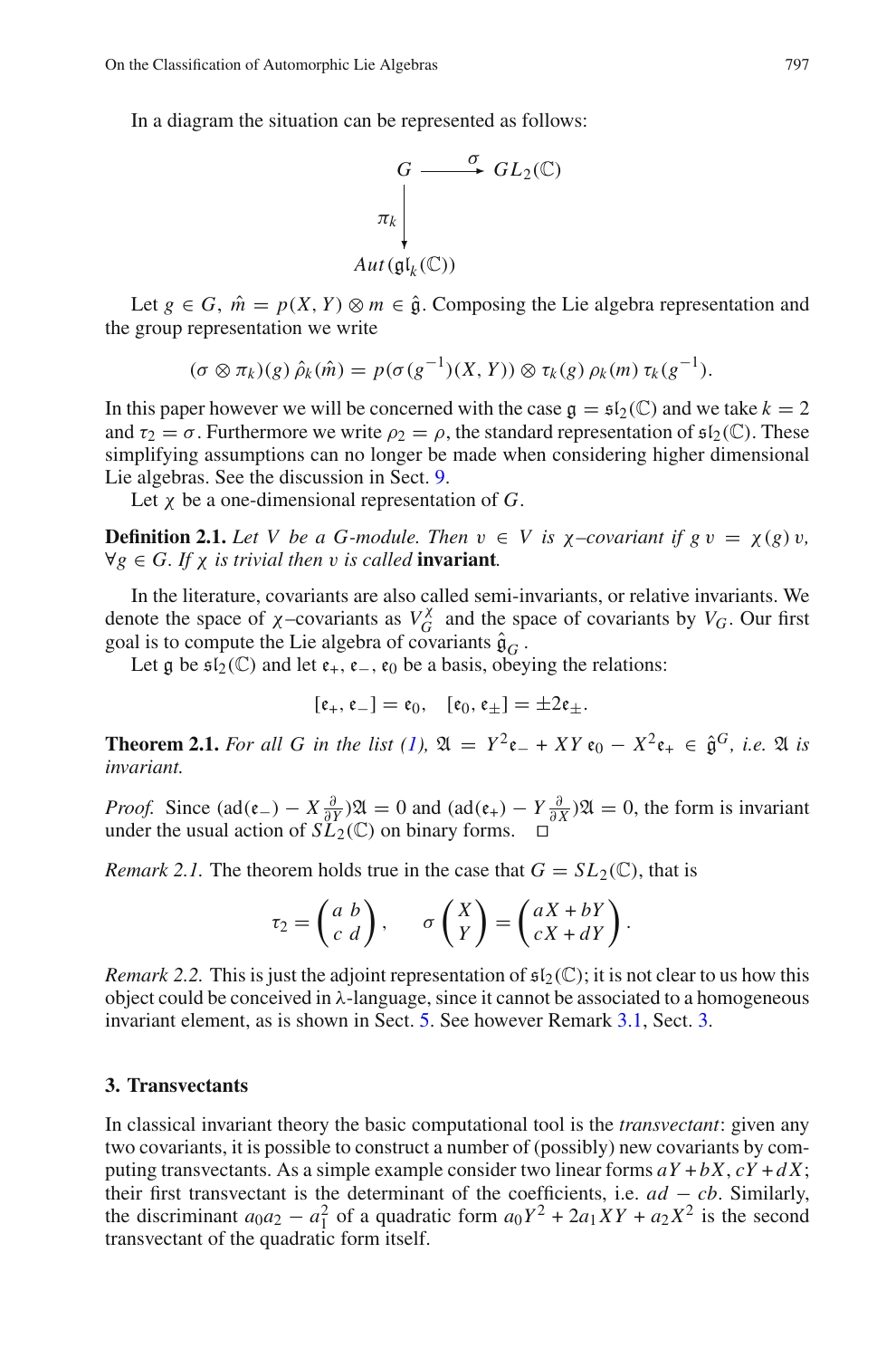<span id="page-6-0"></span>In this section we will adapt the idea of transvection to compute invariant algebras. We start from the classical work by Klein about automorphic functions and generalise it to the context of automorphic algebras. To do so, we need first to recall some definitions and facts about transvectants and generalise some of the concepts to the present set up.

<span id="page-6-1"></span>**Definition 3.1.** *A* **groundform** *is a covariant* α *with its divisor of zeros equal to an exceptional (or degenerate) orbit.*

<span id="page-6-2"></span>*Example 3.1.* Let  $\omega$  be an elementary 3<sup>rd</sup> root of unity and let  $\sigma(s) = \begin{pmatrix} \omega & 0 \\ 0 & \omega^{-1} \end{pmatrix}$  $0 \omega^{-1}$  $\bigg)$  $\sigma(r) = \begin{pmatrix} 0 & i \\ i & 0 \end{pmatrix}$ *i* 0 define a projective representation of the group  $\mathbb{D}_3$ . To obtain an exceptional orbit we start with an eigenvector of either  $\sigma(s)$  or  $\sigma(r)$ ; take for instance the  $\sigma(s)$  eigenvector (1, 0), corresponding to *X*; it follows then that  $\sigma(s)(1, 0) = \omega(1, 0)$ and  $\sigma(r)(1, 0) = i(0, 1)$ , corresponding to *X* and *Y*, respectively. The exceptional orbit consists therefore of *X* and *Y* and we take as a groundform its multiplicative average *XY*. Consider now an eigenvector of  $\sigma(r)$ , e.g. (1, 1), then the exceptional orbit under  $\sigma(s)$  is given by  $X + Y$ ,  $\omega X + \omega^{-1}Y$ ,  $\omega^{-1}X + \omega Y$ , and the groundform is nothing but its multiplicative average  $(X + Y)(\omega X + \omega^{-1}Y)(\omega^{-1}X + \omega Y) = X^3 + Y^3$ . Similarly, starting with the eigenvector  $(1, -1)$ , one obtains the groundform  $X^3 - Y^3$ .

<span id="page-6-4"></span>The computations of groundforms for all other groups of the list [\(1\)](#page-3-1) can be found, for instance, in [\[Dol](#page-30-6)], [\[Lam86](#page-31-11), II.6] and [\[Kle93\]](#page-31-10).

**Definition 3.2.** *Let*  $\phi \in \mathbb{C}_n[X, Y]_G^{\chi}$  $\frac{\partial}{\partial G}$  and let  $\phi_{k,l} = \frac{\partial^{k+l} \phi}{\partial X^k \partial Y}$  $\frac{\partial^{k+i} \phi}{\partial X^k \partial Y^l}$ ; we define the k<sup>th</sup>–**transvectant** of  $\phi$  with an arbitrary form  $\mathfrak{F} \in \hat{\mathfrak{g}}_G^{\psi}$  $\int_{G}^{\varphi}$  *as* 

$$
\mathfrak{F}_{\phi}^{k} = (\phi, \mathfrak{F})^{k} = \sum_{i=0}^{k} (-1)^{i} {k \choose i} \phi_{i,k-i} \mathfrak{F}_{k-i,i}, \quad \mathfrak{F}_{\phi}^{k} \in \hat{\mathfrak{g}}_{G}^{\chi \psi}.
$$

*Example 3.2.* (Classical Invariant Theory) In the definition above  $\mathfrak F$  could as well belong to  $\mathbb{P}_m[X, Y]$ . It follows from the classical theory [\[Kle56,](#page-31-9) [Kle93](#page-31-10)] that if *G* is either  $\mathbb{T}, \mathbb{O}$ or  $\mathbb I$  then the groundforms are given by

$$
\alpha
$$
,  $\beta = (\alpha, \alpha)^2$ ,  $\gamma = (\alpha, \beta)^1$ .

<span id="page-6-3"></span>If one denotes the degree of a form  $\alpha$  by  $\omega_{\alpha}$  it follows that (see Table [1\)](#page-5-1)

$$
\omega_{\beta} = 2 \omega_{\alpha} - 4, \quad \omega_{\gamma} = 3 \omega_{\alpha} - 6.
$$

If *G* is  $\mathbb{D}_m$  then  $\beta \neq (\alpha, \alpha)^2$  and it has to be computed independently (see Table [2\)](#page-6-0). The degree of  $\beta$  is the number of faces of the Platonic solid and determines its name. We observe that  $\omega_{\alpha} - \omega_{\gamma} + \omega_{\beta} = 2$ , the Euler index.

|              | ωω | $\omega_{\beta} = 2\omega_{\alpha} - 4$ | $\omega_{\gamma} = 3\omega_{\alpha} - 6$ |
|--------------|----|-----------------------------------------|------------------------------------------|
|              |    |                                         |                                          |
| U            |    |                                         |                                          |
| <b>PTT'S</b> |    |                                         |                                          |

**Table 1.** Degrees of the groundforms of  $\mathbb{I}, \mathbb{O}, \mathbb{T}$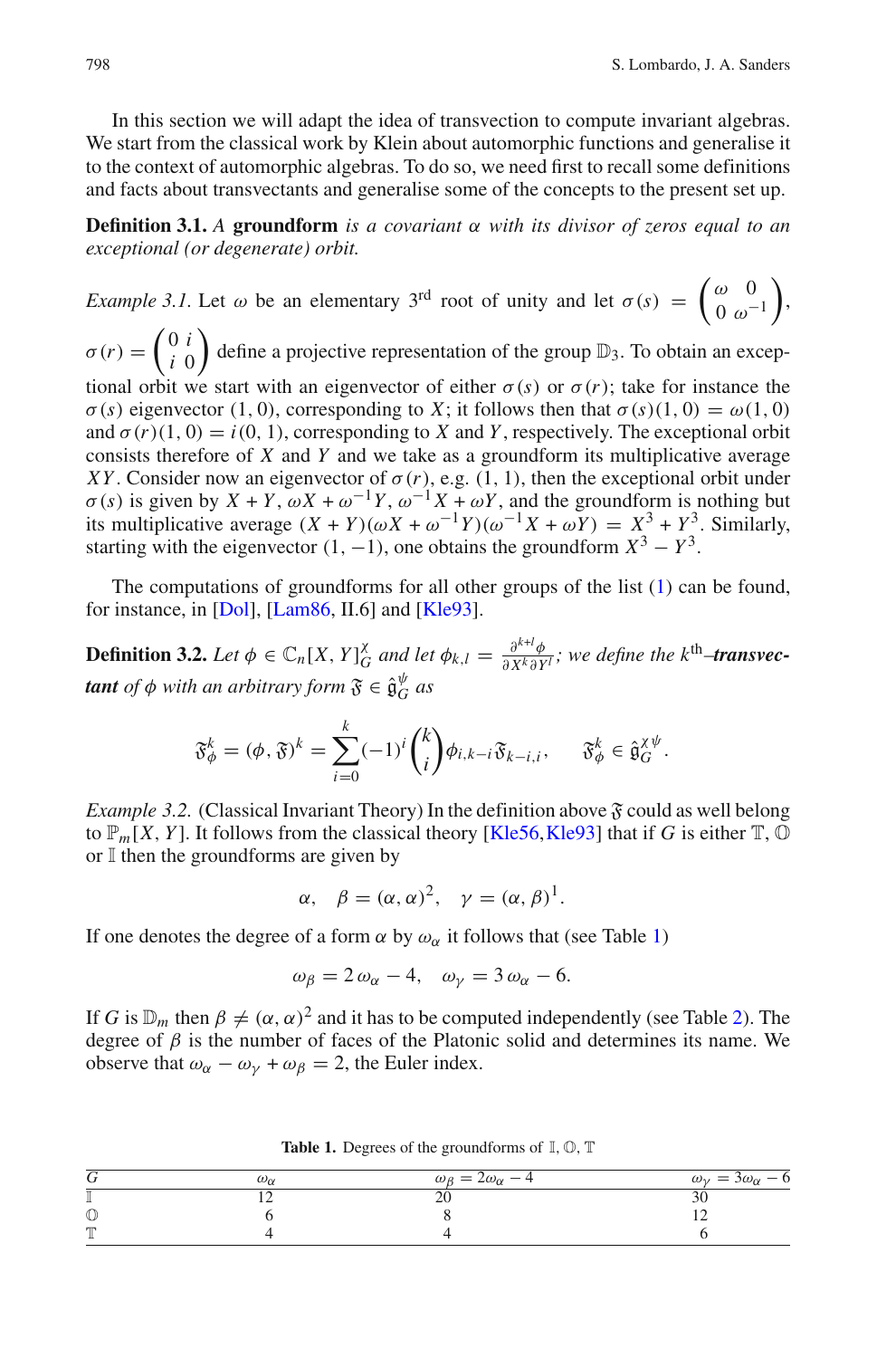**Table 2.** Degrees of the groundforms of  $\mathbb{D}_m$ 

<span id="page-7-1"></span>

|                |  | ,,, |
|----------------|--|-----|
| $\mathbb{D}_n$ |  | .   |

*Remark 3.1.* In  $\lambda$ -language,  $\beta$  corresponds to the Schwarzian of  $\alpha$ .

**Lemma 3.1.**

$$
\mathfrak{F}_{\phi}^{k} = k! X^{-k} \sum_{l=0}^{k} (-1)^{l} {\omega_{\phi} - k + l \choose l} {\omega_{\mathfrak{F}} - l \choose k - l} \phi_{0,k-l} \mathfrak{F}_{0,l}.
$$

*Proof.* See [\[Olv99](#page-31-12), p. 90], and references [\[Gun86](#page-31-13)] and [\[Ovs97](#page-31-14)] therein. □

<span id="page-7-2"></span>**Lemma 3.2.** *Let*  $\mathfrak{F}$  *be an invariant form and let*  $\phi \in \mathbb{C}[X, Y]$  *with*  $\omega_{\phi} \geq 2$ *. Then one has*

$$
\mathfrak{F}_{\phi}^{1} = X^{-1} \left( \omega_{\mathfrak{F}} \phi_{Y} \mathfrak{F} - \omega_{\phi} \phi \mathfrak{F}_{Y} \right), \tag{2}
$$

$$
\mathfrak{F}_{\phi}^{2} = 2X^{-2} \left( \binom{\omega_{\mathfrak{F}}}{2} \phi_{YY} \mathfrak{F} - (\omega_{\phi} - 1)(\omega_{\mathfrak{F}} - 1) \phi_{Y} \mathfrak{F}_{Y} + \binom{\omega_{\phi}}{2} \phi \mathfrak{F}_{YY} \right), \qquad (3)
$$

$$
\mathfrak{F}_{\phi}^{i} = 0 \quad \text{for } i \geq 3 \text{ if } \mathfrak{F} \text{ is quadratic.} \tag{4}
$$

*Proof.* It follows immediately from Lemma [3.1.](#page-6-1) □

*Example 3.3.* Let  $\mathfrak F$  be the invariant form  $\mathfrak A$  given in Theorem [2.1](#page-4-1) and let  $\phi$  be  $\alpha = XY$ , which happens to be a groundform of the dihedral group  $\mathbb{D}_m$  (see Sect. [4.3.4\)](#page-13-1). It follows then that  $\sim$ 

$$
\rho(\mathfrak{A}_{\alpha}^{1}) = \begin{pmatrix} 0 & -2X^{2} \\ -2Y^{2} & 0 \end{pmatrix},
$$

$$
\rho(\mathfrak{A}_{\alpha}^{2}) = \begin{pmatrix} -2 & 0 \\ 0 & +2 \end{pmatrix},
$$

$$
\rho(\mathfrak{A}_{\alpha}^{i}) = 0 \text{ for } i \geq 3,
$$

where  $\rho$  is the standard representation in  $\mathfrak{sl}_2(\mathbb{C})$ .

<span id="page-7-0"></span>Let g be the Lie algebra  $\mathfrak{sl}_2(\mathbb{C})$  with the usual basis and commutation relations:

$$
[\mathfrak{e}_0, \mathfrak{e}_\pm] = \pm 2\mathfrak{e}_\pm,\tag{5}
$$

$$
[\mathfrak{e}_+,\mathfrak{e}_-]=\mathfrak{e}_0.\tag{6}
$$

**Lemma 3.3.** *Let*  $\mathfrak{A}$  *be the invariant form given in Theorem [2.1,](#page-4-1) then*  $X^{-1}[\mathfrak{A}, \mathfrak{A}_Y] =$  $-2\mathfrak{A}, X^{-1}[\mathfrak{A}, \mathfrak{A}_{YY}] = -2\mathfrak{A}_Y$  *and*  $X^{-1}[\mathfrak{A}_Y, \mathfrak{A}_{YY}] = -2\mathfrak{A}_{YY}.$ 

*Proof.* We only prove the first relation, the other proofs are even simpler:

$$
X^{-1}[\mathfrak{A}, \mathfrak{A}_Y] = X^{-1}[Y^2 \mathfrak{e}_- + XY \mathfrak{e}_0 - X^2 \mathfrak{e}_+, 2Y \mathfrak{e}_- + X \mathfrak{e}_0]
$$
  
=  $2Y[Y\mathfrak{e}_0 - X\mathfrak{e}_+, \mathfrak{e}_-] + [Y^2 \mathfrak{e}_- - X^2 \mathfrak{e}_+, \mathfrak{e}_0]$   
=  $Y^2[\mathfrak{e}_0, \mathfrak{e}_-] - 2XY[\mathfrak{e}_+, \mathfrak{e}_-] - X^2[\mathfrak{e}_+, \mathfrak{e}_0]$   
=  $-2Y^2 \mathfrak{e}_- - 2XY\mathfrak{e}_0 + 2X^2 \mathfrak{e}_+$   
=  $-2\mathfrak{A}.$ 

⊓⊔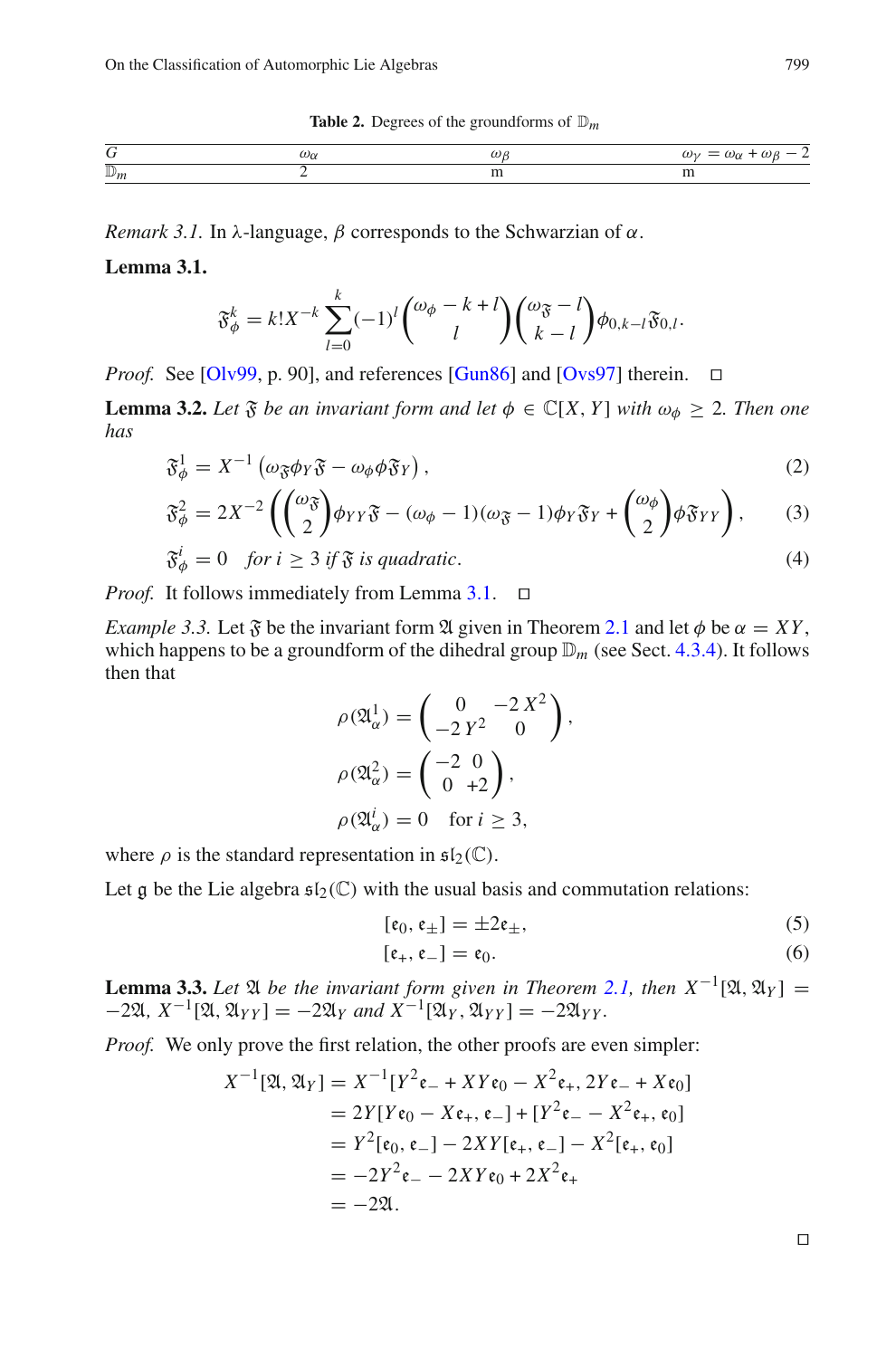<span id="page-8-0"></span>**Corollary 3.1.** *If we give*  $\mathfrak A$  *and the Y* derivative odd grading, then the  $\mathfrak A$ ,  $\mathfrak A_Y$  *and*  $\mathfrak A_{YY}$ *form a*  $\mathbb{Z}/2$ -graded Lie algebra, with grading  $|\mathfrak{A}| = 1$ ,  $|\mathfrak{A}_Y| = 0$ ,  $|\mathfrak{A}_{YY}| = 1$ .

**Theorem 3.1.**  $\mathfrak{A}_d^j$  $\psi^J_{\phi}$ ,  $j = 0, 1, 2$  span a  $\mathbb{Z}/2$ -graded Lie algebra with the following com*mutation relations:*

$$
\begin{aligned} [\mathfrak{A}_{\phi}^1, \, \mathfrak{A}] &= -2\omega_{\phi} \, \phi \, \mathfrak{A}, \\ [\mathfrak{A}, \, \mathfrak{A}_{\phi}^2] &= 2(\omega_{\phi} - 1) \, \mathfrak{A}_{\phi}^1, \\ [\mathfrak{A}_{\phi}^1, \, \mathfrak{A}_{\phi}^2] &= 2\omega_{\phi} \, \phi \, \mathfrak{A}_{\phi}^2 - \frac{4}{\omega_{\phi} - 1} \, (\phi, \phi)^2 \, \mathfrak{A}. \end{aligned}
$$

<span id="page-8-1"></span>*Proof.* Express  $\mathfrak{A}_d^j$  $\psi^j_{\phi}$ ,  $j = 1, 2$  in  $\mathfrak{A}, \mathfrak{A}_Y$  and  $\mathfrak{A}_{YY}$ : see Lemma [3.2](#page-6-2) and use Lemma [3.3](#page-6-3) to compute the commutators. The induced grading is  $|\mathfrak{A}_{q}^{j}\rangle$  $|\psi_{\phi}| = 1 + |\phi| + j \mod 2$ , where |φ| is to be defined in Definition [4.2.](#page-9-1) ⊓⊔

<span id="page-8-2"></span>*Remark 3.2.* The research leading to this paper started with the observation that if one defined (using transvection)

$$
\mathfrak{A}_0 = -2Y\alpha_X \mathfrak{e}_- - (X\alpha_X - Y\alpha_Y) \mathfrak{e}_0 - 2X\alpha_Y \mathfrak{e}_+, \n\mathfrak{A}_- = Y^2 \mathfrak{e}_- + XY \mathfrak{e}_0 - X^2 \mathfrak{e}_+, \n\mathfrak{A}_+ = -\alpha_X^2 \mathfrak{e}_- + \alpha_X \alpha_Y \mathfrak{e}_0 + \alpha_Y^2 \mathfrak{e}_+,
$$

where  $\alpha$  is the groundform of Example [3.2,](#page-5-2) then one has

$$
[\mathfrak{A}_{+}, \mathfrak{A}_{-}] = \omega_{\alpha} \alpha \mathfrak{A}_{0},
$$
  

$$
[\mathfrak{A}_{0}, \mathfrak{A}_{\pm}] = \pm 2\omega_{\alpha} \alpha \mathfrak{A}_{\pm}.
$$

Using the methods described in Sect. [5](#page-15-0) one can now construct an Automorphic Lie Algebra. This observation was presented at the NEEDS 2009 conference. What it is not clear from this construction, however, is that this is the **only possible** Automorphic Lie Algebra. The rest of the paper is intended to show that this is indeed the case.

For later use (cf. Remark [8.1\)](#page-25-1) we mention that  $\det(\rho(\mathfrak{A}_{\pm})) = 0$  and  $\det(\rho(\mathfrak{A}_{0})) =$  $-\omega_\alpha^2\alpha^2$ .

#### **4. Automorphic Lie Algebras Associated to Finite Groups**

Let *G* ⊂ Aut( $\mathbb{C}(\lambda) \otimes \mathfrak{g}$ ). A Lie algebra ( $\mathbb{C}(\lambda) \otimes \mathfrak{g}$ )<sup>*G*</sup> is called *automorphic*, if its elements  $a \in (\mathbb{C}(\lambda) \otimes \mathfrak{g})^G$  are invariant  $g(a) = a$  with respect to all automorphisms  $g \in G$ , i.e.

$$
(\mathbb{C}(\lambda) \otimes \mathfrak{g})^G = \{ a \in (\mathbb{C}(\lambda) \otimes \mathfrak{g}) \mid g(a) = a, \forall g \in G \subset \text{Aut}(\mathbb{C}(\lambda) \otimes \mathfrak{g}) \}.
$$

We consider *G* to be a finite group; in particular, let *G* be one of the groups in the list  $(1)$ ; we aim for a complete classification for the case  $\mathfrak{g} = \mathfrak{sl}_2(\mathbb{C})$  using geometric data. This leads us to sketch a classification programme for Automorphic Lie Algebras associated to finite groups more in general, that is beyond  $\mathfrak{sl}_2(\mathbb{C})$ . A key feature of this approach is the study of these algebras in the context of classical invariant theory. Indeed, the problem of reduction can be formulated in a uniform way using the theory of invariants. We consider first the problem of invariants starting from <sup>C</sup>[*X*, *<sup>Y</sup>* ]; through a homogenisation we will then map it to  $\mathbb{C}(\lambda)$ , where  $\lambda = X/Y$  (or  $\lambda = Y/X$ ).

Our first task is to compute the Lie algebra of covariants  $\hat{\mathfrak{g}}_G$ .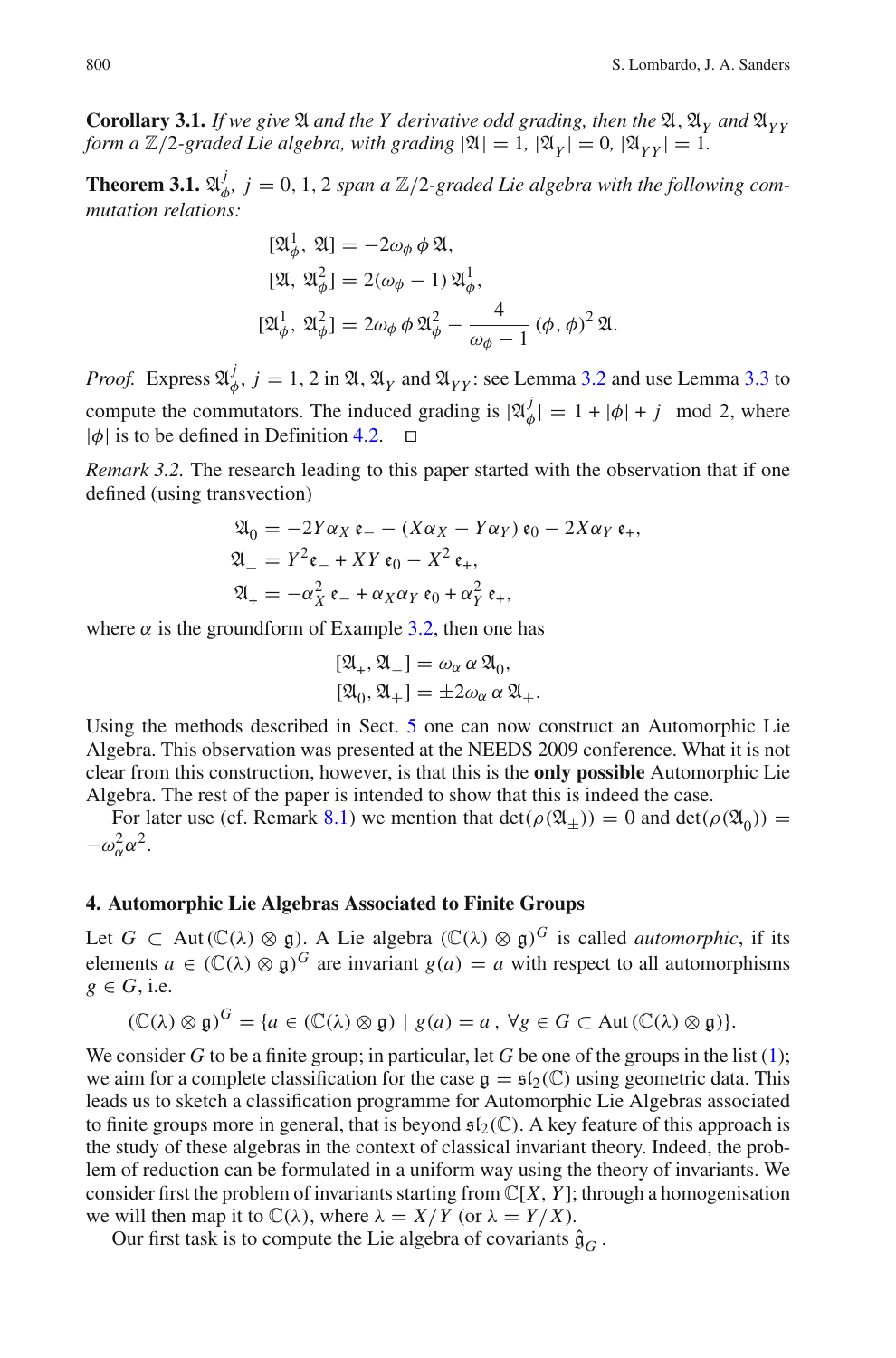<span id="page-9-0"></span>*4.1. The Trace-form.* Given a representation  $\rho$  of  $\mathfrak{sl}_2(\mathbb{C})$ , we can define the *trace-form*  $\langle \cdot, \cdot \rangle$  by

$$
\langle \mathfrak{X}, \mathfrak{Y} \rangle = \text{tr}\, (\rho(\mathfrak{X}) \rho(\mathfrak{Y})).
$$

**Lemma 4.1.** *Let*  $\rho$  *be the standard representation in*  $\mathfrak{gl}_2(\mathbb{C})$  *and*  $\phi$ ,  $\psi \in \mathbb{C}[X, Y]$  *with*  $\omega_{\phi, \psi} \geq 2$ . Then  $\rho(\mathfrak{A}) = \begin{pmatrix} XY & -X^2 \\ Y^2 & -XY \end{pmatrix}$  $\left(\begin{array}{cc} XY & -X^2 \ Y^2 & -XY \end{array}\right)$  and

1.  $\langle \mathfrak{A}, \mathfrak{A} \rangle = 0.$ 2.  $\langle \mathfrak{A}, \mathfrak{A}_{\phi}^1 \rangle = 0.$ 3.  $\langle \mathfrak{A}_{\phi}^1, \mathfrak{A}_{\psi}^1 \rangle = 2 \omega_{\phi} \omega_{\psi} \phi \psi.$ 4.  $\langle \mathfrak{A}, \mathfrak{A}_{\phi}^2 \rangle = -4 \binom{\omega_{\phi}}{2} \phi.$  $\phi'$   $\bar{ }$   $\tau$  (2) 5.  $\langle \mathfrak{A}_{\phi}^1, \mathfrak{A}_{\psi}^2 \rangle = -4(\omega_{\psi} - 1)(\phi, \psi)^1.$ 6.  $\langle \mathfrak{A}_{\phi}^2, \mathfrak{A}_{\psi}^2 \rangle = -4(\phi, \psi)^2$ .

<span id="page-9-2"></span>*Proof.* We prove here items [5](#page-8-1) and [6](#page-8-2) and leave the other relations to the reader.

$$
\langle \mathfrak{A}_{\phi}^{1}, \mathfrak{A}_{\psi}^{2} \rangle = 2 \operatorname{tr} \left( \left( \begin{array}{cc} -X\phi_{X} + Y\phi_{Y} & -2X\phi_{Y} \\ -2Y\phi_{X} & -Y\phi_{Y} + X\phi_{X} \end{array} \right) \left( \begin{array}{cc} -\psi_{XY} & -\psi_{YY} \\ \psi_{XX} & \psi_{XY} \end{array} \right) \right)
$$
  
\n= 4(-\phi\_{Y}(Y\psi\_{XY} + X\psi\_{XX}) + \phi\_{X}(X\psi\_{XY} + Y\psi\_{YY}))  
\n= 4(\omega\_{\psi} - 1)(-\phi\_{Y}\psi\_{X} + \phi\_{X}\psi\_{Y})  
\n= -4(\omega\_{\psi} - 1)(\phi, \psi)^{1},  
\n\langle \mathfrak{A}\_{\phi}^{2}, \mathfrak{A}\_{\psi}^{2} \rangle = 4 \operatorname{tr} \left( \left( \begin{array}{cc} -\phi\_{XY} & -\phi\_{YY} \\ \phi\_{XX} & \phi\_{XY} \end{array} \right) \left( \begin{array}{cc} -\psi\_{XY} & -\psi\_{YY} \\ \psi\_{XX} & \psi\_{XY} \end{array} \right) \right)  
\n= 4(-\phi\_{YY}\psi\_{XX} + 2\phi\_{XY}\psi\_{XY} - \phi\_{XX}\psi\_{YY})  
\n= -4(\phi, \psi)^{2}.

Observe that apparently  $|\langle \mathfrak{A}, \mathfrak{B} \rangle| = |\mathfrak{A}| + |\mathfrak{B}| \mod 2$ . □

*Example 4.1.* Consider the same setting as in Example  $3.3$ , namely  $\mathfrak A$  is the invariant form in Theorem [2.1](#page-4-1) and  $\alpha = XY$ ; it follows then that all trace-forms  $\langle \mathfrak{A}_{\alpha}^{i}, \mathfrak{A}_{\alpha}^{j} \rangle$  vanish with the exception of

$$
\langle \mathfrak{A}_{\alpha}^{1}, \mathfrak{A}_{\alpha}^{1} \rangle = \text{tr}\left( \begin{pmatrix} 0 & -2X^{2} \\ -2Y^{2} & 0 \end{pmatrix} \begin{pmatrix} 0 & -2X^{2} \\ -2Y^{2} & 0 \end{pmatrix} \right)
$$
  
=  $4X^{2}Y^{2} + 4X^{2}Y^{2}$   
=  $2\omega_{\alpha}^{2}\alpha^{2}$ ,  

$$
\langle \mathfrak{A}_{\alpha}^{2}, \mathfrak{A}_{\alpha}^{2} \rangle = \text{tr}\left( \begin{pmatrix} -2 & 0 \\ 0 & 2 \end{pmatrix} \begin{pmatrix} -2 & 0 \\ 0 & 2 \end{pmatrix} \right)
$$
  
=  $4 + 4$   
=  $-4(\alpha, \alpha)^{2}$ .

<span id="page-9-1"></span>*Remark 4.1.* Instead of the trace-form, one could proceed in a more abstract fashion and use the Killing form of  $\mathfrak{sl}_2(\mathbb{C})$ . One can then compute the Killing form on the *Y*-derivatives of  $\mathfrak A$  and, by  $\mathbb C[X, Y]$ -linearity, on the transvectants of  $\mathfrak A$ .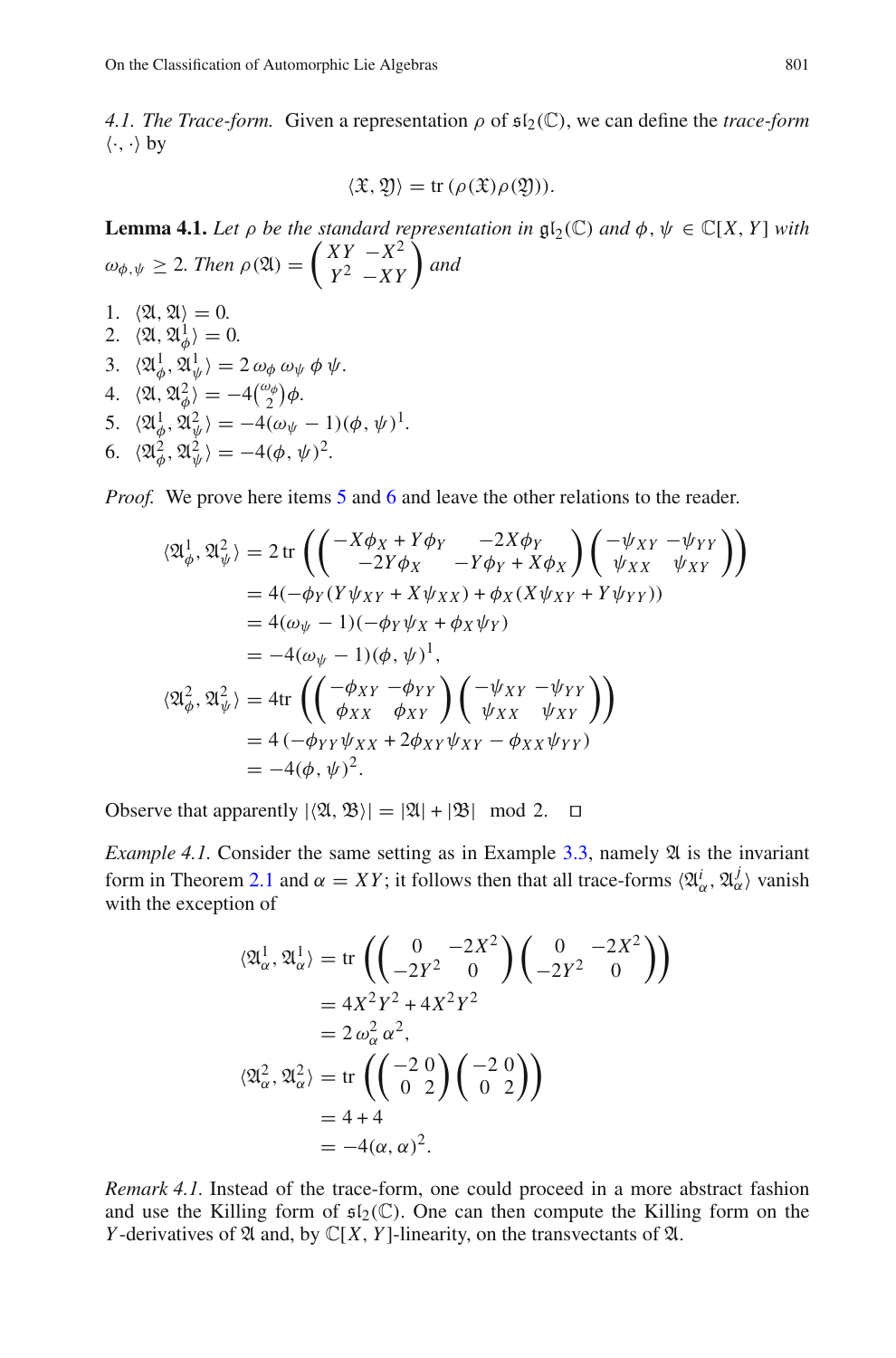*4.2. Stanley and Clebsch-Gordan decompositions.* An essential step in the construction of the algebra of covariants  $\hat{\mathfrak{g}}_G$  is to find a basis for the covariant matrices. This is done in this section by tensoring the Stanley basis of the covariant polynomials with the selfadjoint representation of  $\mathfrak{sl}_2(\mathbb{C})$ .

<span id="page-10-0"></span>**Definition 4.1.** (Spherical polynomial rings) Let σ be a faithful projective representa*tion of a finite group G on*  $\mathbb{C}^2$ *. Let*  $\alpha$ ,  $\beta \in \mathbb{C}[X, Y]_G$  *and*  $\gamma = (\alpha, \beta)^1$  *and assume that every covariant can be written as an element in* <sup>C</sup>[α, β, γ ]*. As before we consider* <sup>α</sup> *and*  $\beta$  *as the even elements, and*  $\gamma$  *as the odd one (this supposes that*  $\gamma \notin \mathbb{C}[\alpha, \beta]$ *). We assume*  $(\alpha, \gamma)^1 \in \mathbb{C}[\alpha, \beta]$  *and*  $(\beta, \gamma)^1 \in \mathbb{C}[\alpha, \beta]$  *and we notice that* 

$$
\omega_{\gamma}\gamma^2 = \omega_{\beta}\beta(\alpha,\gamma)^1 - \omega_{\alpha}\alpha(\beta,\gamma)^1 \in \mathbb{C}[\alpha,\beta].
$$

*This implies that the ring of covariants has the following Stanley decomposition:*

$$
\mathbb{C}[X,Y]_G = \mathbb{C}[\alpha,\beta] \oplus \mathbb{C}[\alpha,\beta]\gamma.
$$
 (7)

*We call such a ring a* **spherical polynomial ring***.*

*Remark 4.2.* For  $\mathbb{I}, \mathbb{O}$  and  $\mathbb{T}$ , the  $\mathbb{Z}/2$ -grading of  $\beta$  is automatically 0. In the case of  $\mathbb{D}_m$ , where  $\beta$  is not the second transvectant of  $\alpha$ , we put  $|\beta| = 0$ . In both cases the  $\mathbb{Z}/2$ -grading of  $\nu$  is 1.

**Theorem 4.1.** (Molien,  $[Mol97]$ ) *Let*  $\sigma : G \hookrightarrow GL_2(\mathbb{C})$  *be a representation of a finite group G over* C*. Then the Poincaré series of the ring of invariants is given by*

$$
P(\mathbb{C}[X, Y]^G, t) = \frac{1}{|G|} \sum_{g \in G} \frac{1}{\det(1 - \sigma(g^{-1})t)}.
$$

*Proof.* See [\[Smi95,](#page-31-16) Sect. 4.3]. □

*Remark 4.3.* The function  $P(\mathbb{C}[X, Y]^G, t)$  is called the Molien function of the invariants of the representation  $\sigma$ . The Molien functions of the covariants of the faithful projective representations of the Platonic groups follow from [\(7\)](#page-9-2):

$$
P(\mathbb{C}[X, Y]_G, t) = \frac{1 + t^{\omega_Y}}{(1 - t^{\omega_\alpha})(1 - t^{\omega_\beta})}.
$$

**Theorem 4.2.** *The faithful projective representations of the Platonic groups give rise to spherical polynomial rings of covariants.*

*Remark 4.4.* The group  $\mathbb{Z}/n$  does not fit in since  $\alpha = X$ ,  $\beta = Y$ , and so  $\gamma$  is constant. The ring of covariants is  $\mathbb{C}[\alpha, \beta]$ . The covariant Lie algebra is spanned by  $\mathfrak{A}^2_{\alpha^2}, \mathfrak{A}^2_{\alpha\beta}$  and  $\mathfrak{A}_{\beta^2}^2$ , that is, by the orginal  $\mathfrak{sl}_2(\mathbb{C})$ . The details are given in Appendix [A.](#page-26-0)

**Definition 4.2.** *We assign a* Z/2*-grading on*

$$
(\mathbb{C}[\alpha,\beta]\oplus\mathbb{C}[\alpha,\beta](\alpha,\beta)^{1})\otimes\mathfrak{A}
$$

*by setting*  $|\alpha| = 0$  ( $|\beta| = 0$  *in the case of*  $\mathbb{D}_m$ ),  $|\mathfrak{A}| = 1$ ,  $|(\phi, \psi)^j| = |\phi| + |\psi| + j$ mod 2*.*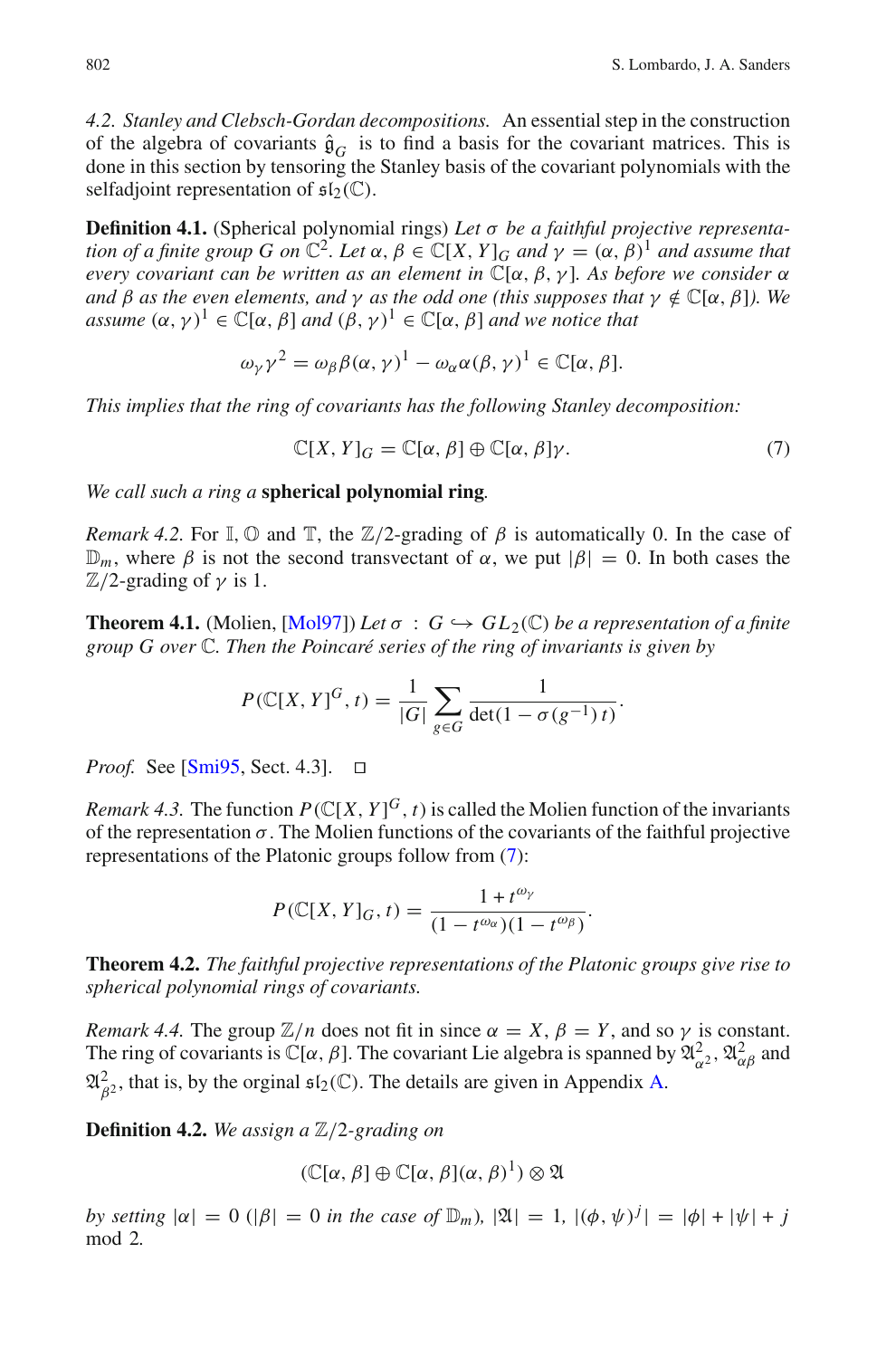**Theorem 4.3.** Let  $\mathfrak A$  *be an invariant quadratic form with coefficients in a G-module and assume*  $\alpha, \beta \in \mathbb{C}[X, Y]_G$  *with*  $\omega_{\alpha, \beta} \geq 2$  *and*  $\gamma = (\alpha, \beta)^1 \notin \mathbb{C}[\alpha, \beta]$ *. Then it follows from the Clebsch-Gordan decomposition theorem* (*see [\[SVM07\]](#page-31-17)*) *that*

$$
(\mathbb{C}[\alpha,\beta]\oplus\mathbb{C}[\alpha,\beta]\gamma)\otimes\mathfrak{sl}_2(\mathbb{C})=\mathbb{C}[\alpha,\beta]\otimes(\mathfrak{A}\oplus\mathfrak{A}_{\alpha}^2\oplus\mathfrak{A}_{\alpha}^1\oplus\mathfrak{A}_{\beta}^2\oplus\mathfrak{A}_{\beta}^1\oplus\mathfrak{A}_{\gamma}^2).
$$
 (8)

*Proof.* Let  $\phi \in \mathbb{C}[X, Y]$  be a polynomial in *X* and *Y* such that  $\omega_{\phi} \geq 2$ . According to the Clebsch-Gordan decomposition theorem one has

$$
\phi \otimes \mathfrak{A} = \phi \mathfrak{A} \oplus \mathfrak{A}_{\phi}^{1} \oplus \mathfrak{A}_{\phi}^{2}.
$$

We compute the direct sum decomposition of  $(\mathbb{C}[\alpha, \beta] \oplus \mathbb{C}[\alpha, \beta] \gamma) \otimes \mathfrak{A}$ ; to this end we introduce the following hybrid notation: we associate  $\phi$  with its Poincaré function  $t_{\phi}^{\omega_d}$ φ and, similarly,  $\mathfrak A$  with  $t_{\mathfrak A}^2$ . Then the Clebsch-Gordan decomposition becomes

$$
t_{\phi}^{\omega_{\phi}} \otimes t_{\mathfrak{A}}^{2} = t_{\phi}^{\omega_{\phi}} t_{\mathfrak{A}}^{2} + t_{\mathfrak{A}_{\phi}^{1}}^{\omega_{\phi}} + t_{\mathfrak{A}_{\phi}^{2}}^{\omega_{\phi}-2}.
$$

We are now ready to compute the generating function of the left and right hand side of  $(8)$ :

$$
\frac{1+t_{\gamma}^{\omega_{\gamma}}}{(1-t_{\alpha}^{\omega_{\alpha}})(1-t_{\beta}^{\omega_{\beta}})} \otimes t_{\mathfrak{A}}^{2}
$$
\n
$$
= \left(1 + \frac{t_{\beta}^{\omega_{\beta}}}{1-t_{\beta}^{\omega_{\beta}}} + \frac{t_{\alpha}^{\omega_{\alpha}}}{(1-t_{\alpha}^{\omega_{\alpha}})(1-t_{\beta}^{\omega_{\beta}})} + \frac{t_{\gamma}^{\omega_{\gamma}}}{(1-t_{\alpha}^{\omega_{\alpha}})(1-t_{\beta}^{\omega_{\beta}})}\right) \otimes t_{\mathfrak{A}}^{2}
$$
\n
$$
= \frac{1+t_{\gamma}^{\omega_{\gamma}}}{(1-t_{\alpha}^{\omega_{\alpha}})(1-t_{\beta}^{\omega_{\beta}})}t_{\mathfrak{A}}^{2} + \left(\frac{t_{\mathfrak{A}_{\beta}}^{\omega_{\beta}}}{1-t_{\beta}^{\omega_{\beta}}} + \frac{t_{\mathfrak{A}_{\alpha}}^{\omega_{\alpha}}}{(1-t_{\alpha}^{\omega_{\alpha}})(1-t_{\beta}^{\omega_{\beta}})} + \frac{t_{\mathfrak{A}_{\gamma}}^{\omega_{\gamma}}}{(1-t_{\alpha}^{\omega_{\alpha}})(1-t_{\beta}^{\omega_{\beta}})}\right)
$$
\n
$$
+ \left(\frac{t_{\mathfrak{A}_{\beta}}^{\omega_{\beta}-2}}{1-t_{\beta}^{\omega_{\beta}}} + \frac{t_{\mathfrak{A}_{\alpha}}^{\omega_{\alpha}-2}}{1-t_{\alpha}^{\omega_{\alpha}})(1-t_{\beta}^{\omega_{\beta}}}} + \frac{t_{\mathfrak{A}_{\gamma}}^{\omega_{\gamma}-2}}{(1-t_{\alpha}^{\omega_{\alpha}})(1-t_{\beta}^{\omega_{\beta}})}\right)
$$
\n
$$
= \frac{t_{\mathfrak{A}}^{2} + t_{\gamma}^{\omega_{\gamma}} t_{\mathfrak{A}}^{2} + t_{\mathfrak{A}_{\beta}}^{\omega_{\beta}} - t_{\mathfrak{A}_{\alpha}}^{\omega_{\alpha}} t_{\mathfrak{A}_{\beta}}^{2} + t_{\mathfrak{A}_{\alpha}}^{\omega_{\gamma}-2} - t_{\alpha}^{\omega_{\alpha}} t_{\mathfrak{A}_{\beta}}^{\omega_{\beta}-2} + t_{\mathfrak
$$

<span id="page-11-0"></span>*Remark 4.5.* The factorization in the last step seems to be connected to Corollary [4.1.](#page-11-0) See also [\[Spr87](#page-31-18), Sect. 8].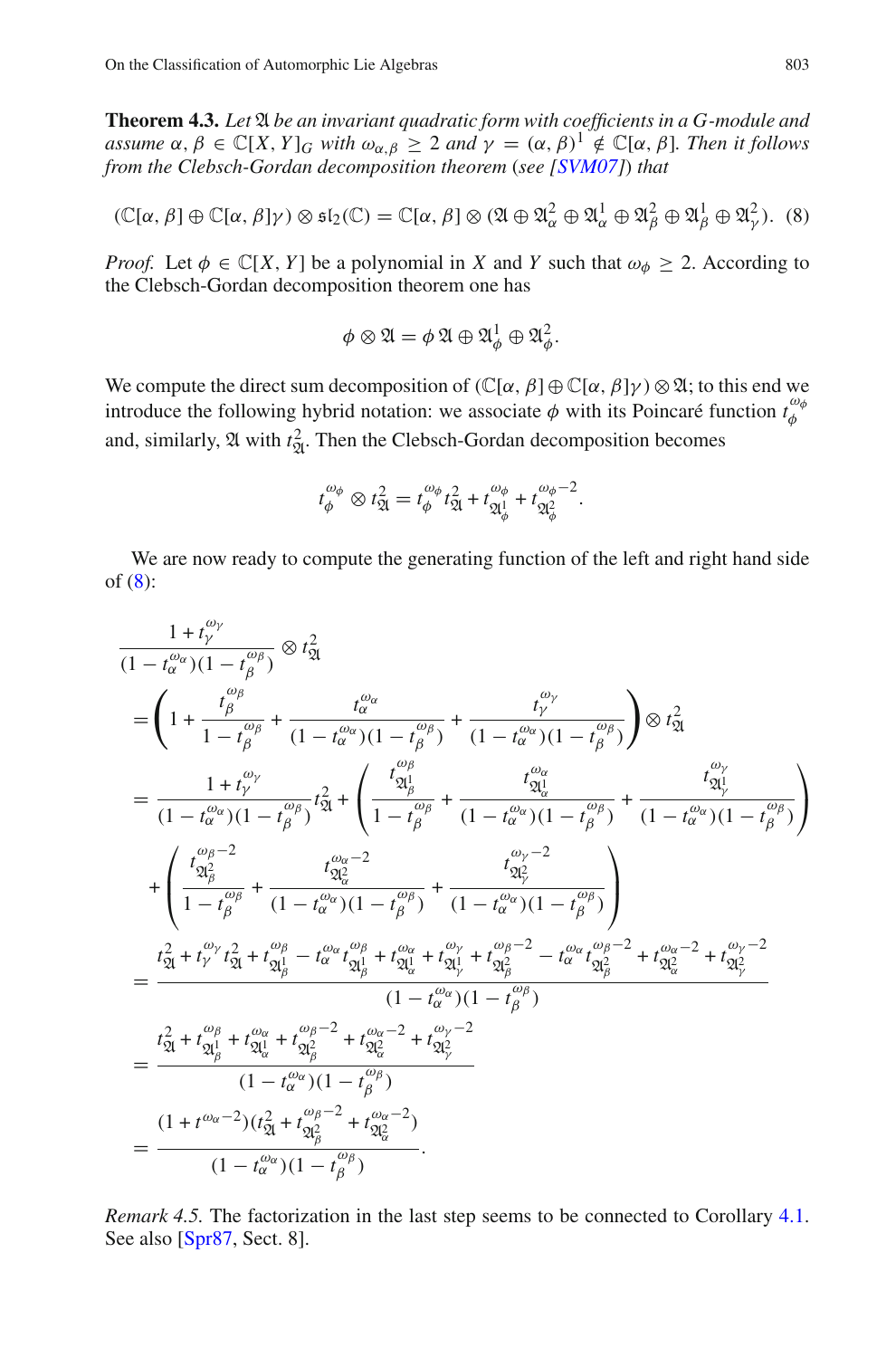<span id="page-12-0"></span>The underlying relations which are used to get rid of the minus signs are:

$$
2\gamma \mathfrak{A} = \omega_{\beta} \beta \mathfrak{A}_{\alpha}^{1} - \omega_{\alpha} \alpha \mathfrak{A}_{\beta}^{1},
$$
  

$$
\frac{(\omega_{\alpha} - 1)(\omega_{\beta} - 1)}{\omega_{\gamma}} \mathfrak{A}_{\gamma}^{1} = \frac{\omega_{\alpha} - \omega_{\beta}}{\omega_{\gamma}} (\alpha, \beta)^{2} \mathfrak{A} + {\omega_{\beta} \choose 2} \beta \mathfrak{A}_{\alpha}^{2} - {\omega_{\alpha} \choose 2} \alpha \mathfrak{A}_{\beta}^{2},
$$

where we know that  $(\alpha, \beta)^2 \mathfrak{A} \in \mathbb{C}[\alpha, \beta] \mathfrak{A} \oplus \mathbb{C}[\alpha, \beta] \gamma \mathfrak{A} \subset \mathbb{C}[\alpha, \beta] (\mathfrak{A} \oplus \mathfrak{A}_{\alpha}^1 \oplus \mathfrak{A}_{\beta}^1)$ . Now that the counting is in order, it suffices to show that the right-hand side is indeed a direct sum. To this end assume that

$$
F_1(\alpha, \beta) \mathfrak{A} + F_2(\alpha, \beta) \mathfrak{A}_{\alpha}^2 + F_3(\alpha, \beta) \mathfrak{A}_{\alpha}^1 + F_4(\alpha, \beta) \mathfrak{A}_{\beta}^2 + F_5(\alpha, \beta) \mathfrak{A}_{\beta}^1 + F_6(\alpha, \beta) \mathfrak{A}_{\gamma}^2 = 0.
$$

Then, taking the trace-form with  $\mathfrak{A}$ , we obtain

$$
0 = \langle \mathfrak{A}, F_2(\alpha, \beta) \mathfrak{A}_{\alpha}^2 \rangle + \langle \mathfrak{A}, F_4(\alpha, \beta) \mathfrak{A}_{\beta}^2 \rangle + \langle \mathfrak{A}, F_6(\alpha, \beta) \mathfrak{A}_{\gamma}^2 \rangle
$$
  
= 
$$
-4 \binom{\omega_{\alpha}}{2} \alpha F_2(\alpha, \beta) - 4 \binom{\omega_{\beta}}{2} \beta F_4(\alpha, \beta) - 4 \binom{\omega_{\gamma}}{2} \gamma F_6(\alpha, \beta).
$$

This implies  $F_6 = 0$  and  $\binom{\omega_\alpha}{2} \alpha F_2(\alpha, \beta) + \binom{\omega_\beta}{2} \beta F_4(\alpha, \beta) = 0$ . Next we take the traceform with  $\mathfrak{A}^1_\alpha$  to obtain

$$
0 = \langle \mathfrak{A}_{\alpha}^{1}, F_{3}(\alpha, \beta) \mathfrak{A}_{\alpha}^{1} \rangle + \langle \mathfrak{A}_{\alpha}^{1}, F_{4}(\alpha, \beta) \mathfrak{A}_{\beta}^{2} \rangle + \langle \mathfrak{A}_{\alpha}^{1}, F_{5}(\alpha, \beta) \mathfrak{A}_{\beta}^{1} \rangle
$$
  
=  $2\omega_{\alpha}^{2} \alpha^{2} F_{3}(\alpha, \beta) - 4(\omega_{\beta} - 1) \gamma F_{4}(\alpha, \beta) + 2\omega_{\alpha} \omega_{\beta} \alpha \beta F_{5}(\alpha, \beta).$ 

This implies  $F_4 = 0$  (and therefore  $F_2 = 0$ ) and  $\omega_\alpha \alpha F_3(\alpha, \beta) + \omega_\beta \beta F_5(\alpha, \beta) = 0$ . Finally, taking the trace-form with  $\mathfrak{A}^2_{\alpha}$ , we obtain

$$
0 = \langle F_1(\alpha, \beta) \mathfrak{A}, \mathfrak{A}_{\alpha}^2 \rangle + \langle F_5(\alpha, \beta) \mathfrak{A}_{\beta}^1, \mathfrak{A}_{\alpha}^2 \rangle
$$
  
= 
$$
-4 \binom{\omega_{\alpha}}{2} \alpha F_1(\alpha, \beta) + 4(\omega_{\beta} - 1) \gamma F_5(\alpha, \beta).
$$

This implies  $F_5 = F_1 = 0$ , and therefore  $F_3 = 0$ . This shows that indeed the sum is direct, as claimed. This concludes the  $SL_2(\mathbb{C})$  part of the proof.

Finally, the Molien function for each group  $\mathbb{I}, \mathbb{O}, \mathbb{T}$  and  $\mathbb{D}_m$  for the given matrix representation has been computed and it coincides with our result in all cases. ⊓⊔

The Lie algebra generated by  $\mathfrak{A}, \mathfrak{A}_\alpha^2, \mathfrak{A}_\alpha^1, \mathfrak{A}_\beta^2, \mathfrak{A}_\beta^1, \mathfrak{A}_\gamma^2$  with coefficient ring  $\mathbb{C}[\alpha, \beta]$  is the algebra of covariants  $\hat{\mathfrak{g}}_G$ , where we recall that  $\hat{\mathfrak{g}} = \mathbb{C}[X, Y] \otimes \mathfrak{g}$ .

**Corollary 4.1.** *It follows from the grading that*

$$
((\mathbb{C}[\alpha,\beta]\oplus\mathbb{C}[\alpha,\beta](\alpha,\beta)^{1})\otimes\mathfrak{A})_{0}=\mathbb{C}[\alpha,\beta]\otimes(\mathfrak{A}_{\alpha}^{1}\oplus\mathfrak{A}_{\beta}^{1}\oplus\mathfrak{A}_{\gamma}^{2})
$$
(9)

*and*

$$
((\mathbb{C}[\alpha,\beta]\oplus\mathbb{C}[\alpha,\beta](\alpha,\beta)^{1})\otimes\mathfrak{A})_{1}=\mathbb{C}[\alpha,\beta]\otimes(\mathfrak{A}\oplus\mathfrak{A}_{\alpha}^{2}\oplus\mathfrak{A}_{\beta}^{2}).
$$
 (10)

*It also follows from Theorem* [3.1](#page-7-1) *that*  $\mathbb{C}[\alpha,\beta] \otimes (\mathfrak{A}^1_\alpha \oplus \mathfrak{A}^1_\beta \oplus \mathfrak{A}^2_\gamma)$  *is a Lie subalgebra. We find later that these are the only elements that can be mapped to invariant homogeneous elements with divisors* α *or* β *in the Automorphic Lie Algebra* (*see Sect. [5](#page-15-0)*)*.*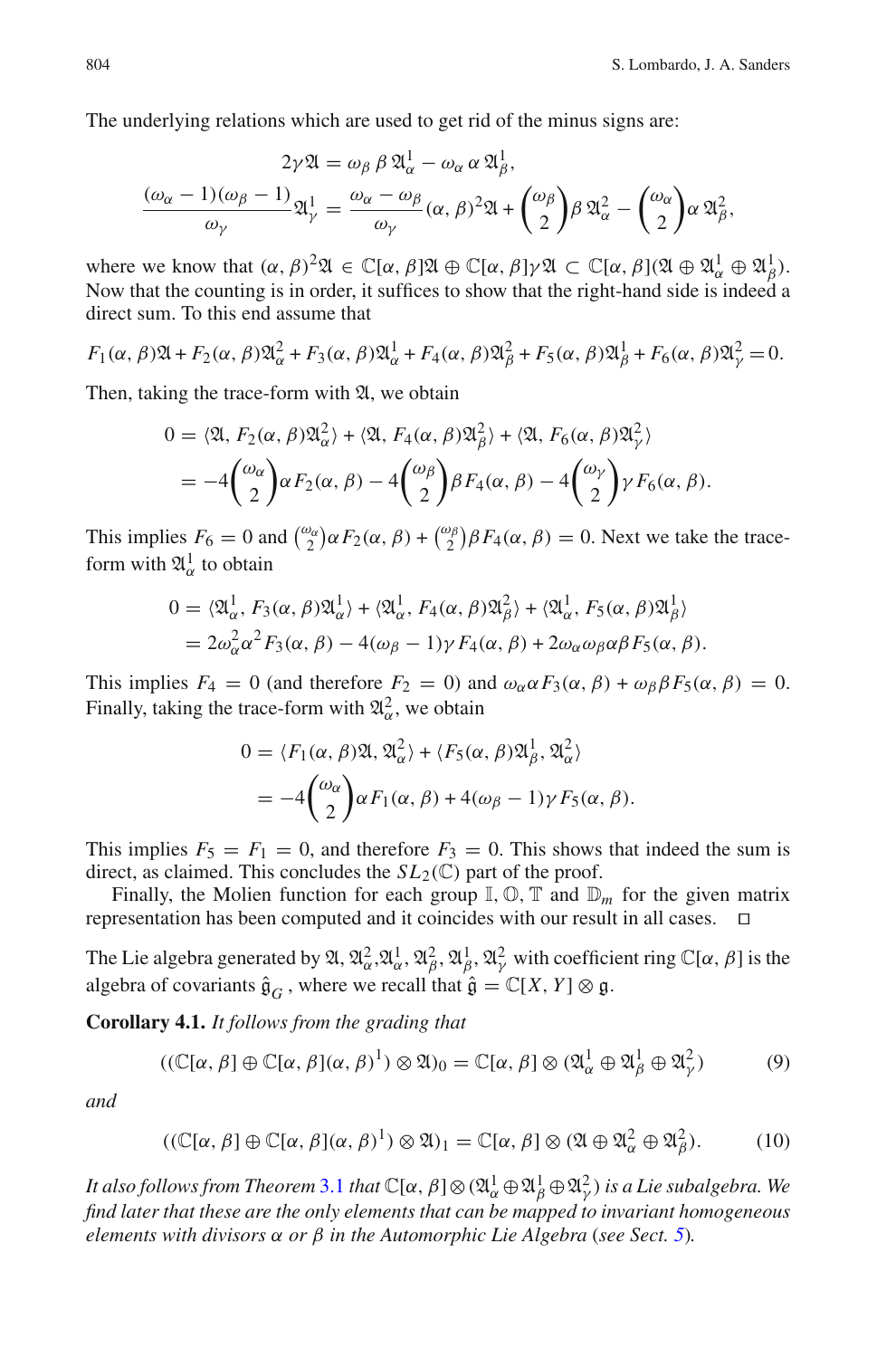<span id="page-13-1"></span>4.3. Description of the group actions. We describe the group action on  $\mathbb{C}^2$  for later use. In those cases where the action is not given explicitly, it is given implicitly, since it permutes the zeros of the groundforms. Notice that the degrees of the groundforms correspond with the number of vertices, edges and faces in the cases of the groups I, O and T.

*4.3.1. Icosahedral group* I An icosahedron is a convex regular polyhedron (a Platonic solid) with twenty triangular faces, thirty edges and twelve vertices. A regular icosahedron has sixty rotational (or orientation-preserving) symmetries; the set of orientation-preserving symmetries forms a group referred to as  $\mathbb{I}$ ;  $\mathbb{I}$  is isomorphic to  $A_5$ , the alternating group of even permutations of five objects. As an abstract group it is generated by two elements, *s* and *r*, satisfying the identities

$$
s^5 = r^2 = id
$$
,  $(s r)^3 = id$ .

The I–groundforms are given by  $\alpha = XY(X^{10} + 11X^5Y^5 - Y^{10})$ ,  $\beta = (\alpha, \alpha)^2$  and  $\gamma = (\alpha, \beta)^1$ . Since the degree of  $\alpha, \omega_\alpha$ , is equal to 12 it follows that  $\omega_\beta = 2 \omega_\alpha - 4 = 20$ and  $\omega_{\nu} = 3 \omega_{\alpha} - 6 = 30$ .

<span id="page-13-3"></span>*4.3.2. Octahedral group* O*.* A regular octahedron is a Platonic solid composed of eight equilateral triangles, four of which meet at each vertex; it has six vertices and eight edges. A regular octahedron has twenty-four rotational (or orientation-preserving) symmetries. A cube has the same set of symmetries, since it is its dual. The group of orientationpreserving symmetries is denoted by  $\mathbb{O}$  and it is isomorphic to  $S_4$ , or the group of permutations of four objects, since there is exactly one such symmetry for each permutation of the four pairs of opposite sides of the octahedron. As an abstract group it is generated by two elements, *s* and *r*, satisfying the identities

$$
s^4 = r^2 = id
$$
,  $(s r)^3 = id$ .

The classical  $\mathbb{O}$ -groundforms are given by  $\alpha = XY(X^4 - Y^4)$ ,  $\beta = (\alpha, \alpha)^2$  and  $\gamma = (\alpha, \beta)^1$ . Since  $\omega_{\alpha} = 6$  it follows that  $\omega_{\beta} = 2 \omega_{\alpha} - 4 = 8$  and  $\omega_{\gamma} = 3 \omega_{\alpha} - 6 = 12$ .

<span id="page-13-0"></span>*4.3.3. Tetrahedral group* T*.* A regular tetrahedron is a regular polyhedron composed of four equilateral triangular faces, three of which meet at each vertex. It has four vertices and six edges. A regular tetrahedron is a Platonic solid; it has twelve rotational (or orientation-preserving) symmetries; the set of orientation-preserving symmetries forms a group referred to as T, isomorphic to the alternating subgroup *A*4. As an abstract group it is generated by two elements, *s* and *r*, satisfying the identities

$$
s^3 = r^2 = id, \quad (s \, r)^3 = id.
$$

<span id="page-13-2"></span>The T–groundforms are given by  $\alpha = X^4 - 2i\sqrt{3}X^2Y^2 + Y^4$ ,  $\beta = (\alpha, \alpha)^2$  and  $\gamma =$  $(\alpha, \beta)^1$ . Since  $\omega_\alpha = 4$  it follows that  $\omega_\beta = 2 \omega_\alpha - 4 = 4$  and  $\omega_\gamma = 3 \omega_\alpha - 6 = 6$ .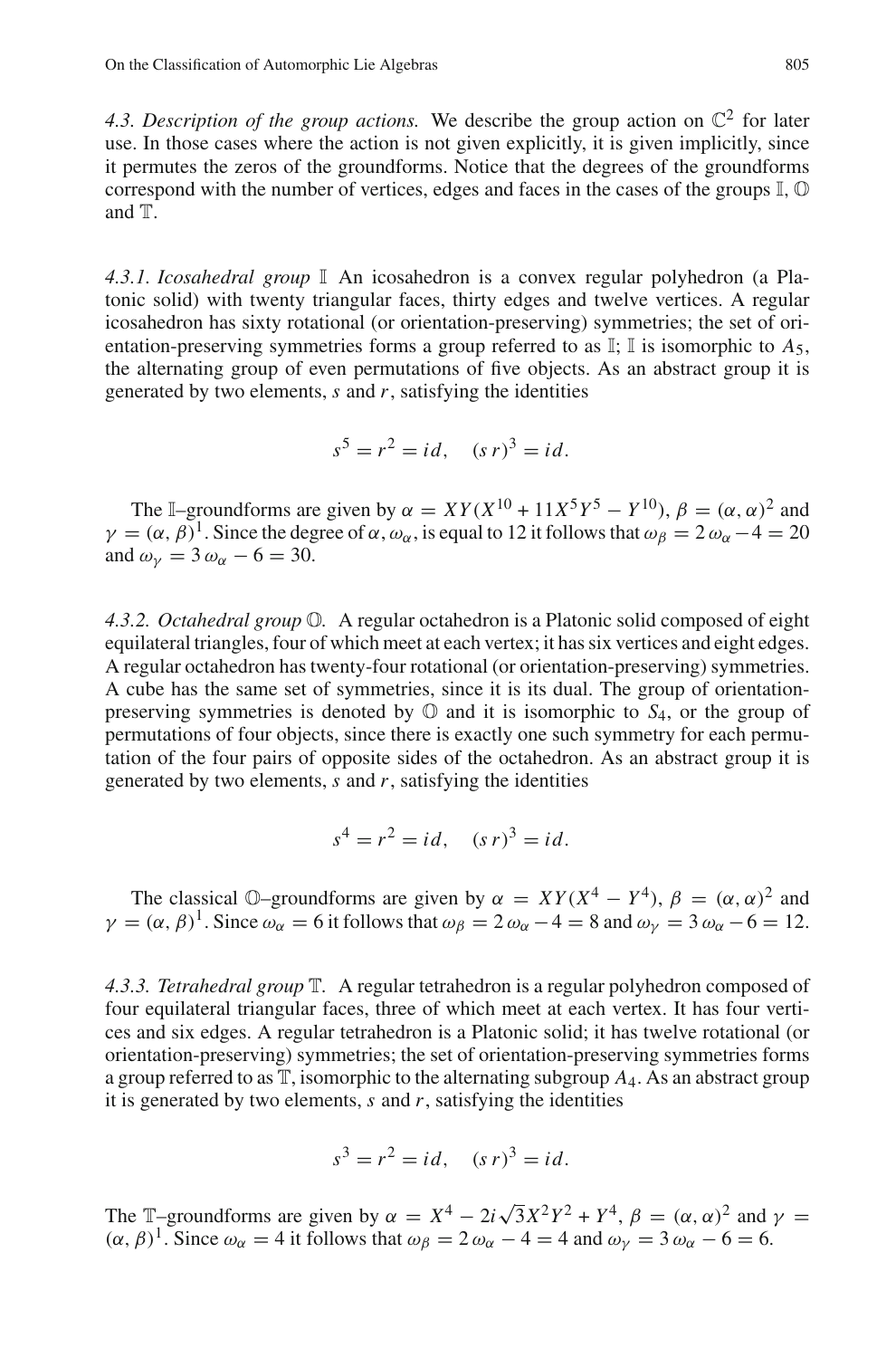4.3.4. Dihedral group  $\mathbb{D}_n$ . Let us now turn our attention to the symmetry group of a dihedron, the dihedral group  $\mathbb{D}_n$ ; this is fundamentally different from the previous cases, since  $\beta \neq (\alpha, \alpha)^2$  and it has to be computed independently; however the rest of the procedure is the same.

<span id="page-14-5"></span><span id="page-14-4"></span>As in the case of  $\mathbb{Z}/n$  (see Appendix [A\)](#page-26-0), in order to get an action of  $\mathbb{D}_n$  on the spectral parameter  $\lambda$  we need to act with  $\mathbb{D}_m$  on the *X*, *Y*-plane, where  $m = n$  if *n* is odd, and  $m = 2n$  when *n* is even. The dihedral group  $\mathbb{D}_m$  is the group of rotations and reflections of the plane which preserve a regular polygon with *m* vertices. It is generated by two elements, *s* and *r*, satisfying the identities

<span id="page-14-7"></span>
$$
s^m = r^2 = id, \quad r s r = s^{-1}.
$$

<span id="page-14-2"></span>We take a projective representation of the group, defined by  $\sigma(s) = \begin{pmatrix} \omega & 0 \\ 0 & \omega^m \end{pmatrix}$  $0 \omega^{m-1}$  $\bigg)$ , with ω an elementary *m*<sup>th</sup> root of unity, and  $σ(r) = \begin{pmatrix} 0 & i \\ i & 0 \end{pmatrix}$ *i* 0  $\int$ . Let  $\alpha = XY$ ,  $\beta = \frac{1}{2}(X^m + Y^m)$ and  $\gamma = (\alpha, \beta)^1$ , i.e.

$$
\gamma = (\alpha, \beta)^{1} = \alpha_{Y} \beta_{X} - \alpha_{X} \beta_{Y} = \frac{m}{2} (X^{m} - Y^{m}),
$$

<span id="page-14-6"></span>that is  $\omega_{\alpha} = 2$ ,  $\omega_{\beta} = m$ ,  $\omega_{\gamma} = 2 + m - 2 = m$  and one has  $\gamma^2 - m^2 \beta^2 = -m^2 \alpha^m$ . Then  $\sigma^*(s) \alpha = \alpha$ ,  $\sigma^*(r) \alpha = i^2 \alpha$ ,  $\sigma^*(s) \beta = \beta$ ,  $\sigma^*(r) \beta = i^m \beta$ . The action of  $\gamma$  is given by the product of  $\alpha$  and  $\beta$ .

<span id="page-14-3"></span>*Example 4.2.* ( $\mathbb{D}_n$ , with  $n = 2$ ) Let  $\alpha = XY$  and let  $\mathfrak A$  be the invariant form given in Theorem [2.1;](#page-4-1) recall also Example [3.3;](#page-6-4) one has

$$
\rho(\mathfrak{A}_{\alpha}^{1}) = \begin{pmatrix} 0 & -2X^{2} \\ -2Y^{2} & 0 \end{pmatrix},
$$
  
\n
$$
\rho(\mathfrak{A}_{\beta}^{1}) = \begin{pmatrix} 2Y^{4} - 2X^{4} & -4XY^{3} \\ -4X^{3}Y & 2X^{4} - 2Y^{4} \end{pmatrix},
$$
  
\n
$$
\rho(\mathfrak{A}_{\gamma}^{2}) = \begin{pmatrix} 0 & 48Y^{2} \\ 48X^{2} & 0 \end{pmatrix}.
$$

*4.4. Structure constants.* In this section we use the transvectant formula and the traceform to derive the commutation relations of the even part of the covariant algebra  $\hat{\mathfrak{g}}_G$ . We first present a few technical lemmas, to be proven by checking them for each group.

**Lemma 4.2.** *For the groups*  $\mathbb{T}, \mathbb{O}, \mathbb{I}$  *and*  $\mathbb{D}_m$ ,  $\mathfrak{p}_G(\beta) = \frac{(\alpha, \gamma)^1}{\beta}$  $\frac{(\gamma)^1}{\beta} \in \mathbb{C}[\beta].$ 

*Proof.* See Table [3.](#page-13-2) ⊓⊔

<span id="page-14-1"></span><span id="page-14-0"></span>**Table 3.**  $\mathfrak{p}_G(\beta)$  for the groups  $\mathbb{I}, \mathbb{O}, \mathbb{T}$  and  $\mathbb{D}_m$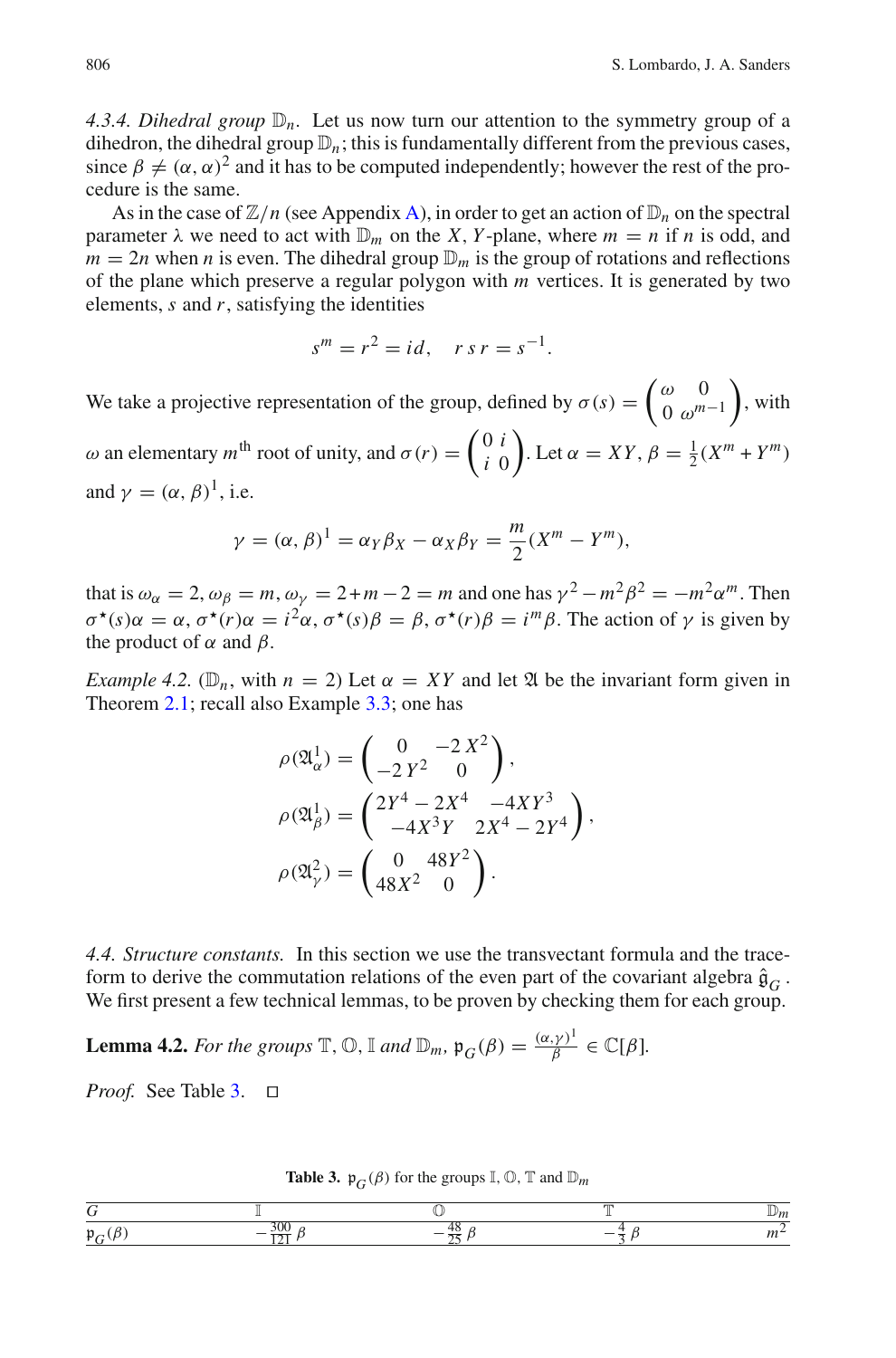**Lemma 4.3.** *For the groups*  $\mathbb{I}, \mathbb{O}, \mathbb{T}$  *and*  $\mathbb{D}_m$ ,  $\mathfrak{q}_G(\alpha) = \frac{(\beta, \gamma)^1}{\alpha}$  $\frac{(\gamma)^1}{\alpha} \in \mathbb{C}[\alpha].$ 

*Proof.* See Table [4.](#page-14-0) ⊓⊔

**Corollary 4.2.**  $\omega_{\gamma} \gamma^2 = -\omega_{\alpha} \alpha^2 \mathfrak{q}_G(\alpha) + \omega_{\beta} \beta^2 \mathfrak{p}_G(\beta)$ .

**Lemma 4.4.** *For the groups*  $\mathbb{T}, \mathbb{O}, \mathbb{I}$  *and*  $\mathbb{D}_m$ *,* 

$$
2(\omega_{\gamma} - 1)^2 \mathfrak{p}_G(\beta) \mathfrak{q}_G(\alpha) + \omega_{\alpha} \omega_{\beta}(\gamma, \gamma)^2 = 0.
$$
 (11)

*Proof.* See Table [5](#page-14-1) for explicit expressions of  $(\gamma, \gamma)^2$ . Substituting these relations and those of Tables [3](#page-13-2) and [4](#page-14-0) into [\(11\)](#page-14-2) proves the lemma.  $□$ 

The following lemma will be used later in Theorem [8.1.](#page-23-1)

**Lemma 4.5.**  $2(\omega_{\alpha} - 1)^2 \mathfrak{p}_G(\beta) = -\omega_{\beta} \omega_{\gamma} (\alpha, \alpha)^2$ .

*Proof.* By inspection of Table [3.](#page-13-2) □

We are now ready to derive the commutation relations of the even part of the covariant algebra  $\hat{\mathfrak{g}}_G$  :

**Theorem 4.4.** *The commutation relations on*  $\mathbb{C}[\alpha, \beta] \otimes (\mathfrak{A}_{\alpha}^1 \oplus \mathfrak{A}_{\beta}^1 \oplus \mathfrak{A}_{\gamma}^2)$  are

$$
[\mathfrak{A}_{\alpha}^{1}, \mathfrak{A}_{\beta}^{1}] = 2\omega_{\beta}\beta\mathfrak{A}_{\alpha}^{1} - 2\omega_{\alpha}\alpha\mathfrak{A}_{\beta}^{1},
$$
\n(12)

$$
[\mathfrak{A}_{\alpha}^{1}, \mathfrak{A}_{\gamma}^{2}] = 4(\omega_{\gamma} - 1) \frac{\mathfrak{p}_{G}(\beta)}{\omega_{\beta}} \mathfrak{A}_{\beta}^{1} + 2\omega_{\alpha} \alpha \mathfrak{A}_{\gamma}^{2},
$$
\n(13)

$$
[\mathfrak{A}_{\beta}^1, \mathfrak{A}_{\gamma}^2] = 4(\omega_{\gamma} - 1) \frac{\mathfrak{q}_G(\alpha)}{\omega_{\alpha}} \mathfrak{A}_{\alpha}^1 + 2\omega_{\beta} \beta \mathfrak{A}_{\gamma}^2.
$$
 (14)

*Proof.* For the first commutation relation [\(12\)](#page-14-3) one has

$$
[\mathfrak{A}_{\alpha}^{1}, \mathfrak{A}_{\beta}^{1}]
$$
  
=  $[(\alpha, \mathfrak{A})^{1}, (\beta, \mathfrak{A})^{1}]$   
=  $X^{-2}[2\alpha_{Y}\mathfrak{A} - \omega_{\alpha}\alpha\mathfrak{A}_{Y}, 2\beta_{Y}\mathfrak{A} - \omega_{\beta}\beta\mathfrak{A}_{Y}]$   
=  $X^{-2}(-2\omega_{\beta}\alpha_{Y}\beta[\mathfrak{A}, \mathfrak{A}_{Y}] - 2\omega_{\alpha}\alpha\beta_{Y}[\mathfrak{A}_{Y}, \mathfrak{A}])$   
=  $-2X^{-1}(-2\omega_{\beta}\alpha_{Y}\beta + 2\omega_{\alpha}\alpha\beta_{Y})\mathfrak{A}$   
=  $2\omega_{\beta}\beta\mathfrak{A}_{\alpha}^{1} - 2\omega_{\alpha}\alpha\mathfrak{A}_{\beta}^{1}.$ 

**Table 4.**  $q_G(\alpha)$  for the groups  $\mathbb{I}, \mathbb{O}, \mathbb{T}$  and  $\mathbb{D}_m$ 

<span id="page-15-0"></span>

|                                      |                                                    |    | m              | $\mathbb{D}_m$                                                      |
|--------------------------------------|----------------------------------------------------|----|----------------|---------------------------------------------------------------------|
| $q_{\scriptscriptstyle C}$<br>$\sim$ | $\sim$ $\sim$ $\sim$<br>າ∠∪∪∪ ແ<br>$\sim$<br>1011/ | 14 | ۰,<br>$\alpha$ | $m =$<br>$\sim$<br>$x + y + z = 0$<br>÷<br>$\overline{\mathcal{L}}$ |

**Table 5.**  $(\gamma, \gamma)^2$  for the groups  $\mathbb{T}, \mathbb{O}, \mathbb{I}$  and  $\mathbb{D}_m$ 

| ◡          |                          |                                     | m                                                                           | ╨<br>m                                                                                                                           |
|------------|--------------------------|-------------------------------------|-----------------------------------------------------------------------------|----------------------------------------------------------------------------------------------------------------------------------|
| $\sqrt{2}$ | وردر<br>wooo u<br>$\sim$ | $\sim$<br>740800 a<br>- 14<br>ب57 م | $\sim$<br>$\boldsymbol{\alpha}$<br><br>$\cdots$<br>$\overline{\phantom{0}}$ | $\boldsymbol{\boldsymbol{m}}$<br>$\sim$<br>--<br>. .<br>$\overline{\pi}$ <i>n</i><br>$\frac{1}{2}$<br>$\boldsymbol{\mathcal{L}}$ |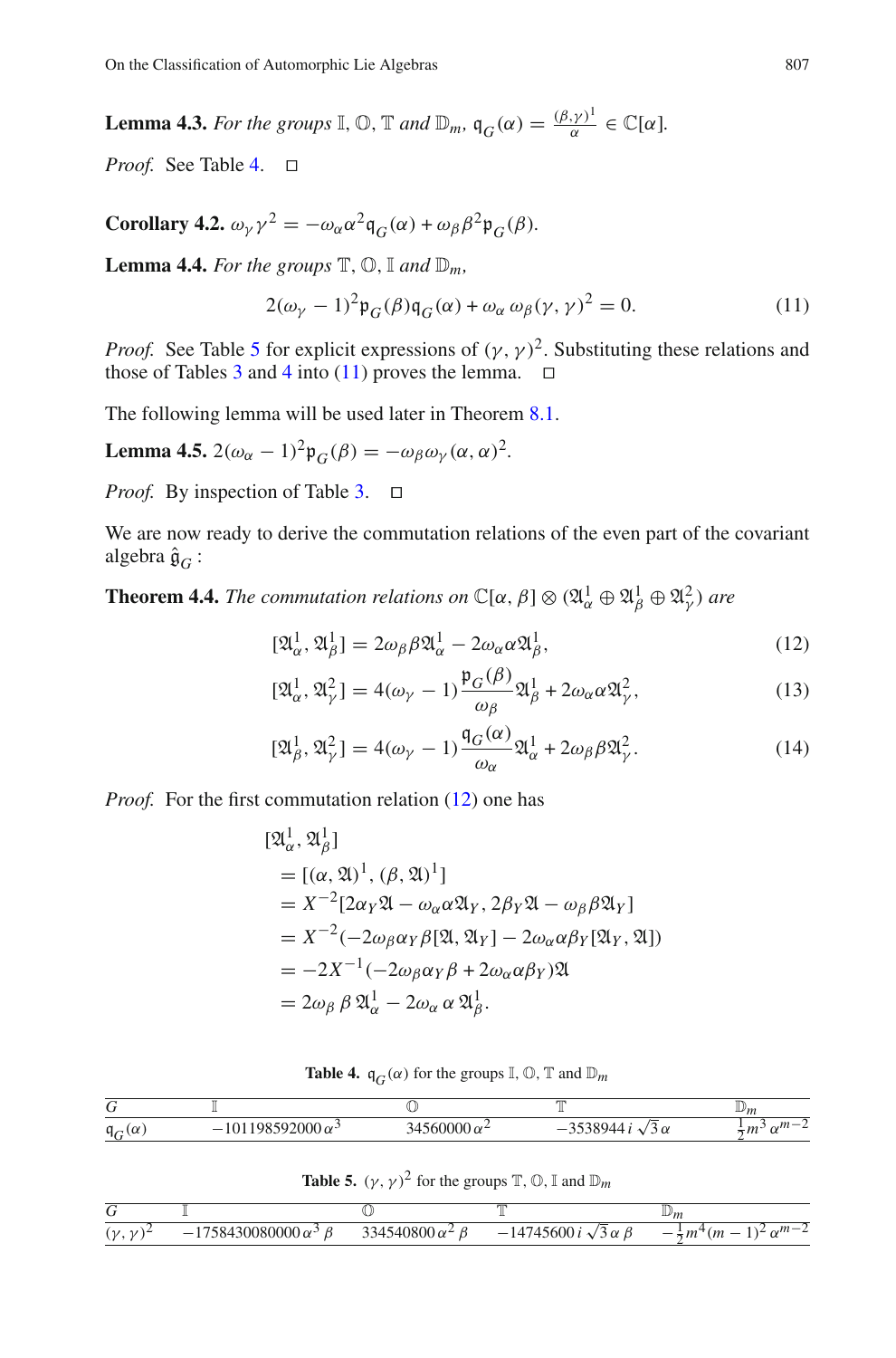It follows from this relation that

$$
\langle [\mathfrak{A}_{\alpha}^{1}, \mathfrak{A}_{\beta}^{1}], \mathfrak{A}_{\gamma}^{2} \rangle = -8\omega_{\beta}(\omega_{\gamma} - 1)\beta(\alpha, \gamma)^{1} + 8\omega_{\alpha}(\omega_{\gamma} - 1)\alpha(\beta, \gamma)^{1}
$$
  
=  $8\omega_{\gamma}(\omega_{\gamma} - 1)\gamma^{2}$ . (15)

Consider next the matrix of the trace-forms of the basis  $\mathfrak{A}^1_{\alpha}$ ,  $\mathfrak{A}^1_{\beta}$  and  $\mathfrak{A}^2_{\gamma}$ :

$$
\begin{pmatrix} 2\omega_{\alpha}^2\alpha^2 & 2\omega_{\alpha}\omega_{\beta}\alpha\beta & -4(\omega_{\gamma}-1)(\alpha,\gamma)^1 \\ 2\omega_{\alpha}\omega_{\beta}\alpha\beta & 2\omega_{\beta}^2\beta^2 & -4(\omega_{\gamma}-1)(\beta,\gamma)^1 \\ -4(\omega_{\gamma}-1)(\alpha,\gamma)^1 & -4(\omega_{\gamma}-1)(\beta,\gamma)^1 & 4(\gamma,\gamma)^2 \end{pmatrix};
$$

its determinant is  $-32(\omega_\gamma - 1)^2 \omega_\gamma^2 \gamma^4$ . This implies that the trace-form is nondegenerate and that we can prove the commutation relations by taking the trace-form with the basis elements. When this results in identities, we have a proof.

Taking the trace-form of [\(13\)](#page-14-3) with  $\mathfrak{A}^1_\alpha$  we see that it trivialises (i.e. it is equal to zero):

$$
0 = 4(\omega_{\gamma} - 1) \frac{(\alpha, \gamma)^{1}}{\omega_{\beta} \beta} \langle \mathfrak{A}_{\alpha}^{1}, \mathfrak{A}_{\beta}^{1} \rangle + 2\omega_{\alpha} \alpha \langle \mathfrak{A}_{\alpha}^{1}, \mathfrak{A}_{\gamma}^{2} \rangle
$$
  
=  $8\omega_{\alpha}(\omega_{\gamma} - 1)(\alpha, \gamma)^{1} \alpha - 8\omega_{\alpha}(\omega_{\gamma} - 1)\alpha(\alpha, \gamma)^{1}.$ 

Taking the trace-form of [\(13\)](#page-14-3) with  $\mathfrak{A}^1_\beta$  results in the relation for  $\gamma^2$ :

$$
\langle \mathfrak{A}^1_\beta, [\mathfrak{A}^1_\alpha, \mathfrak{A}^2_\gamma] \rangle = 4(\omega_\gamma - 1) \frac{(\alpha, \gamma)^1}{\omega_\beta \beta} \langle \mathfrak{A}^1_\beta, \mathfrak{A}^1_\beta \rangle + 2\omega_\alpha \alpha \langle \mathfrak{A}^1_\beta, \mathfrak{A}^2_\gamma \rangle
$$

implies

$$
8\omega_{\gamma} (\omega_{\gamma} - 1) \gamma^2 = 8\omega_{\beta} (\omega_{\gamma} - 1) (\alpha, \gamma)^1 \beta - 8(\omega_{\gamma} - 1) \omega_{\alpha} \alpha (\beta, \gamma)^1.
$$

Taking the trace-form of [\(13\)](#page-14-3) with  $\mathfrak{A}^2_\gamma$  results in

$$
0 = -2(\omega_{\gamma} - 1)^{2}(\alpha, \gamma)^{1}(\beta, \gamma)^{1} - \omega_{\alpha}\omega_{\beta}\alpha\beta(\gamma, \gamma)^{2},
$$

and this follows from Lemma [4.4.](#page-14-4) The proof of [\(14\)](#page-14-3) follows exactly the same pattern.

⊓⊔

*Remark 4.6.* The commutation relations show that they only depend on the relation among the groundforms indicating that they are determined by the geometry of the curve given in Corollary [4.2.](#page-14-5)

So far the covariant matrices are functions of *X* and *Y* ; in the following we define invariant homogeneous elements in the local coordinate  $\lambda = X/Y$  (or  $\lambda = Y/X$ ).

#### **5. Towards Lax Pairs: Homogenisation**

Suppose we are given an element  $\hat{m} \in \hat{\mathfrak{g}}_G^{\chi}$  $\alpha$ <sup>*G*</sup>, with  $\hat{m}$  of degree *k* in *X* and *Y* and  $\phi \in \mathbb{C}[X, Y]_G^{\chi}$  $\frac{\chi}{G}$  of the same degree; we can now consider  $\frac{\hat{m}}{\phi}$  as an element in g with coefficients in the field of rational functions  $\mathbb{C}(\lambda)$ , where  $\lambda = X/Y$ . To map  $\hat{\mathfrak{g}}_G$  to the zero-homogeneous part of  $\mathbb{C}(\alpha, \beta) \otimes (\mathfrak{A}_{\alpha}^1 \oplus \mathfrak{A}_{\beta}^1 \oplus \mathfrak{A}_{\gamma}^2)$  we proceed as follows.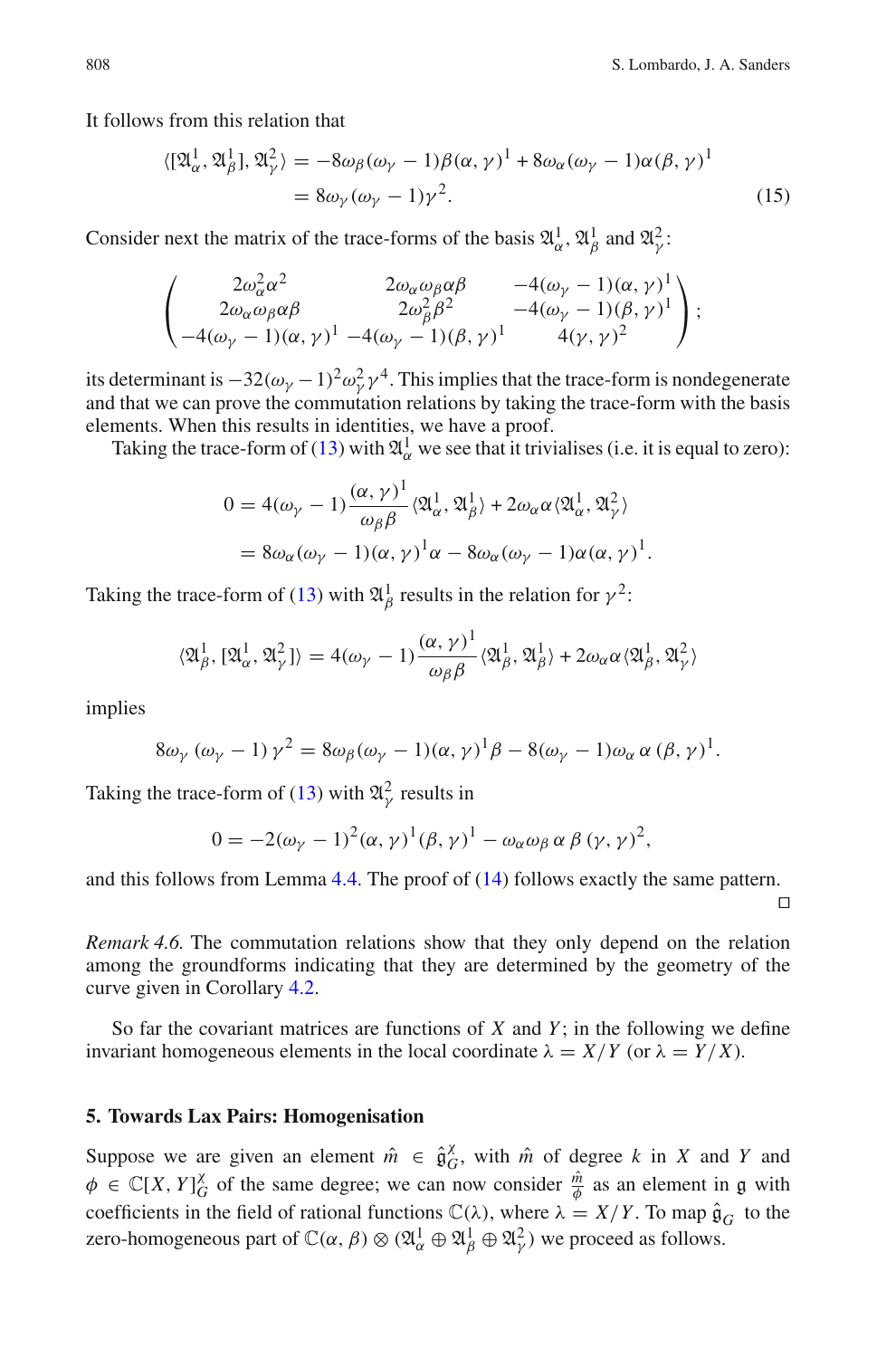*5.1. The groups* T*,* O*,* I*.* To obtain an homogeneous element we first of all need to choose an automorphic function to start with. This is equivalent to fixing the poles of our *G*–invariant elements. In other words, this choice corresponds to the choice of an orbit  $\Gamma$  of the group *G* (see [\[LM05](#page-31-0)]). Let us choose  $\alpha$  (the *β*-choice is treated in Appendix [C\)](#page-27-0) and consider

$$
\overline{\mathfrak{A}}_{\phi}^{j} = \frac{\beta^{m_2}}{\alpha^{m_1}} \mathfrak{A}_{\phi}^{j} \quad m_1 \in \mathbb{Z}_{>0}, \quad m_2 \in \mathbb{Z}_{\geq 0},
$$

where  $\mathfrak{A}_1^0 \equiv \mathfrak{A}$  and the overline notation indicates division by  $\alpha$ . Therefore, for each  $\mathfrak{A}_d^j$  $\phi$ , we need to solve the diophantine relation

$$
2-2j+\omega_{\phi}+2m_2(\omega_{\alpha}-2)=m_1\,\omega_{\alpha},\quad m_1\in\mathbb{Z}_{>0},\quad m_2\in\mathbb{Z}_{\geq0},
$$

where we denote  $\omega_{\phi=1} = 0$  and we recall that  $\omega_{\beta} = 2\omega_{\alpha} - 4$ ,  $\omega_{\nu} = 3\omega_{\alpha} - 6$ . This allows us to define homogeneous elements.

Suppose  $\omega_{\alpha} = 0 \mod 4$ , as is the case for  $G = \mathbb{T}$ , I. Then for  $\phi = 1$ ,  $\alpha$ ,  $\beta$  we have

$$
2|\mathfrak{A}_{\phi}^{j}| = 2 - 2j = 0 \mod 4, \quad m_1 \in \mathbb{Z}_{>0}, \quad m_2 \in \mathbb{Z}_{\geq 0},
$$

This implies  $|\mathfrak{A}_{\phi}^j|$  $|\psi_{\phi}| = 0$ , excluding  $\mathfrak{A}, \mathfrak{A}_{\alpha}^2$  and  $\mathfrak{A}_{\beta}^2$ .

To these equations we add the invariance requirement. On the covariants acts the abelianized group  $AG = G/[G, G]$ . Since the icosahedral group is perfect,  $\mathcal{A}$  is trivial and so is its action. Suppose  $\alpha$  goes to  $\chi \alpha$ , then  $\beta$  goes to  $\chi^2 \beta$  and  $\gamma$  to  $\chi^3 \gamma$ . In the same manner  $\mathfrak{A}^i_\alpha$  goes to  $\chi \mathfrak{A}^i_\alpha$ ,  $i = 1, 2, \mathfrak{A}^i_\beta$  goes to  $\chi^2 \mathfrak{A}^i_\beta$ ,  $i = 1, 2$  and  $\mathfrak{A}^2_\gamma$  to  $\chi^3 \mathfrak{A}^2_\gamma$ . Furthermore  $\chi$  should be compatible with the relation

$$
\omega_{\gamma} \gamma^2 = -\omega_{\alpha} \alpha^2 \mathfrak{q}(\alpha) + \omega_{\beta} \beta^2 \mathfrak{p}(\alpha),
$$

<span id="page-17-2"></span><span id="page-17-0"></span>which implies  $\chi^4 = \chi^{\deg(q_G)}$ . It follows that  $\chi^3 = 1$  when  $G = \mathbb{T}, \chi^2 = 1$  when  $G = \mathbb{O}$  and  $\chi = 1$  when  $G = \mathbb{I}$ . And this in turn implies that

I: 
$$
\alpha \mapsto \alpha
$$
,  $\beta \mapsto \beta$ ,  $\gamma \mapsto \gamma$ ,  $\mathcal{A}I = 1$ ;  
\n $\mathbb{O}: \alpha \mapsto \chi \alpha$ ,  $\beta \mapsto \beta$ ,  $\gamma \mapsto \chi \gamma$ ,  $\mathcal{A} \mathbb{O} = \mathbb{Z}/2$ ;  
\n $\mathbb{T}: \alpha \mapsto \chi \alpha$ ,  $\beta \mapsto \chi^2 \beta$ ,  $\gamma \mapsto \gamma$ ,  $\mathcal{A} \mathbb{T} = \mathbb{Z}/3$ .

<span id="page-17-1"></span>This leads to

$$
\mathbb{T}: 2m_2 + \delta_{\phi} = m_1 \mod 3, \quad \delta_{\alpha} = 1, \ \delta_{\beta} = 2, \ \delta_{\gamma} = 0;
$$
  

$$
\mathbb{O}: \delta_{\phi} = m_1 \mod 2, \quad \delta_{\alpha} = 1, \ \delta_{\beta} = 0, \ \delta_{\gamma} = 1.
$$

We now restrict to  $G = \mathbb{O}$ :

$$
\mathbb{O}: 1 - j + \frac{\omega_{\phi}}{2} + 4m_2 = 3m_1, \quad m_1 \in \mathbb{Z}_{>0}, \quad m_2 \in \mathbb{Z}_{\geq 0}, \tag{16}
$$

$$
\mathbb{O}: \delta_{\phi} = m_1 \mod 2, \quad \delta_{\alpha} = 1, \ \delta_{\beta} = 0, \ \delta_{\gamma} = 1. \tag{17}
$$

Take  $\phi = \alpha$  and  $j = 2$ . Then  $m_1$  is even by the first equation and odd by the second. This rules out  $\mathfrak{A}_{\alpha}^2$ . With  $\phi = \beta$  and  $j = 2, m_1$  is odd by the first equation and even by the second. This rules out  $\mathfrak{A}_{\beta}^2$ . In the case  $j = 0$  one has  $m_1$  is odd by the first and even by the second equation. This rules out A.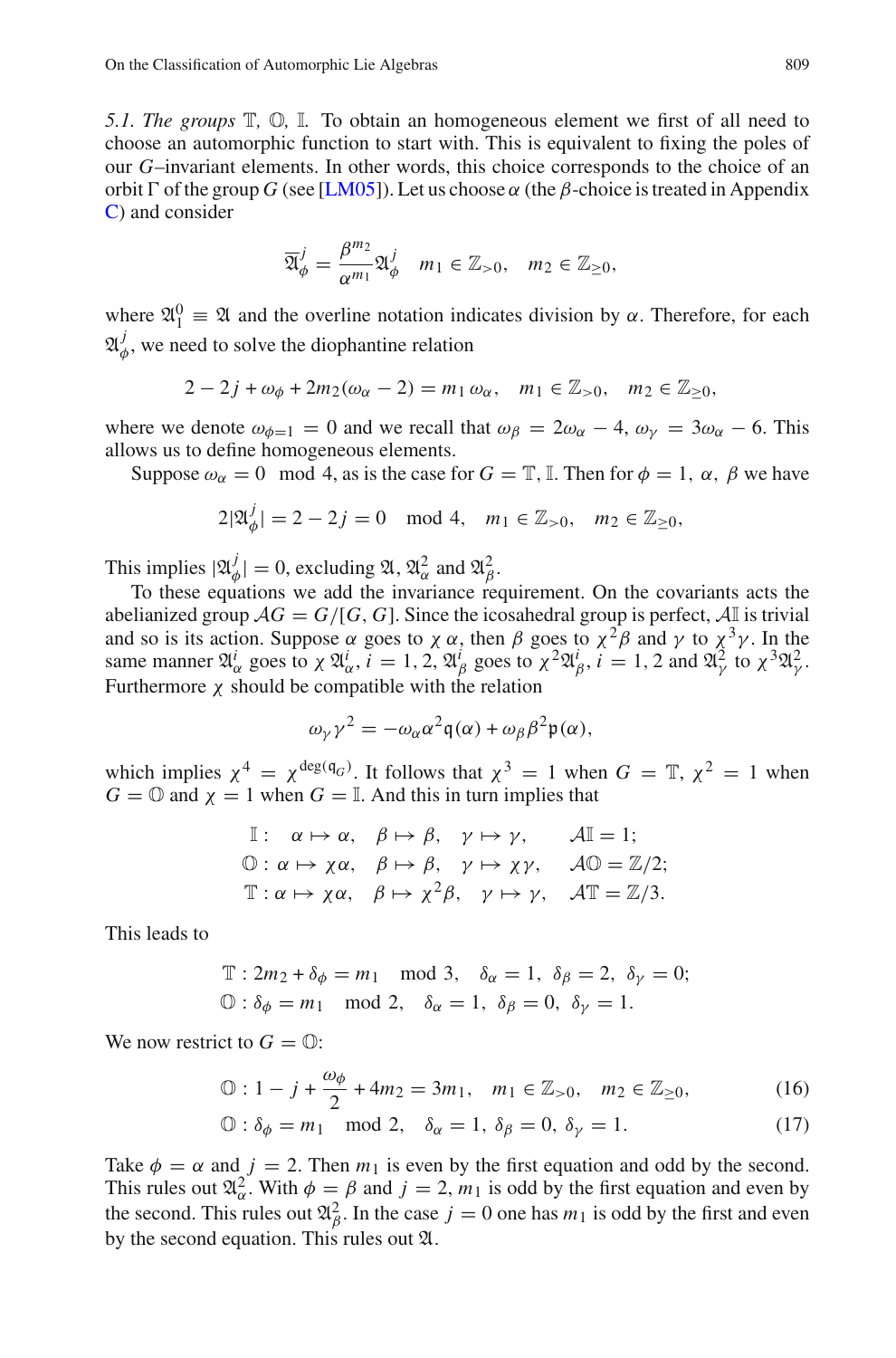*Remark 5.1.* If one would have divided by  $\beta$  instead of  $\alpha$ , the analysis leading to the excluded elements remains the same.

**Corollary 5.1.** *The matrices*  $\mathfrak{A}_d^j$  $\frac{j}{\phi}$  such that  $|\mathfrak{A}_{\phi}^j|$ φ | = 1 *cannot be homogenized, neither by division by* α *nor* β *powers.*

5.2. The group  $\mathbb{D}_n$ . As before, we consider expressions  $\overline{\mathfrak{A}}_0^i$  $\phi$  that are zero homogeneous in *X*, *Y* and invariant under the  $\mathbb{D}_n$  group action. Let

$$
\overline{\mathfrak{A}}_{\phi}^j = \frac{\beta^{m_2}}{\alpha^{m_1}} \mathfrak{A}_{\phi}^j.
$$

Then the homogeneity equation is

$$
m m_2 + 2 - 2j + \omega_{\phi} = 2m_1 \quad m_2 \ge 0, \quad m_1 > 0,
$$

and the invariance equation is

$$
m m_2 + \delta_{\phi} = 2m_1 \mod 4,
$$

where  $\delta_{\phi} = \omega_{\phi}$  for  $\phi = 1$ ,  $\alpha$ ,  $\beta$ , and  $\delta_{\gamma} = \omega_{\beta} + \omega_{\alpha}$ . Recall that  $m = n$  if *n* is odd while  $m = 2n$  if *n* is even.

It follows that

$$
2 - 2j + \omega_{\phi} = \delta_{\phi} \mod 4.
$$

Since for  $\phi = 1$ ,  $\alpha$ ,  $\beta$ ,  $\delta_{\phi} = \omega_{\phi}$ , this rules out  $\mathfrak{A}, \mathfrak{A}_{\alpha}^2$  and  $\mathfrak{A}_{\beta}^2$ .

5.3. The homogeneous basis. Having defined the homogeneous elements  $\overline{\mathfrak{A}}_c^i$  $\phi$  in the previous section we can now define a basis over the ring  $\mathbb{C}(\overline{\mathfrak{I}}_G)$ , where  $\overline{\mathfrak{I}}_G$  is defined below.

**Definition 5.1.** *By*  $\mathfrak{sl}_2(\mathbb{C}; \phi)^G$  *we denote the G-Automorphic Lie Algebra based on*  $\mathfrak{sl}_2(\mathbb{C})$  with homogeneous coefficients having poles at the zeros of  $\phi$ .

<span id="page-18-0"></span>**Theorem 5.1.** *A basis of*  $\mathfrak{sl}_2(\mathbb{C}; \alpha)^G$  *is given by* 

$$
\overline{\mathfrak{A}}_{\alpha}^{1} = \frac{1}{\omega_{\alpha} \alpha} \mathfrak{A}_{\alpha}^{1},\tag{18}
$$

$$
\overline{\mathfrak{A}}_{\beta}^{1} = \frac{\overline{\mathfrak{I}}_{G}}{\omega_{\beta} \beta} \mathfrak{A}_{\beta}^{1},\tag{19}
$$

$$
\overline{\mathfrak{A}}_{\gamma}^{2} = \frac{\omega_{\alpha} \alpha \, \overline{\mathfrak{I}}_{G}}{4(\omega_{\gamma} - 1)\beta \, \mathfrak{p}_{G}(\beta)} \mathfrak{A}_{\gamma}^{2},\tag{20}
$$

<span id="page-18-1"></span>*where*  $\overline{3}_G = \frac{\omega_\beta}{\omega_\alpha}$ ωα  $β<sup>2</sup>$   $p<sub>G</sub>(β)$  $\frac{\beta^2 \mathfrak{p}_G(\beta)}{\alpha^2 \mathfrak{q}_G(\alpha)}$  for  $G = \mathbb{I}$ ,  $\mathbb{O}$ ,  $\mathbb{T}$  and  $\mathbb{D}_n$ , n odd, and  $\overline{\mathfrak{I}}_G^2 = \frac{\omega_\beta}{\omega_\alpha}$ ωα  $β<sup>2</sup> p<sub>G</sub>(β)$  $\frac{\rho \rho_G(\rho)}{\alpha^2 \mathfrak{q}_G(\alpha)}$  *for*  $G =$  $\mathbb{D}_n$ *, n even. In other words,*  $\frac{\omega_\beta}{\omega_\alpha}$  $β<sup>2</sup>$  p<sub>*G</sub>*(*β*)</sub>  $\frac{\beta^2 \mathfrak{p}_G(\beta)}{\alpha^2 \mathfrak{q}_G(\alpha)} = \overline{\mathfrak{I}}_G^{1+\mathfrak{r}_G}$ , where  $\mathfrak{r}_G = 0$  for  $G = \mathbb{I}, \mathbb{O}, \mathbb{T}, \mathbb{D}_n$ , *n* odd, and 1 for  $\mathbb{D}_n$ , *n* even. If we, moreover, define  $\overline{\mathfrak{J}}_G = \frac{\omega_{\gamma} \gamma^2}{\omega_{\alpha} \alpha^2 \mathfrak{q}_G}$  $\frac{\omega_{\gamma}}{\omega_{\alpha} \alpha^2 \mathfrak{q}_G(\alpha)}$  then it follows *immediately that*

$$
\overline{\mathfrak{I}}_G^{1+\mathfrak{r}_G} = 1 + \overline{\mathfrak{J}}_G.
$$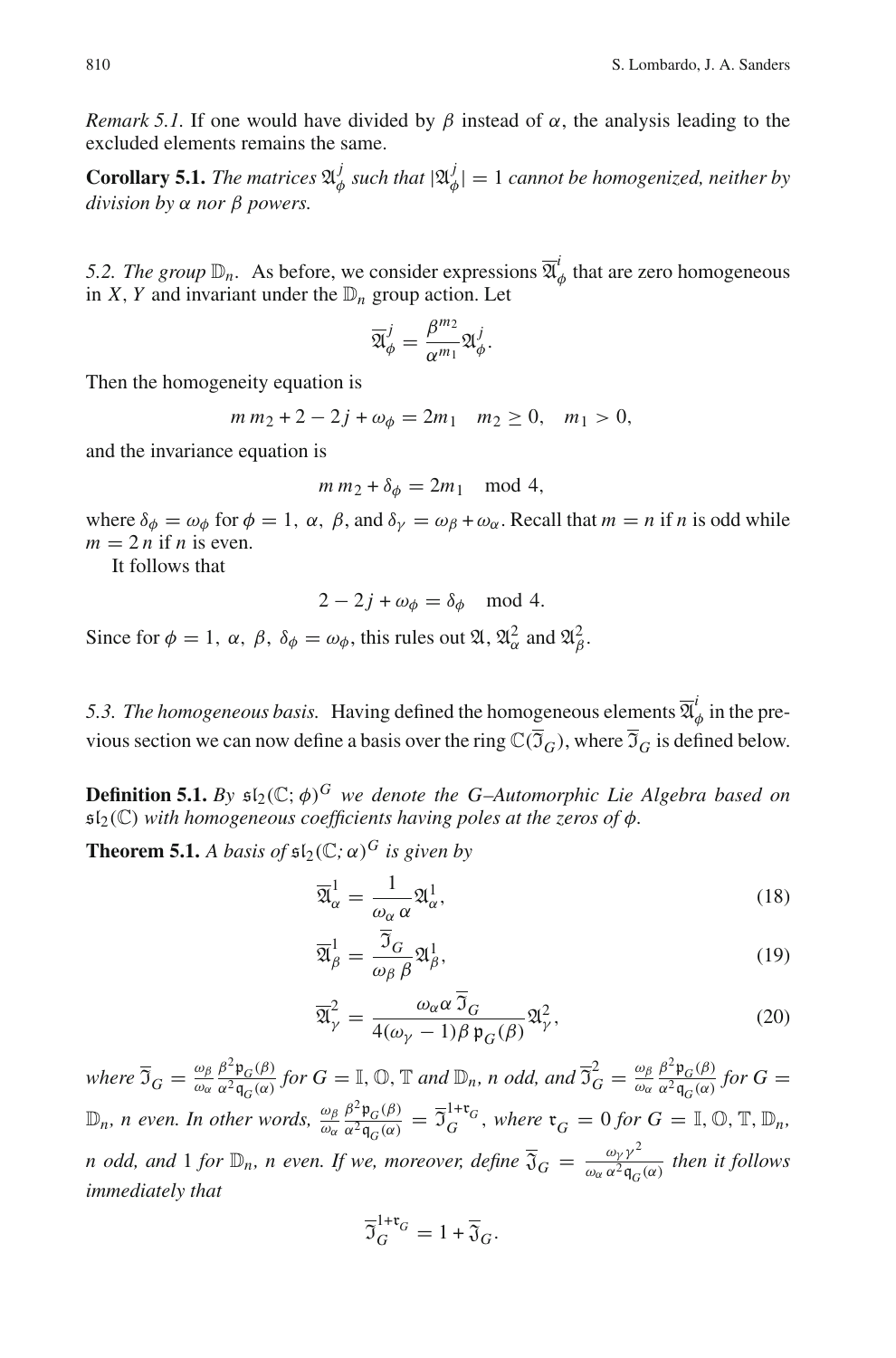*Proof.* The last identity follows from the definition of  $\overline{3}_G$  and  $\overline{3}_G$  and from Corollary [4.2](#page-14-5) :

$$
\overline{\mathfrak{I}}_G^{1+\mathfrak{r}_G} - \overline{\mathfrak{J}}_G = \frac{\omega_\beta \beta^2 \mathfrak{p}_G(\beta)}{\omega_\alpha \alpha^2 \mathfrak{q}_G(\alpha)} - \frac{\omega_\gamma \gamma^2}{\omega_\alpha \alpha^2 \mathfrak{q}_G(\alpha)} = \frac{\omega_\beta \beta^2 \mathfrak{p}_G(\beta)}{\omega_\alpha \alpha^2 \mathfrak{q}_G(\alpha)} + 1 - \frac{\omega_\beta \beta^2 \mathfrak{p}_G(\beta)}{\omega_\alpha \alpha^2 \mathfrak{q}_G(\alpha)} = 1.
$$

<span id="page-19-1"></span>That  $\overline{\mathfrak A}^1_\alpha$  $\frac{1}{\alpha}$  and  $\overline{\mathfrak A}^1_\beta$  $\beta$  are well defined is clear from their definition once it is shown that  $\mathfrak{I}_G$  is indeed invariant (see Appendix [B\)](#page-26-1). We see that the degree of  $\overline{\mathfrak{A}}_{\nu}^2$  $\gamma$  equals  $\omega_{\beta} - \omega_{\alpha} - \deg(q_G)$ for  $G = \mathbb{I}, \mathbb{O}, \mathbb{T}$  and  $\mathbb{D}_n$ , *n* odd. By inspection we see that this indeed equals zero. For  $G = \mathbb{D}_n$ , one has  $\overline{G}_{\mathbb{D}_n} = \frac{\beta}{\alpha^n}$  $\frac{\beta}{\alpha^n}$  and we see that indeed the degree of  $\alpha^{n-1}$  is equal to the degree of  $\gamma$  − 2, that is,  $2n$  − 2.

The invariance equations for  $G = \mathbb{T}$ ,  $\mathbb{O}$  are

$$
\mathbb{T}: 2m_2 = m_1 \mod 3,
$$
  

$$
\mathbb{O}: 1 = m_1 \mod 2,
$$

and one easily verifies from Table [6](#page-18-0) that they are satisfied. For  $\mathbb{D}_n$  they are

 $m m_2 + m + 2 = 2m_1 \mod 4$ .

<span id="page-19-2"></span>One verifies that the chosen scaling indeed satisfies these equations. ⊓⊔

**Corollary 5.2.** *If one computes the trace-form among the basis elements one finds*

$$
\begin{array}{cc}\langle\overline{\mathfrak{A}}_{\alpha}^{1},\overline{\mathfrak{A}}_{\alpha}^{1}\rangle=2, & \langle\overline{\mathfrak{A}}_{\alpha}^{1},\overline{\mathfrak{A}}_{\beta}^{1}\rangle=2\overline{\mathfrak{I}}_{G}, & \langle\overline{\mathfrak{A}}_{\alpha}^{1},\overline{\mathfrak{A}}_{\gamma}^{2}\rangle=-\overline{\mathfrak{I}}_{G},\\ \langle\overline{\mathfrak{A}}_{\beta}^{1},\overline{\mathfrak{A}}_{\beta}^{1}\rangle=2\overline{\mathfrak{I}}_{G}^{2}, & \langle\overline{\mathfrak{A}}_{\beta}^{1},\overline{\mathfrak{A}}_{\gamma}^{2}\rangle=-\overline{\mathfrak{I}}_{G}^{1-{\mathfrak{r}}_{G}}, & \langle\overline{\mathfrak{A}}_{\gamma}^{2},\overline{\mathfrak{A}}_{\gamma}^{2}\rangle=\frac{1}{2}\overline{\mathfrak{I}}_{G}^{1-{\mathfrak{r}}_{G}}\end{array}
$$

*Remark 5.2.* It is clear from Tables [6](#page-18-0) and [7](#page-18-1) that all homogeneous elements defined in [\(18\)](#page-17-1)–[\(20\)](#page-17-1) have poles at the zeros of  $\alpha$  only.

<span id="page-19-0"></span>

| G                                  |                                                                   |                                                                       |                                                                               |
|------------------------------------|-------------------------------------------------------------------|-----------------------------------------------------------------------|-------------------------------------------------------------------------------|
| $\overline{\mathfrak{I}}_G$        | $\sqrt{24490059264}$ $\sqrt{5}$                                   | $\frac{13500000}{60}$                                                 | $2654208 i \sqrt{3} \ \overline{\alpha^3}$                                    |
| $\overline{\mathfrak{J}}_G$        | $\frac{40479436800}{60}$                                          | $\frac{17280000}{0.64}$                                               | $2359296 i \sqrt{3} \ \overline{\alpha^3}$                                    |
| $\overline{\mathfrak{A}}_{\alpha}$ | $\frac{1}{12 \alpha} \mathfrak{A}^1_{\alpha}$                     | $\frac{1}{6\alpha} \mathfrak{A}^{\mathrm{l}}_{\alpha}$                | $\frac{1}{4\alpha} \mathfrak{A}^{\prime}_{\alpha}$                            |
| $\overline{\mathfrak{A}}_B^1$      | $\Omega$<br>$\frac{189801185280}{90} \frac{1}{2} \pi^{3}$         | $\frac{1}{108000000} \frac{\beta^2}{\alpha^4} \mathfrak{A}^1_{\beta}$ | $10616832 \mathrm{i} \sqrt{3} \overline{\alpha^3}$ <sup>24</sup> $\beta$      |
| $\overline{\mathfrak{A}}$          | $\mathfrak{A}^2$<br>$\frac{1}{586951833600}$ $\frac{1}{\alpha^4}$ | $\frac{3}{2}$ 21.<br>$\frac{190080000}{6}$                            | $\frac{3}{2} \mathfrak{A}_{12}^2$<br>17694720 $i\sqrt{3} \overline{\alpha^2}$ |

**Table 6.**  $\alpha$  divisor: homogeneous elements of  $\mathbb{I}, \mathbb{O}, \mathbb{T}$ 

**Table 7.**  $\alpha$  divisor: homogeneous elements of  $\mathbb{D}_n$ , for *n* even and odd

| G                                             | $\mathbb{D}_n$ , <i>n</i> even                                           | $\mathbb{D}_n$ , <i>n</i> odd                                 |
|-----------------------------------------------|--------------------------------------------------------------------------|---------------------------------------------------------------|
| $\overline{\mathfrak{I}}_G$                   | $\alpha^n$                                                               | $\overline{\alpha^n}$                                         |
| $\overline{\mathfrak{J}}_G$                   | $(2n)^2 \alpha^{2n}$                                                     | $\overline{n^2} \overline{\alpha^n}$                          |
| $\overline{\mathfrak{A}}_{\alpha}^{\text{I}}$ | $\frac{1}{2\alpha} \mathfrak{A}^{\mathrm{l}}_{\alpha}$                   | $\frac{1}{2\alpha} \mathfrak{A}^1_{\alpha}$                   |
| $\overline{\mathfrak{A}}^1_{\beta}$           | $\frac{1}{2n} \frac{1}{\alpha^n} \mathfrak{A}^1_\beta$                   | $rac{1}{n} \frac{\rho}{\alpha^n} \mathfrak{A}^1_\beta$        |
| $\overline{\mathfrak{A}}_{\nu}^2$             | $\frac{1}{2(2n)^2(2n-1)} \frac{1}{\alpha^{n-1}} \mathfrak{A}_{\gamma}^2$ | $\frac{p}{2n^2(n-1)} \frac{p}{\alpha^{n-1}} \mathfrak{A}_v^2$ |

.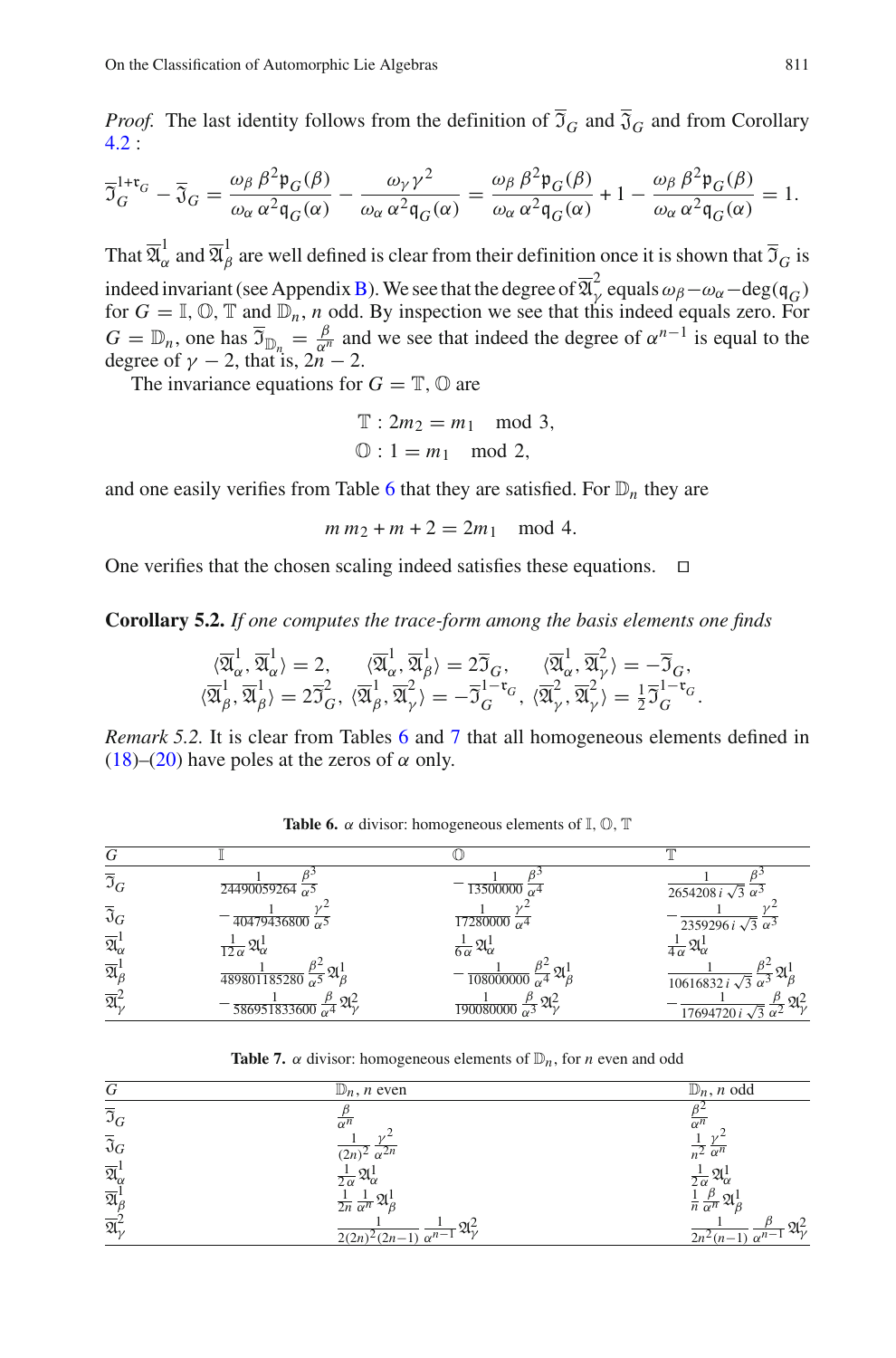*Remark 5.3.* The projective representation  $\sigma$  induces a linear representation on  $\mathbb{C}(\lambda)$ . This implies that  $\frac{\hat{m}}{\phi} \in \mathfrak{sl}_2(\mathbb{C}; \phi)^G$ , that is, it is invariant under the action of *G*.

*Remark 5.4.* (Towards Lax pairs) Defining a Lax operator  $L \in \mathfrak{sl}_2(\mathbb{C}; \phi)^G$  gives us a *G*–invariant (automorphic) Lax operator and therefore a *G*–invariant (automorphic) integrable systems of equations.

*Example 5.1.* ( $\mathbb{D}_n$ , with  $n = 2$ ) With reference to Example [4.2](#page-13-3) one has

$$
\rho(\overline{\mathfrak{A}}_{\alpha}^{1}) = \begin{pmatrix} 0 & -\lambda \\ -\lambda^{-1} & 0 \end{pmatrix},
$$

$$
\rho(\overline{\mathfrak{A}}_{\beta}^{1}) = \begin{pmatrix} \frac{1-\lambda^{4}}{2\lambda^{2}} & -\lambda^{-1} \\ -\lambda & -\frac{1-\lambda^{4}}{2\lambda^{2}} \end{pmatrix},
$$

$$
\rho(\overline{\mathfrak{A}}_{\gamma}^{2}) = \frac{1}{2} \begin{pmatrix} 0 & \lambda^{-1} \\ \lambda & 0 \end{pmatrix}.
$$

The structure constants in the homogeneous case are given by the following theorem:

<span id="page-20-0"></span>**Theorem 5.2.** *The commutation relations for the basis of*  $\mathfrak{sl}_2(\mathbb{C}; \alpha)^G$  *are* 

$$
[\overline{\mathfrak{A}}_{\alpha}^{1}, \overline{\mathfrak{A}}_{\beta}^{1}] = 2 \overline{\mathfrak{I}}_{G} \overline{\mathfrak{A}}_{\alpha}^{1} - 2 \overline{\mathfrak{A}}_{\beta}^{1}, \qquad (21)
$$

$$
[\overline{\mathfrak{A}}_{\alpha}^{1}, \overline{\mathfrak{A}}_{\gamma}^{2}] = \overline{\mathfrak{A}}_{\beta}^{1} + 2\overline{\mathfrak{A}}_{\gamma}^{2},
$$
\n(22)

$$
[\overline{\mathfrak{A}}_{\beta}^{1}, \overline{\mathfrak{A}}_{\gamma}^{2}] = \overline{\mathfrak{I}}_{G}^{1-\mathfrak{r}_{G}} \overline{\mathfrak{A}}_{\alpha}^{1} + 2 \overline{\mathfrak{I}}_{G} \overline{\mathfrak{A}}_{\gamma}^{2}.
$$
 (23)

*Proof.* This follows immediately from Theorems [4.4](#page-14-6) and [5.1.](#page-17-2) □

#### **6. Normal Form of the Lie Algebra**

In this section we derive the *normal form* of the algebra  $\mathfrak{sl}_2(\mathbb{C}; \alpha)^G$  (diagonalising it with respect to  $\overline{\mathfrak A}^1_\alpha$  $\frac{1}{\alpha}$ ).

Let

$$
\mathfrak{X} = x_1 \overline{\mathfrak{A}}_\alpha^1 + x_2 \overline{\mathfrak{A}}_\beta^1 + x_3 \overline{\mathfrak{A}}_\gamma^2 = \begin{pmatrix} x_1 \\ x_2 \\ x_3 \end{pmatrix}.
$$

Then

$$
ad(\overline{\mathfrak{A}}_{\alpha}^{1})\mathfrak{X} = x_{2}(2\overline{\mathfrak{I}}_{G}\overline{\mathfrak{A}}_{\alpha}^{1} - 2\overline{\mathfrak{A}}_{\beta}^{1}) + x_{3}(\overline{\mathfrak{A}}_{\beta}^{1} + 2\overline{\mathfrak{A}}_{\gamma}^{2})
$$
  
= 
$$
\begin{pmatrix} 2x_{2}\overline{\mathfrak{I}}_{G} \\ -2x_{2} + x_{3} \\ 2x_{3} \end{pmatrix}
$$
  
= 
$$
\begin{pmatrix} 0 & 2\overline{\mathfrak{I}}_{G} & 0 \\ 0 & -2 & 1 \\ 0 & 0 & 2 \end{pmatrix} \begin{pmatrix} x_{1} \\ x_{2} \\ x_{3} \end{pmatrix}.
$$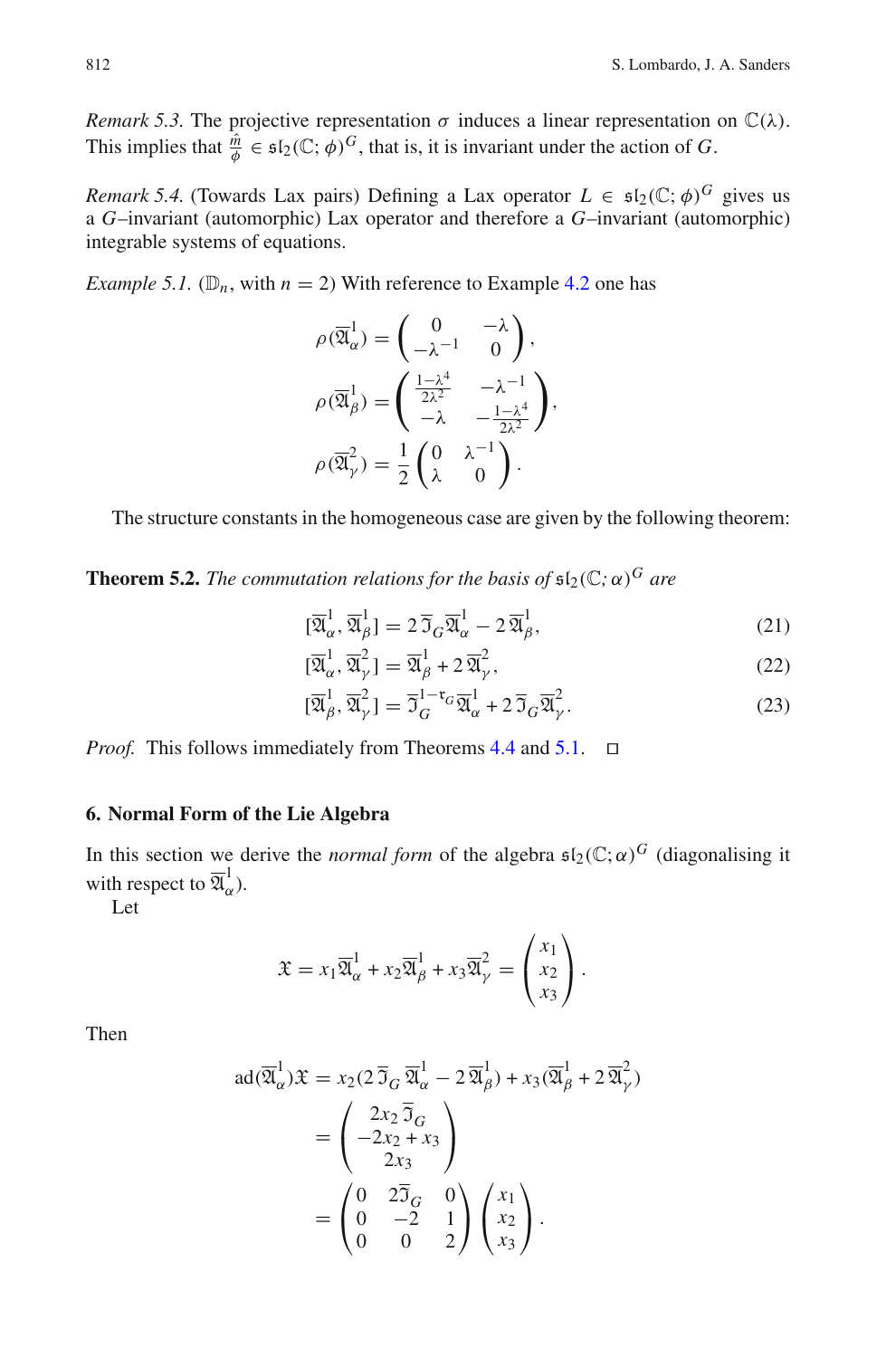This leads to the transformation matrix

$$
\begin{pmatrix} 1 & 0 & 0 \\ -\overline{\mathfrak{I}}_G & 1 & 0 \\ \frac{1}{4}\overline{\mathfrak{I}}_G & \frac{1}{4} & 1 \end{pmatrix}
$$

and suggests the definition of a new basis:

$$
\overline{\mathfrak{e}}_0 = \overline{\mathfrak{A}}_\alpha^1,\tag{24}
$$

$$
\overline{\mathfrak{e}}_{-} = \overline{\mathfrak{A}}_{\beta}^{1} - \overline{\mathfrak{I}}_{G} \overline{\mathfrak{A}}_{\alpha}^{1},\tag{25}
$$

$$
\overline{\mathfrak{e}}_{+} = \overline{\mathfrak{A}}_{\gamma}^{2} + \frac{1}{4} \overline{\mathfrak{A}}_{\beta}^{1} + \frac{1}{4} \overline{\mathfrak{I}}_{G} \overline{\mathfrak{A}}_{\alpha}^{1}.
$$
 (26)

**Corollary 6.1.** *Computing the trace-form among the basis elements*:

$$
\langle \bar{\mathfrak{e}}_0, \bar{\mathfrak{e}}_0 \rangle = 2, \qquad \langle \bar{\mathfrak{e}}_0, \bar{\mathfrak{e}}_- \rangle = 0, \qquad \langle \bar{\mathfrak{e}}_0, \bar{\mathfrak{e}}_+ \rangle = 0, \langle \bar{\mathfrak{e}}_-, \bar{\mathfrak{e}}_+ \rangle = 0, \qquad \langle \bar{\mathfrak{e}}_-, \bar{\mathfrak{e}}_+ \rangle = \overline{\mathfrak{I}}_G^{\mathrm{1-r}} \overline{\mathfrak{I}}_G, \qquad \langle \bar{\mathfrak{e}}_+, \bar{\mathfrak{e}}_+ \rangle = 0.
$$

*Example 6.1.* ( $\mathbb{D}_n$ , with  $n = 2$ ) With reference to Example [5.1](#page-19-1) we find

$$
\rho(\bar{\mathfrak{e}}_0) = \begin{pmatrix} 0 & -\lambda \\ -\lambda^{-1} & 0 \end{pmatrix},
$$

$$
\rho(\bar{\mathfrak{e}}_-) = \frac{1 - \lambda^4}{2\lambda^2} \begin{pmatrix} 1 & -\lambda \\ \lambda^{-1} & -1 \end{pmatrix},
$$

$$
\rho(\bar{\mathfrak{e}}_+) = \frac{1 - \lambda^4}{8\lambda^2} \begin{pmatrix} 1 & \lambda \\ -\lambda^{-1} & -1 \end{pmatrix}.
$$

See Sect. [7](#page-22-0) for comparison with earlier results.

It turns out that

$$
\begin{split}\n[\bar{\mathfrak{e}}_{+}, \bar{\mathfrak{e}}_{-}] &= [\overline{\mathfrak{A}}_{\gamma}^{2} + \frac{1}{4}\overline{\mathfrak{A}}_{\beta}^{1} + \frac{1}{4}\overline{\mathfrak{I}}_{G} \overline{\mathfrak{A}}_{\alpha}^{1}, \overline{\mathfrak{A}}_{\beta}^{1} - \frac{1}{4}\overline{\mathfrak{I}}_{G} \overline{\mathfrak{A}}_{\alpha}^{1}] \\
&= -[\overline{\mathfrak{A}}_{\beta}^{1}, \overline{\mathfrak{A}}_{\gamma}^{2}] + \overline{\mathfrak{I}}_{G} [\overline{\mathfrak{A}}_{\alpha}^{1}, \overline{\mathfrak{A}}_{\gamma}^{2}] + \frac{1}{2}\mathfrak{I}_{G} [\overline{\mathfrak{A}}_{\alpha}^{1}, \overline{\mathfrak{A}}_{\beta}^{1}] \\
&= (-\overline{\mathfrak{I}}_{G}^{1-\mathfrak{r}_{G}} + \overline{\mathfrak{I}}_{G}^{2})\overline{\mathfrak{A}}_{\alpha}^{1} \\
&= \overline{\mathfrak{I}}_{G}^{1-\mathfrak{r}_{G}} (\overline{\mathfrak{I}}_{G}^{1+\mathfrak{r}_{G}} - 1)\overline{\mathfrak{A}}_{\alpha}^{1} \\
&= \overline{\mathfrak{I}}_{G}^{1-\mathfrak{r}_{G}} \overline{\mathfrak{J}}_{G} \overline{\mathfrak{e}}_{0}.\n\end{split}
$$

Notice that  $Q(\overline{J}_G) = \overline{J}_G^{1-\tau_G} \overline{J}_G$  is a quadratic polynomial in  $\overline{J}_G$ . We check that

$$
\begin{aligned}\n[\overline{\mathfrak{e}}_0, \overline{\mathfrak{e}}_-] &= -2\overline{\mathfrak{e}}_-, \\
[\overline{\mathfrak{e}}_0, \overline{\mathfrak{e}}_+] &= 2\overline{\mathfrak{e}}_+.\n\end{aligned}
$$

We can now formulate the following main theorems: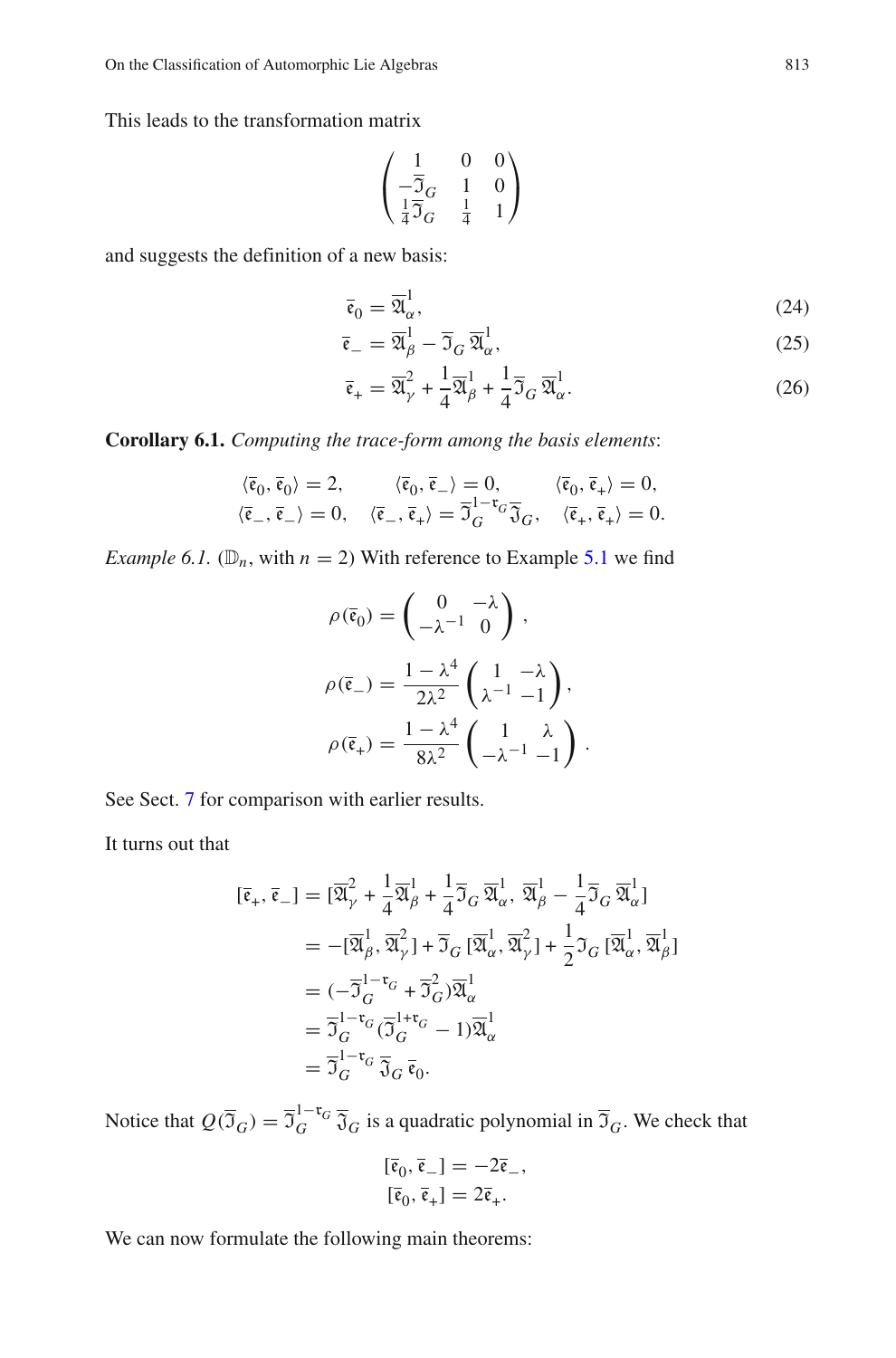<span id="page-22-0"></span>**Theorem 6.1.** *The G–Automorphic Lie algebras*  $\mathfrak{sl}_2(\mathbb{C}; \alpha)^G$  *are isomorphic as modules to*  $\mathbb{C}[\overline{\mathfrak{I}}_G] \otimes \mathfrak{sl}_2(\mathbb{C})$ . A basis for  $\mathfrak{sl}_2(\mathbb{C}; \alpha)^G$  over  $\mathbb{C}$  is given by

$$
\overline{\mathfrak{e}}_{\cdot}^{l} = \widehat{\mathfrak{I}}_{G}^{l} \overline{\mathfrak{e}}_{\cdot}, \quad \cdot = 0, \pm, \quad l \in \mathbb{Z}_{\geq 0},
$$

*where*  $\hat{J}_G = a\overline{J}_G + b$  for some  $a, b \in \mathbb{C}$ . The commutation relations can be brought into *the form*

$$
\begin{aligned} [\bar{\mathfrak{e}}_+^{l_1}, \bar{\mathfrak{e}}_-^{l_2}] &= \bar{\mathfrak{e}}_0^{l_1+l_2} + \bar{\mathfrak{e}}_0^{l_1+l_2+2}, \\ [\bar{\mathfrak{e}}_0^{l_1}, \bar{\mathfrak{e}}_\pm^{l_2}] &= \pm 2 \bar{\mathfrak{e}}_\pm^{l_1+l_2}. \end{aligned}
$$

*The algebras are quasi–graded* (*e.g. [\[LM05\]](#page-31-0)*)*, with grading depth* 2*.*

*Proof.* In all cases one has  $[\bar{\mathfrak{e}}_+^0, \bar{\mathfrak{e}}_+^0] = Q_G(\bar{\mathfrak{I}}_G) \bar{\mathfrak{e}}_0^0$ , where  $Q_G$  is a quadratic polynomial. Using the allowed complex scaling and affine transformations on  $\overline{3}_G$  and rescaling  $\overline{\mathfrak{e}}^0$ , this can be normalized to  $[\bar{\mathfrak{e}}_+^0, \bar{\mathfrak{e}}_-^0] = (1 + \hat{\mathfrak{I}}_G^2) \bar{\mathfrak{e}}_0^0$ .  $\Box$ 

**Theorem 6.2.** Let G be either one of the groups  $\mathbb{T}, \mathbb{O}, \mathbb{I}$  or  $\mathbb{D}_n$ . Then, the Automorphic *Lie Algebras*  $\mathfrak{sl}_2(\mathbb{C}; \alpha)^G$  *are isomorphic as Lie algebras.* 

*Remark 6.1.* This proves a conjecture by A. Mikhailov, made in 2008. This conjecture is proven in [\[BM09](#page-30-7)] by completely different methods, unpublished at the time of the writing of the present paper.

**Definition 6.1.** A basis for  $\mathfrak{sl}_2(\mathbb{C})^G$ , is given by

$$
\overline{\mathfrak{e}}_{.}^{l} = \overline{\mathfrak{I}}_{G}^{l} \overline{\mathfrak{e}}_{.}, \quad \cdot = 0, \pm, \quad l \in \mathbb{Z}.
$$

*The commutation relations are*

$$
\begin{aligned} [\bar{\mathfrak{e}}_+^{l_1}, \bar{\mathfrak{e}}_-^{l_2}] &= \bar{\mathfrak{e}}_0^{l_1 + l_2 + 1} - \bar{\mathfrak{e}}_0^{l_1 + l_2 + 2}, \\ [\bar{\mathfrak{e}}_0^{l_1}, \bar{\mathfrak{e}}_\pm^{l_2}] &= \pm 2 \bar{\mathfrak{e}}_\pm^{l_1 + l_2}. \end{aligned}
$$

<span id="page-22-1"></span>**Theorem 6.3.** Let  $\mathfrak{r}_G = 0$ . Then  $\mathfrak{sl}_2(\mathbb{C})^G = \mathfrak{sl}_2(\mathbb{C})^G + \mathfrak{sl}_2(\mathbb{C})^G$  as a  $\mathbb{C}[\overline{\mathfrak{I}}_G, \overline{\mathfrak{I}}_G^{-1}]$ *module, with subalgebras*  $\mathfrak{sl}_2(\mathbb{C})^G_{\pm}$  *to be defined in the proof.* 

*Proof.* Let  $\mathfrak{sl}_2(\mathbb{C})_+^G = \langle \bar{\mathfrak{el}}_{0,\pm} \rangle_{l \geq 0} \oplus \langle \bar{\mathfrak{el}}_{-}^{\perp} \rangle$ . The  $\mathbb{C}[\overline{\mathfrak{I}}_G]$ -module  $\mathfrak{sl}_2(\mathbb{C})_+^G$  is a Lie algebra, since  $[\bar{\mathfrak{e}}_+^0, \bar{\mathfrak{e}}_-^{-1}] = \bar{\mathfrak{e}}_0^0 - \bar{\mathfrak{e}}_0^1 \in \mathfrak{sl}_2(\mathbb{C})^G_+$ . Next consider  $\mathfrak{sl}_2(\mathbb{C})^G_- = \langle \bar{\mathfrak{e}}_0^l \rangle_{l \leq -2} \oplus \langle \bar{\mathfrak{e}}_+^{-1}, \bar{\mathfrak{e}}_0^{-1} \rangle$ . This is also a Lie algebra, since  $[\bar{\mathfrak{e}}_+^{-2}, \bar{\mathfrak{e}}_+^{-1}] = -\bar{\mathfrak{e}}_0^{-2} + \bar{\mathfrak{e}}_0^{-1} \in \mathfrak{sl}_2(\mathbb{C})_0^G$  (here we only treated the worst commutators, the others are less critical). Then  $\mathfrak{sl}_2(\mathbb{C})^G = \mathfrak{sl}_2(\mathbb{C})^G_+ \oplus \mathfrak{sl}_2(\mathbb{C})^G_-$ − as a  $\mathbb{C}[\overline{3}_G, \overline{3}_G^{-1}]$ -module, with subalgebras  $\mathfrak{sl}_2(\mathbb{C})^G_{\pm}$ .  $\Box$ 

**Corollary 6.2.** The Automorphic Lie Algebras  $\mathfrak{sl}_2(\mathbb{C})^G$  are isomorphic as Lie algebras *for the groups*  $\mathbb{T}, \mathbb{O}, \mathbb{I}$  *and*  $\mathbb{D}_n$ *, n odd.*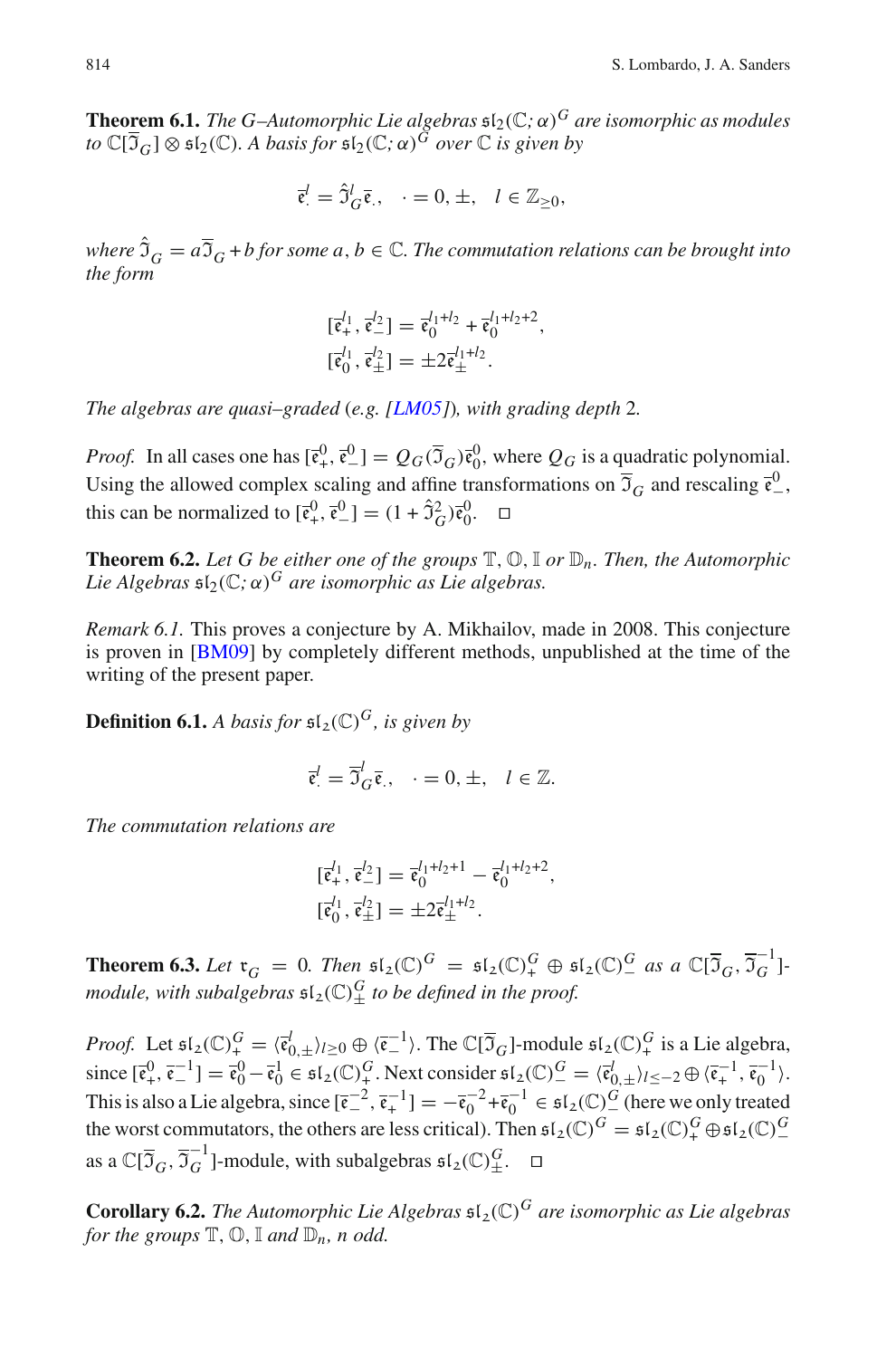#### <span id="page-23-0"></span>**7.** The Example  $\mathfrak{sl}_2(\mathbb{C}; \alpha)^{\mathbb{D}_2}$  and Comparison with Averaging

We discuss here the case of the Automorphic Lie Algebra  $\mathfrak{sl}_2(\mathbb{C};\alpha)^{\mathbb{D}_2}$ ; this was first found in [\[LM05\]](#page-31-0) via group average (and denoted as  $sl_{\mathbb{D}_2}(2,\mathbb{C};0)$ ). This simple example allows us to show the equivalence of the two methods in this case. Let

<span id="page-23-1"></span>
$$
x_0(\lambda) = \begin{pmatrix} 0 & \lambda^{-1} \\ \lambda & 0 \end{pmatrix},
$$
  
\n
$$
y_0(\lambda) = \begin{pmatrix} 0 & \lambda \\ \lambda^{-1} & 0 \end{pmatrix},
$$
  
\n
$$
h_0(\lambda) = \frac{1 - \lambda^4}{\lambda^2} \begin{pmatrix} 1 & 0 \\ 0 & -1 \end{pmatrix}
$$
 (27)

<span id="page-23-2"></span>be the generators of the algebra obeying the commutation relations

$$
[x0, y0] = h0,\n[h0, x0] = (\mathfrak{I}_G + 1) x0 - y0,\n[h0, y0] = -(\mathfrak{I}_G + 1) y0 + x0,
$$

where  $\mathfrak{I}_G = \frac{1}{2} \left( \frac{1 + \lambda^4}{\lambda^2} \right)$  $\frac{+\lambda^4}{\lambda^2}$  (the reader is referred to [\[LM05\]](#page-31-0) for details). To compare the results let us first of all write this algebra in normal form; this is equivalent to diagonalise the algebra with respect to  $y_0$  following the scheme used in Sect. [6.](#page-19-0) This leads to the transformation matrix

$$
\begin{pmatrix} 1 & 0 & 0 \ 2\Im_G & -2 & 1 \ -2\Im_G & 2 & 1 \end{pmatrix}
$$

and suggests the definition of a new basis:

$$
\rho(\mathfrak{e}_0) = -y_0,\tag{28}
$$

$$
\rho(\mathfrak{e}_-) = \frac{1}{2} \left( -2 \, \mathfrak{I}_G \, y_0 + 2 \, x_0 + h_0 \right),\tag{29}
$$

$$
\rho(\mathfrak{e}_+) = \frac{1}{8} \left( 2 \, \mathfrak{I}_G \, y_0 - 2 \, x_0 + h_0 \right). \tag{30}
$$

In this new basis the commutation relations read

$$
[\mathfrak{e}_0, \mathfrak{e}_\pm] = \pm 2\mathfrak{e}_\pm,
$$
  

$$
[\mathfrak{e}_+, \mathfrak{e}_\mp] = (\mathfrak{I}_G^2 - 1)\mathfrak{e}_0.
$$

The expressions  $\rho(\mathfrak{e}_0)$ ,  $\rho(\mathfrak{e}_-)$  and  $\rho(\mathfrak{e}_+)$  in [\(28\)](#page-22-1)–[\(30\)](#page-22-1) are nothing but the generators  $\rho(\bar{\mathfrak{e}}_0)$ ,  $\rho(\bar{\mathfrak{e}}_-)$ ,  $\rho(\bar{\mathfrak{e}}_+)$  in Example [6.1.](#page-20-0)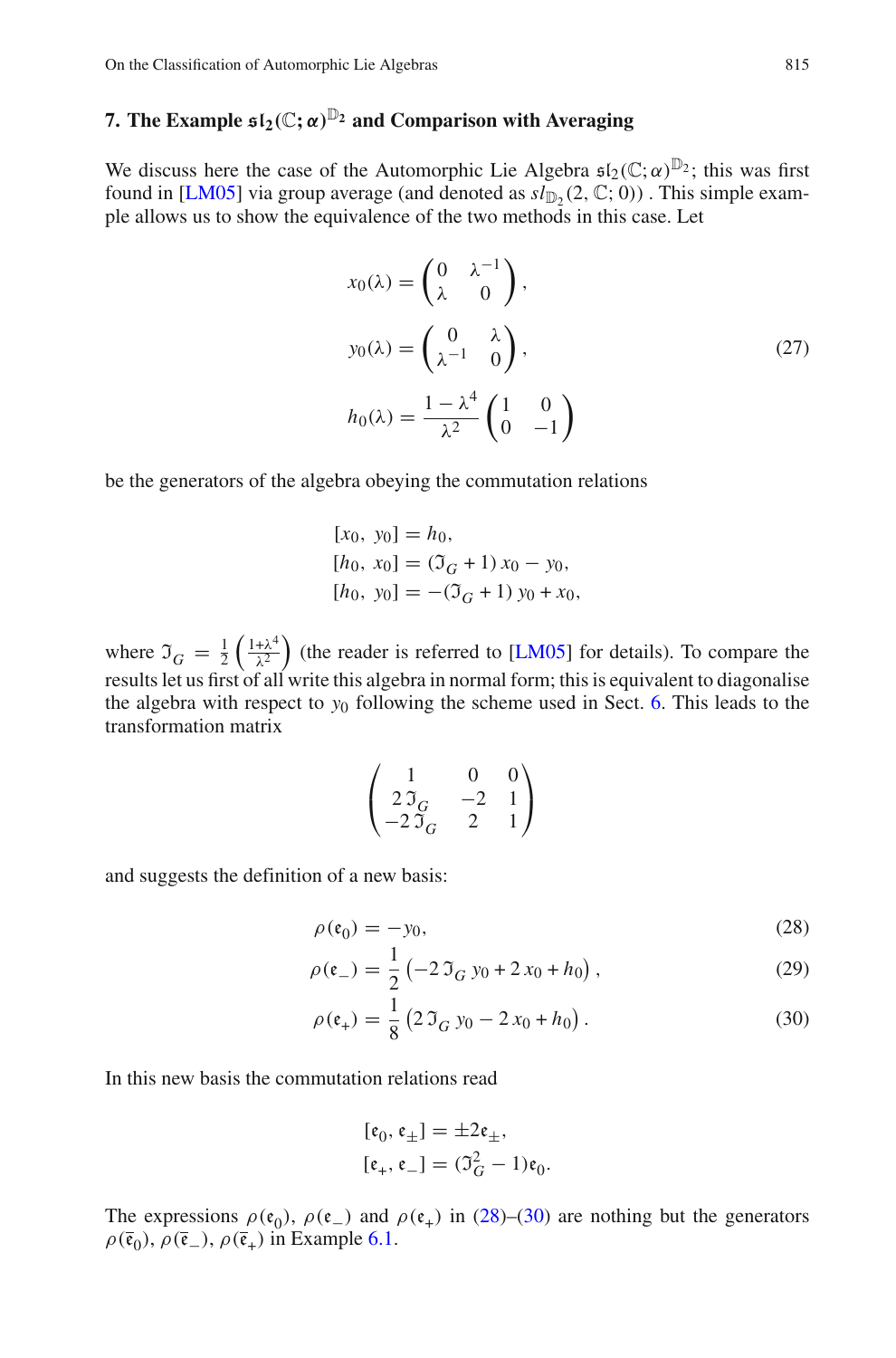### **8. Explicit Bases for the Automorphic Lie Algebras**  $\mathfrak{sl}_2(\mathbb{C}; \alpha)^G$

In this section we give explicit bases for  $\mathfrak{sl}_2(\mathbb{C}; \alpha)^G$ , using concrete formulas for the covariants. We notice the remarkable likeness in all cases and remark upon the somewhat surprising fact that the determinant of all matrices is constant. We compute the Jordan normal form of the whole algebra and see that it is even more uniform in occurrence. If understood, this might lead to better and quicker insight in the general case.

**Theorem 8.1.** Let  $\mathfrak{A}_0, \mathfrak{A}_\pm$  be given by Remark [3.2.](#page-7-2) In  $\lambda$ –notation this reads as follows:  $\alpha_X = \alpha_\lambda$  and  $\alpha_Y = \omega_\alpha \alpha - \lambda \alpha_\lambda$ , where  $\alpha_\lambda = \frac{d\alpha}{d\lambda}$ . Then

$$
\bar{\mathfrak{e}}_0 = \frac{1}{\omega_\alpha \alpha} \mathfrak{A}_0,\tag{31}
$$

$$
\bar{\mathfrak{e}}_{-} = -\frac{2}{\omega_{\alpha}\omega_{\beta}} \frac{\overline{\mathfrak{I}}_{G}\gamma}{\alpha\beta} \mathfrak{A}_{-},\tag{32}
$$

$$
\bar{\mathfrak{e}}_{+} = \frac{(\omega_{\alpha} - 1)^2}{\omega_{\alpha}\omega_{\beta}} \frac{\overline{\mathfrak{I}}_G \gamma}{\alpha \beta (\alpha, \alpha)^2} \mathfrak{A}_{+} = -\frac{\omega_{\beta}}{2\omega_{\alpha}} \frac{\beta}{\alpha \gamma} \frac{\overline{\mathfrak{I}}_G}{\overline{\mathfrak{I}}_G^{\mathfrak{r}_G}} \mathfrak{A}_{+},\tag{33}
$$

*for all Platonic groups G, where*  $\mathfrak{A}_{-} = \mathfrak{A}$ *,*  $\rho(\mathfrak{A}_{-}) = \begin{pmatrix} \lambda & -\lambda^2 \\ 1 & -\lambda \end{pmatrix}$  $1 - \lambda$  $\int$  and  $\mathfrak{A}_0 = \mathfrak{A}^1_{\alpha}$ .

*Proof.* Case by case inspection, using the results in the following sections. The second equality in [\(33\)](#page-23-2) uses Lemma [4.5.](#page-14-7) ⊓⊔

In what follows we use the λ–notation

$$
\rho(\mathfrak{A}_{+}) = \begin{pmatrix} \alpha_{\lambda}(\omega_{\alpha} \alpha - \lambda \alpha_{\lambda}) & (\omega_{\alpha} \alpha - \lambda \alpha_{\lambda})^{2} \\ -\alpha_{\lambda}^{2} & -\alpha_{\lambda}(\omega_{\alpha} \alpha - \lambda \alpha_{\lambda}) \end{pmatrix},
$$

$$
\rho(\mathfrak{A}_{0}) = \begin{pmatrix} \omega_{\alpha} \alpha - 2\lambda \alpha_{\lambda} & -2\lambda(\omega_{\alpha} \alpha - \lambda \alpha_{\lambda}) \\ -2\alpha_{\lambda} & -\omega_{\alpha} \alpha + 2\lambda \alpha_{\lambda} \end{pmatrix}.
$$

*8.1. Explicit basis for*  $\mathfrak{sl}_2(\mathbb{C}; \alpha)^{\mathbb{I}}$ . Let  $\omega_\alpha$  be 12; it follows then that  $\omega_\beta = 2\omega_\alpha - 4 = 20$ and  $\omega_{v} = 3\omega_{\alpha} - 6 = 30$ ; let also

$$
\alpha(\lambda) = \lambda(\lambda^{10} + 11\lambda^5 - 1),
$$
  
\n
$$
\alpha_{\lambda}(\lambda) = \frac{d\alpha(\lambda)}{d\lambda} = (11\lambda^{10} + 66\lambda^5 - 1),
$$
  
\n
$$
\beta(\lambda) = -242(\lambda^{20} - 228\lambda^{15} + 494\lambda^{10} + 228\lambda^5 + 1),
$$
  
\n
$$
\gamma(\lambda) = -4840(\lambda^{30} + 522\lambda^{25} - 10005\lambda^{20} - 10005\lambda^{10} - 522\lambda^5 + 1),
$$
  
\n
$$
\overline{J}_G = \frac{1}{24490059264} \frac{\beta^3}{\alpha^5}.
$$

Then

$$
\begin{split} \rho(\mathfrak{A}_+)=&\left(\begin{array}{c} 11\lambda-792\lambda^6+4234\lambda^{11}+792\lambda^{16}+11\lambda^{21}&121\lambda^2-1452\lambda^7+4334\lambda^{12}+132\lambda^{17}+\lambda^{22}\\ -1+132\lambda^5-4334\lambda^{10}-1452\lambda^{15}-121\lambda^{20}&-11\lambda+792\lambda^6-4234\lambda^{11}-792\lambda^{16}-11\lambda^{21}\end{array}\right),\\ \rho(\mathfrak{A}_0)=&\left(\begin{array}{c} -10\lambda-10\lambda^{11}&22\lambda^2-132\lambda^7-2\lambda^{12}\\ 2-132\lambda^5-22\lambda^{10}&10\lambda+10\lambda^{11}\end{array}\right). \end{split}
$$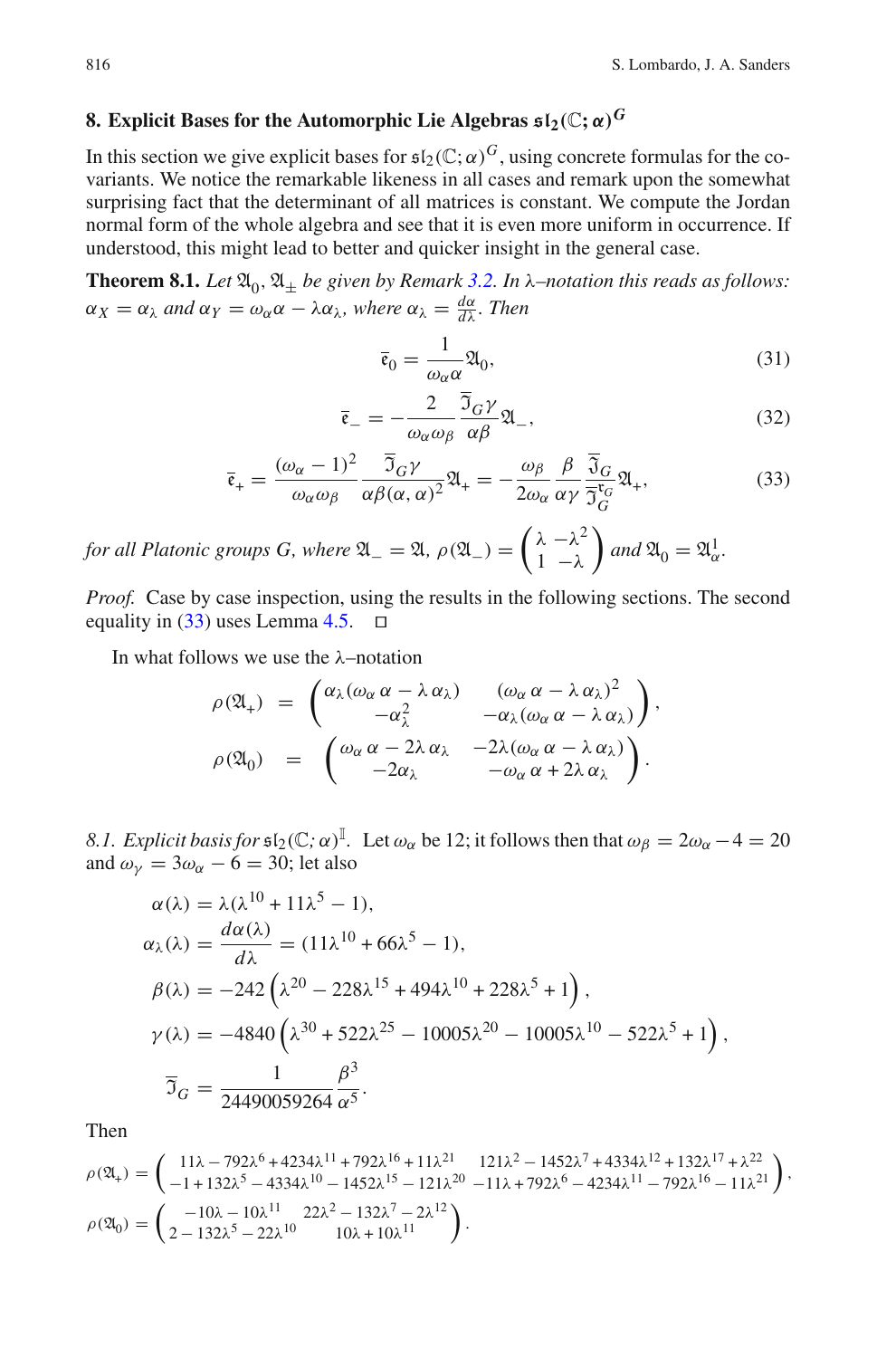*8.2. Explicit basis for*  $\mathfrak{sl}_2(\mathbb{C}; \alpha)^\mathbb{O}$ . Let  $\omega_\alpha$  be 6; it follows then that  $\omega_\beta = 2\omega_\alpha - 4 = 8$ and  $\omega_{\nu} = 3\omega_{\alpha} - 6 = 12$ ; let also

$$
\alpha(\lambda) = \lambda(\lambda^4 - 1),
$$
  
\n
$$
\alpha_{\lambda}(\lambda) = \frac{d\alpha(\lambda)}{d\lambda} = 5\lambda^4 - 1,
$$
  
\n
$$
\beta(\lambda) = -50\left(\lambda^8 + 14\lambda^4 + 1\right),
$$
  
\n
$$
\gamma(\lambda) = -400\left(\lambda^{12} - 33\lambda^8 - 33\lambda^4 + 1\right),
$$
  
\n
$$
\overline{3}_G = -\frac{1}{13500000} \frac{\beta^3}{\alpha^4}.
$$

<span id="page-25-1"></span>Then

$$
\rho(\mathfrak{A}_{+}) = \begin{pmatrix} 5\lambda - 26\lambda^{5} + 5\lambda^{9} & 25\lambda^{2} - 10\lambda^{6} + \lambda^{10} \\ -1 + 10\lambda^{4} - 25\lambda^{8} & -5\lambda + 26\lambda^{5} - 5\lambda^{9} \end{pmatrix},
$$

$$
\rho(\mathfrak{A}_{0}) = \begin{pmatrix} -4\lambda - 4\lambda^{5} & 10\lambda^{2} - 2\lambda^{6} \\ 2 - 10\lambda^{4} & 4\lambda + 4\lambda^{5} \end{pmatrix}.
$$

*8.3. Explicit basis for*  $\mathfrak{sl}_2(\mathbb{C}; \alpha)^\mathbb{T}$ . Let  $\omega_\alpha$  be 4; it follows then that  $\omega_\beta = 2\omega_\alpha - 4 = 4$ and  $\omega_{\gamma} = 3\omega_{\alpha} - 6 = 6$ ; let also

$$
\alpha(\lambda) = \lambda^4 - 2i\sqrt{3}\lambda^2 + 1,
$$
  
\n
$$
\alpha_{\lambda}(\lambda) = \frac{d\alpha(\lambda)}{d\lambda} = 4\lambda(\lambda^2 - i\sqrt{3}),
$$
  
\n
$$
\beta(\lambda) = -96i\sqrt{3} \left(\lambda^4 + 2i\sqrt{3}\lambda^2 + 1\right),
$$
  
\n
$$
\gamma(\lambda) = -9216\lambda \left(\lambda^4 - 1\right),
$$
  
\n
$$
\overline{3}_G = \frac{1}{2654208 i \sqrt{3}} \frac{\beta^3}{\alpha^3}.
$$

<span id="page-25-0"></span>Then

$$
\rho(\mathfrak{A}_{+}) = \begin{pmatrix} -16i\sqrt{3}\lambda - 32\lambda^{3} - 16i\sqrt{3}\lambda^{5} & 16 - 32i\sqrt{3}\lambda^{2} - 48\lambda^{4} \\ 48\lambda^{2} + 32i\sqrt{3}\lambda^{4} - 16\lambda^{6} & 16i\sqrt{3}\lambda + 32\lambda^{3} + 16i\sqrt{3}\lambda^{5} \end{pmatrix},
$$
  
\n
$$
\rho(\mathfrak{A}_{0}) = \begin{pmatrix} 4 - 4\lambda^{4} & -8\lambda + 8i\sqrt{3}\lambda^{3} \\ 8i\sqrt{3}\lambda - 8\lambda^{3} & -4 + 4\lambda^{4} \end{pmatrix}.
$$

*8.4. Explicit basis for*  $\mathfrak{sl}_2(\mathbb{C}; \alpha)_{\alpha}^{\mathbb{D}_n}$ . Let  $\omega_\alpha$  be 2 and  $\omega_\beta$  be *m*, then  $\omega_\gamma = \omega_\alpha + \omega_\beta - 2 =$ *m*; recall that in this case  $(\alpha, \alpha)^2 = -2 \neq \beta$ . Let

$$
\alpha(\lambda) = \lambda,
$$
  
\n
$$
\alpha_{\lambda}(\lambda) = 1,
$$
  
\n
$$
\beta(\lambda) = \frac{1}{2}(\lambda^{m} + 1),
$$
  
\n
$$
\gamma(\lambda) = \frac{m}{2}(\lambda^{m} - 1),
$$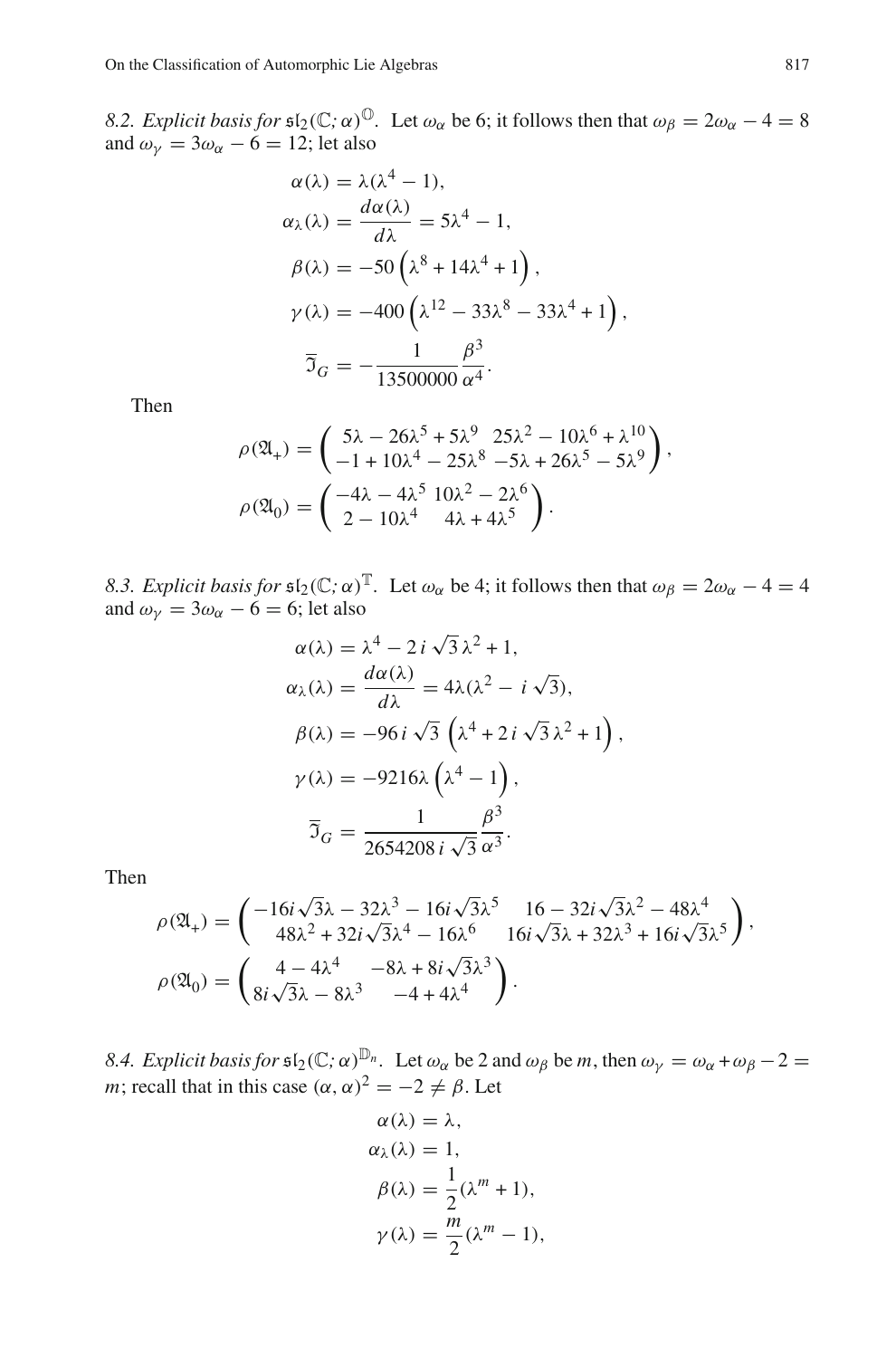where  $m = n$  if *n* is odd while  $m = 2n$  if *n* is even. Moreover,  $\overline{3}_G = \frac{\beta}{\alpha^n}$  $\frac{p}{\alpha^n}$  if *n* is even while  $\overline{J}_G = \frac{\beta^2}{\alpha^n}$  $\frac{\rho}{\alpha^n}$  if *n* is odd. It turns out then that

$$
\rho(\mathfrak{A}_+) = \begin{pmatrix} \lambda & \lambda^2 \\ -1 & -\lambda \end{pmatrix},
$$

$$
\rho(\mathfrak{A}_0) = -2 \begin{pmatrix} 0 & \lambda^2 \\ 1 & 0 \end{pmatrix}.
$$

*Remark 8.1.* One notices that  $\det(\rho(\bar{e}_0)) = -1$  and  $\det(\rho(\bar{e}_\pm)) = 0$  in all cases. We find that we can undress the representation, losing the invariance of the elements but keeping the commutation relations, to the following form:

$$
\nu(\bar{\mathfrak{e}}_0) = \begin{pmatrix} 1 & 0 \\ 0 & -1 \end{pmatrix},
$$
  
\n
$$
\nu(\bar{\mathfrak{e}}_+) = \frac{\omega_\beta}{2} \frac{\overline{3}_G}{\overline{3}_G^{\mathfrak{e}_G}} \frac{\beta \alpha_\lambda}{\gamma} \begin{pmatrix} 0 & 1 \\ 0 & 0 \end{pmatrix},
$$
  
\n
$$
\nu(\bar{\mathfrak{e}}_-) = \frac{2}{\omega_\beta} \overline{3}_G \frac{\gamma}{\beta \alpha_\lambda} \begin{pmatrix} 0 & 0 \\ 1 & 0 \end{pmatrix}.
$$

<span id="page-26-0"></span>The undressing is done by computing the Jordan normal form of  $\rho(\bar{\mathfrak{e}}_0)$  and applying the same conjugation to the other elements. That this is possible suggests that there must be a method to it. The conjugation is with the matrix

$$
\begin{pmatrix} -\lambda & \frac{\omega_{\alpha}\alpha - \lambda\alpha_{\lambda}}{\alpha_{\lambda}} \\ 1 & 1 \end{pmatrix}.
$$

#### **9. Conclusions**

<span id="page-26-1"></span>We have shown that the problem of reduction can be formulated in a uniform way using the theory of invariants. This gives us a powerful tool of analysis and it opens the road to new applications of Automorphic Lie Algebras, beyond the context of integrable systems. It turns out that in the explicit case we present here where the underlying Lie algebra is  $\mathfrak{sl}_2(\mathbb{C})$ , we can compute Automorphic Lie Algebras only using geometric data. Moreover, we prove that Automorphic Lie Algebras associated to the groups  $\mathbb{T}, \mathbb{O}, \mathbb{I}$  and  $\mathbb{D}_n$  are isomorphic in the  $\Gamma_\alpha$  case. This fact, i.e. that the Automorphic Lie Algebras are independent from the group is not quite what one would expect from the topological point of view. Indeed, if one divides out the group action one obtains usually an orbifold, but a manifold in the case of I. This distinction is not visible at the level of the algebra and therefore not on the level of the integrable systems that follow from the reduction procedure. It may turn up again when one looks for the actual solutions, since then the domain starts to play a role again. We leave this for further investigation. On the other hand, the treatment of the groups, including  $\mathbb{Z}/n$ , in the McKay-correspondence (see [\[Nak09](#page-31-19)]) and the resolution of the singularities of the relation between the invariants using invariant quotients of the covariants  $\alpha$ ,  $\beta$  and  $\gamma$  is remarkably uniform. We notice that the corresponding Dynkin diagram (without its weights) can be easily read off from the degrees of  $\alpha$ ,  $\beta$  and  $\gamma$  in Corollary [4.2](#page-14-5) for each group, as long as  $G \neq \mathbb{Z}/n$ .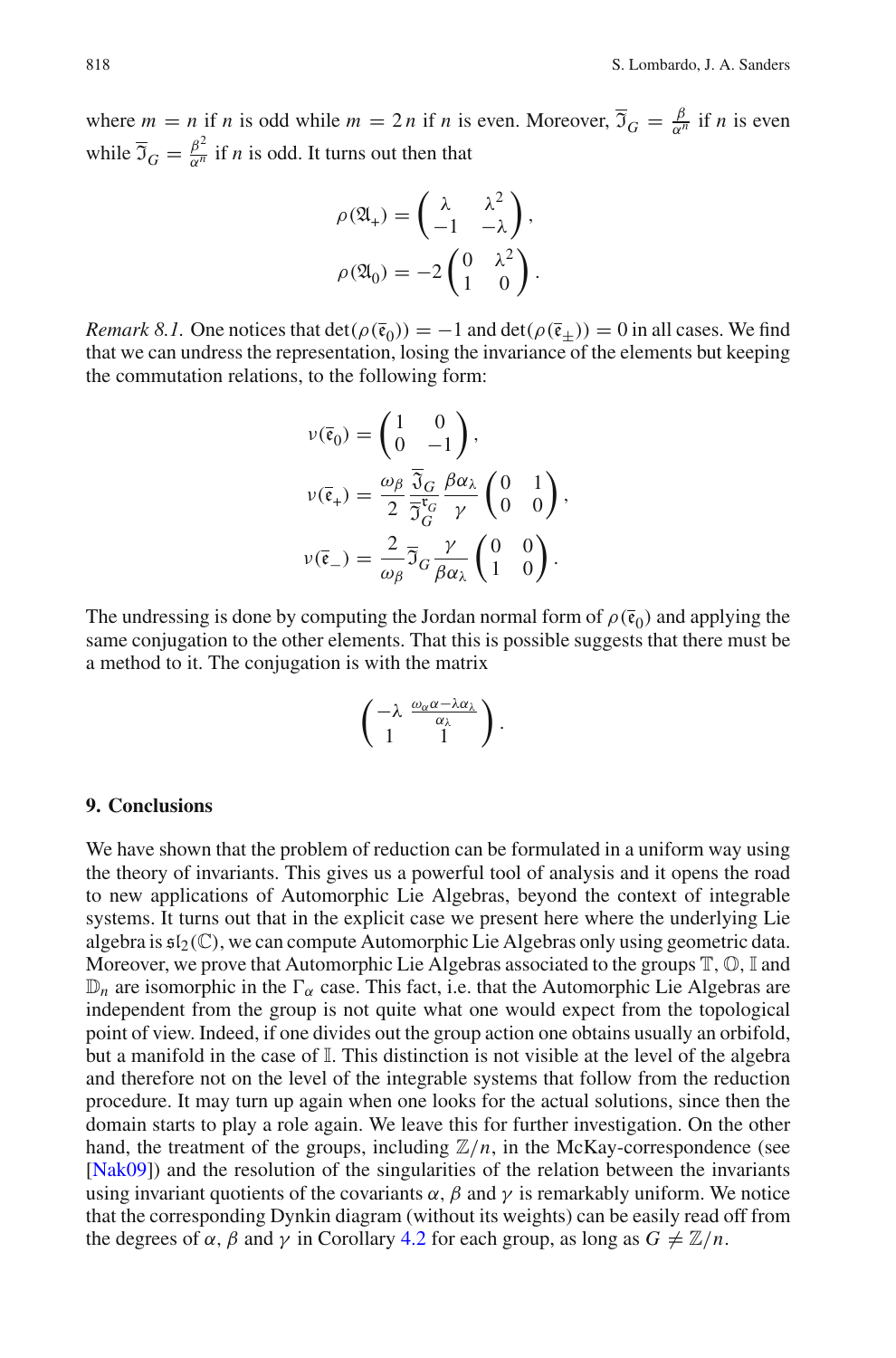Preliminary computations based on the icosahedral group  $\mathbb I$  suggest that in the case of non equivalent  $\sigma$  and  $\tau_2$  one finds an Automorphic Lie Algebra isomorphic to the previous ones.

In the case of higher dimensional Lie algebras, say  $\mathfrak{sl}_k(\mathbb{C})$ , one could proceed as follows. Let *k* be such that one of  $\mathbb{T}, \mathbb{O}, \mathbb{I}$  has an irreducible projective representation  $\tau_k$ . Fix a 2-dimensional irreducible representation  $σ$ . One can read off the existence of an invariant matrix  $\mathfrak{A}^{i,0}$  of degree 2*i* from the corresponding Dynkin diagram. Here  $\mathfrak{A}^{1,0}$ is the  $\mathfrak A$  as used in this paper. We plan to investigate these matters further.

*Acknowledgement.* The authors are grateful to A. V. Mikhailov for enlightening and fruitful discussions on various occasions. One of the authors, S. L., acknowledges financial support initially from EPSRC (EP/E044646/1) and then from NWO through the scheme VENI (016.073.026).

**Open Access** This article is distributed under the terms of the Creative Commons Attribution Noncommercial License which permits any noncommercial use, distribution, and reproduction in any medium, provided the original author(s) and source are credited.

#### **A.** Z/*n***,** α**-Divisor**

The analysis for the group  $\mathbb{Z}/n$  is different from the other groups and so we give it here a completely independent treatment. As before, let

$$
\rho(\mathfrak{A}) = \begin{pmatrix} XY & -X^2 \\ Y^2 & -XY \end{pmatrix}.
$$

Take  $\alpha = X$  and  $\beta = Y$ . Let  $m = n$  if *n* is odd and  $m = 2n$  if *n* is even. Let  $\omega$  be a  $m^{\text{th}}$  root of unity. The action of  $\mathbb{Z}/m$  is given by

$$
gX = \omega X, \quad gY = \omega^{-1}Y.
$$

<span id="page-27-0"></span>This induces an action of  $\mathbb{Z}/n$  on  $\lambda = Y/X$ . We see that  $(\alpha, \beta)^1 = -1$ , so the previous setting does not apply. In fact,  $\mathbb{C}[X, Y]_{\mathbb{Z}/m} = \mathbb{C}[\alpha, \beta]$ , so the algebra of covariants is polynomial. We can now compute the Poincaré function for  $\mathbb{C}[\alpha, \beta] \otimes \mathfrak{A}$  and we see that it equals

$$
\frac{3}{(1-t_{\alpha})(1-t_{\beta})},
$$

where 3 stands for the 3-dimensional space generated by  $(\alpha^2, \mathfrak{A})^2$ ,  $(\alpha\beta, \mathfrak{A})^2$  and  $(\beta^2, \mathfrak{A})^2$ , in other words, for  $\mathfrak{sl}_2(\mathbb{C})$ . Let  $m = 2d$ . Then we take  $\overline{\mathfrak{I}}_{\mathbb{Z}/2d} = \frac{\beta^d}{\alpha^d}$  $\frac{\beta^d}{\alpha^d} = \frac{\beta^n}{\alpha^n}$  $\frac{\beta^n}{\alpha^n}$ . Let  $m = 2d + 1$ . Then we take  $\overline{\mathfrak{I}}_{\mathbb{Z}/2d+1} = \frac{\beta^m}{\alpha^m} = \frac{\beta^n}{\alpha^n}$  $\frac{p}{\alpha^n}$ . We can thus draw the conclusion that  $\mathfrak{sl}_2(\mathbb{C}; \alpha)^{\mathbb{Z}/n} = \mathbb{C}[\overline{\mathfrak{I}}_{\mathbb{Z}/n}] \otimes \mathfrak{sl}_2(\mathbb{C})$ .

#### **B. Invariant,** α**-Divisor**

In this Appendix we derive the  $\alpha$ -divisor invariants associated to each group. We consider expressions of the form  $\frac{\beta^{m_2}}{\alpha^{m_1}}$  $\frac{\beta^{m_2}}{\alpha^{m_1}}$ ,  $m_1 \in \mathbb{Z}_{>0}$ ,  $m_2 \in \mathbb{Z}_{\geq 0}$ .

*B.1.* The compute the invariants we have to solve the homogeneity equation

$$
m_2 = m_1
$$
,  $m_1 \in \mathbb{Z}_{>0}$ ,  $m_2 \in \mathbb{Z}_{\geq 0}$ ,

and the invariance equation

$$
2m_2 = m_1 \mod 3.
$$

We take  $m_1 = 3$ . This leads to  $\overline{3}_{\mathbb{T}} \equiv \frac{\beta^3}{\alpha^3}$  $\frac{p}{\alpha^3}$ .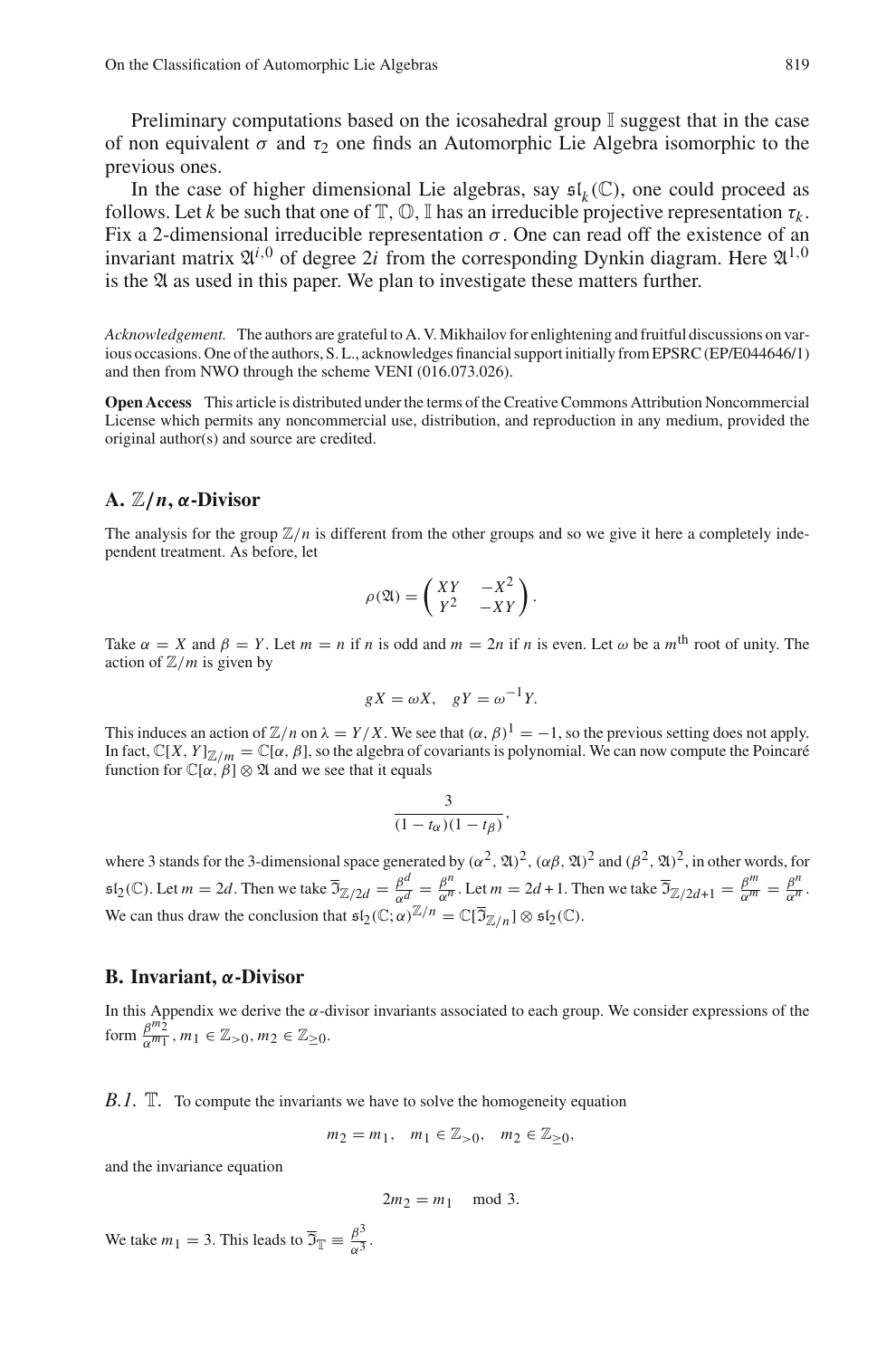*B.2.* O*.* To compute the invariants we have to solve the homogeneity and invariance equations

$$
4m_2 = 3m_1, m_1 \in \mathbb{Z}_{>0}, m_2 \in \mathbb{Z}_{\geq 0},
$$
  
0 = m<sub>1</sub> mod 2.

We let  $m_1 = 2k_1$  and  $m_2 = 3k_2$ . Then

$$
2k_2 = k_1, \quad k_1 \in \mathbb{Z}_{>0}, \quad k_2 \in \mathbb{Z}_{\geq 0}.
$$

Let  $k_1 = 2$ , that is,  $m_1 = 4$  and  $k_2 = 1$ , that is,  $m_2 = 3$ . Then  $\overline{3}_0 = \frac{\beta^3}{\alpha^4}$  $\frac{\rho}{\alpha^4}$ .

*B.3.* I. To compute the invariants we have to solve the homogeneity equation

$$
5m_2 = 3m_1, \quad m_1 \in \mathbb{Z}_{>0}, \quad m_2 \in \mathbb{Z}_{\geq 0}.
$$

Let  $m_1 = 5k_1$  and  $m_2 = 3k_2$ . Then  $k_1 = k_2$  and  $k_1 > 0$ . We let  $k_1 = k_2 = 1$ , that is,  $m_1 = 5$  and  $m_2 = 3$ . We have found  $\overline{3}_{\mathbb{I}} \equiv \frac{\beta^3}{\alpha^5}$  $\frac{\mu}{\alpha^5}$ .

*B.4.*  $\mathbb{D}_m$ . To compute the invariants we have to solve the homogeneity equation

$$
m m_2 = 2m_1, m_2 \ge 0, m_1 > 0,
$$

and the invariance equation

$$
m m_2 = 2m_1 \mod 4.
$$

The last one follows from the first. Let  $n = 2d + p$ ,  $p = 0$ , 1. If *n* is even, we take  $m_1 = n$  and  $m_2 = 1$ . If *n* is odd, we take  $m_1 = n$  and  $m_2 = 2$ . Thus the invariant is  $\overline{B}_{\mathbb{D}_n} = \frac{\beta^{1+p}}{\alpha^n}$  $\frac{1}{\alpha^n}$ .

#### **C. The** β**-Divisor**

We consider here the algebra  $\mathfrak{sl}_2(\mathbb{C}; \beta)^G$ , that is the *G*–Automorphic Lie Algebra based on  $\mathfrak{sl}_2(\mathbb{C})$  with homogeneous coefficients having poles at the zeros of  $\beta$ .

*C.1. Invariant,*  $β$ -*divisor.* We compute first of all the  $β$ -divisor invariants associated to each group; we use an underlined notation for this case. Let us consider expressions of the form  $\frac{\alpha^{m_2}}{\beta^{m_1}}$ ,  $m_1 \in \mathbb{Z}_{\geq 0}$ ,  $m_2 \in \mathbb{Z}_{> 0}$ .

*C.1.1.* The compute the invariants we have to solve the homogeneity and invariance equations

$$
\begin{aligned}\nm_2 &= m_1, & m_1 \in \mathbb{Z}_{>0}, & m_2 \in \mathbb{Z}_{\geq 0}, \\
m_2 &= 2m_1 \mod 3.\n\end{aligned}
$$

We take  $m_2 = 3$ . This leads to  $\mathcal{I}_{\mathbb{T}} = \frac{\alpha^3}{\beta^3}$  $\frac{\alpha^2}{\beta^3}$ , where the underline notation indicates division by  $β$ .

*C.1.2.* ① To compute the invariants we have to solve the homogeneity and invariance equations

$$
3m_2 = 4m_1, \quad m_1 \in \mathbb{Z}_{>0}, \quad m_2 \in \mathbb{Z}_{\geq 0},
$$
  

$$
0 = m_2 \mod 2.
$$

We let  $m_2 = 2k_2$  and  $m_1 = 3k_1$ . Then

$$
k_2=2k_1,\quad k_1\in\mathbb{Z}_{>0},\quad k_2\in\mathbb{Z}_{\geq 0}.
$$

Let  $k_1 = 1$ , that is,  $m_1 = 3$  and  $k_2 = 2$ , that is,  $m_2 = 4$ . Then  $\mathfrak{I}_{\text{CD}} \equiv \frac{\alpha^4}{\beta^3}$  $\frac{\alpha}{\beta^3}$ .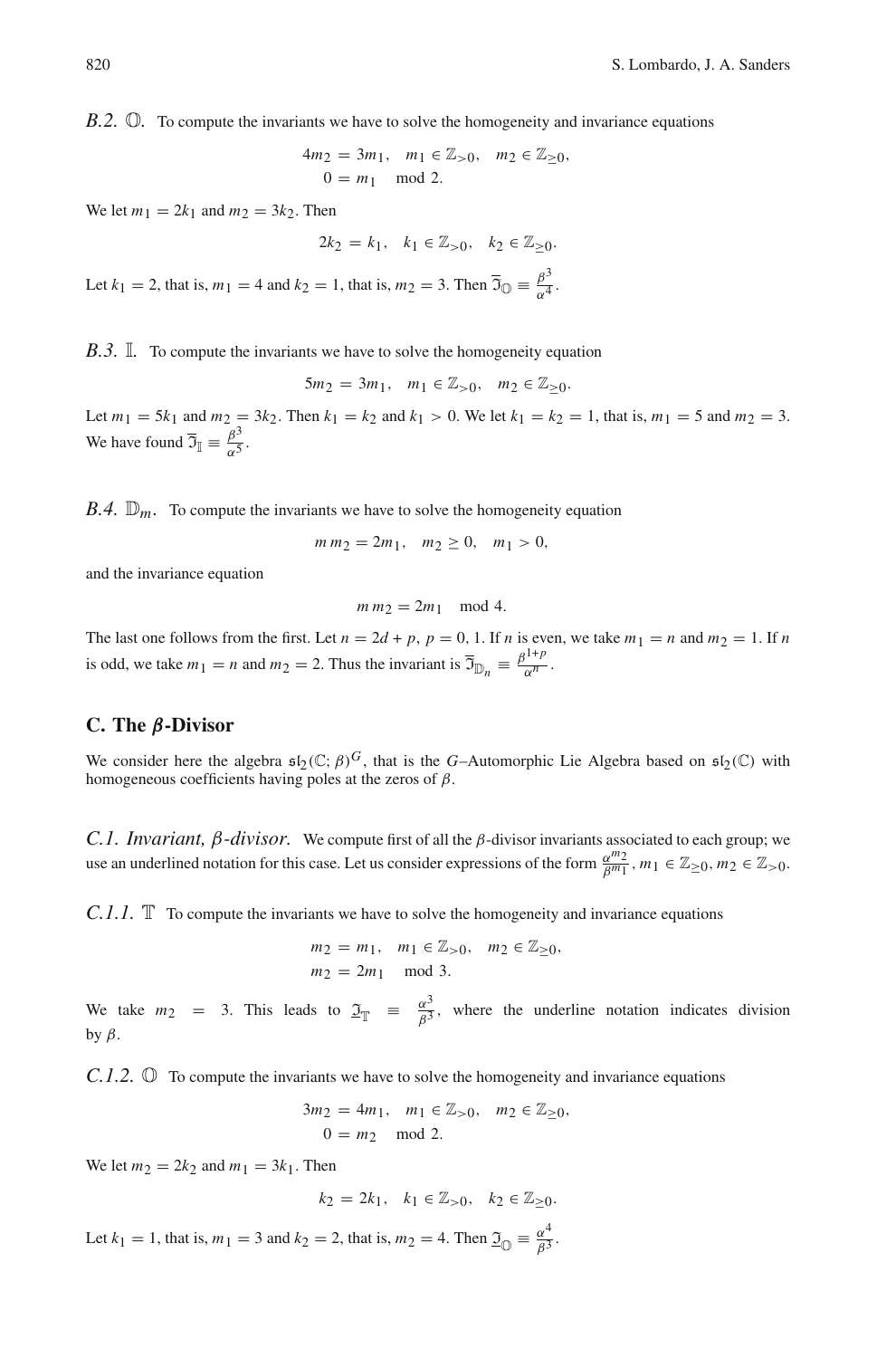*C.1.3.* I To compute the invariants we have to solve the homogeneity equation

$$
3m_2 = 5m_1, \ \ m_1 \in {\mathbb Z}_{>0}, \ \ m_2 \in {\mathbb Z}_{\geq 0}.
$$

Let  $m_1 = 3k_1$  and  $m_2 = 5k_2$ . Then  $k_1 = k_2$  and  $k_1 > 0$ . We let  $k_1 = k_2 = 1$ , that is,  $m_1 = 3$  and  $m_2 = 5$ . We have found  $\underline{\mathfrak{I}}_{\mathbb{I}} \equiv \frac{\alpha^5}{\beta^3}$  $\frac{\alpha}{\beta^3}$ .

*C.2.*  $\mathbb{D}_m$ . To compute the invariants we have to solve the homogeneity equation

$$
2m_2 = m m_1, \quad m_2 \ge 0, \quad m_1 > 0,
$$

and the invariance equation

$$
2m_2 = m m_1 \mod 4.
$$

The last one follows from the first. Let  $n = 2d + p$ ,  $p = 0$ , 1. If *n* is even, we take  $m_2 = n$  and  $m_1 = 1$ . If *n* is odd, we take  $m_2 = n$  and  $m_1 = 2$ . Thus the invariant is  $\mathfrak{I}_{\mathbb{D}_n} \equiv \frac{\alpha^n}{\beta^{1+n}}$  $\frac{\alpha}{\beta^{1+p}}$ .

#### *C.3. The homogeneous basis.*

**Lemma C.1.** *The homogeneous basis of*  $\mathfrak{sl}_2(\mathbb{C}; \beta)^G$  *is given by* 

$$
\underline{\mathfrak{A}}_{\beta}^{1} = \underline{\mathfrak{I}}_{G} \overline{\mathfrak{A}}_{\beta}^{1},\tag{34}
$$

$$
\underline{\mathfrak{A}}_{\alpha}^{1} = \underline{\mathfrak{I}}_{G} \overline{\mathfrak{A}}_{\alpha}^{1},\tag{35}
$$

$$
\underline{\mathfrak{A}}_{\gamma}^2 = \underline{\mathfrak{I}}_G \overline{\mathfrak{A}}_{\gamma}^2,\tag{36}
$$

*where*  $\mathfrak{I}_G = \frac{\omega_{\alpha}}{\omega_{\beta}}$  $\frac{\alpha^2}{q}$ <sub>*G*</sub>(α)  $\frac{\partial^2 \mathsf{q}_G(\alpha)}{\partial^2 \mathsf{p}_G(\beta)}$  for  $G = \mathbb{T}, \mathbb{O}, \mathbb{I}$  and  $\mathbb{D}_n$ *, n odd, and*  $\underline{\mathfrak{I}}_G^2 = \frac{\omega_\alpha}{\omega_\beta}$  $\frac{\alpha^2}{q}$ <sub>*G*</sub>(α)  $\frac{\partial^2 \mathbf{q}}{\partial^2 \mathbf{p}_G(\beta)}$  for  $G = \mathbb{D}_n$ , n even. In *other words,*  $\frac{\omega_{\alpha}}{\omega_{\beta}}$  $\frac{\alpha^2 \mathfrak{q}_G(\alpha)}{q}$  $\frac{\alpha^2 \mathfrak{q}_G(\alpha)}{\beta^2 \mathfrak{p}_G(\beta)} = \mathfrak{Q}_G^{1+\mathfrak{r}_G^*}$ , where  $\mathfrak{r}_G = 0$  for  $G = \mathbb{T}, \mathbb{O}, \mathbb{I}, \mathbb{D}_n$ , *n odd, and* 1 for  $\mathbb{D}_n$ , *n even. If we, moreover, define*  $\frac{\mathfrak{H}}{\Delta G} = \frac{\omega_{\gamma} \gamma^2}{\omega_{\beta} \beta^2 \mathfrak{p}_{C}}$  $\frac{\omega_{\gamma}}{\omega_{\beta} \beta^2 \mathfrak{p}_G(\beta)}$  then it follows immediately that

$$
\underline{\mathfrak{I}}_G^{1+\mathfrak{r}_G} = 1 - \underline{\mathfrak{H}}_G.
$$

**Corollary C.1.**  $\mathfrak{I}_G \mathfrak{I}_G = 1$  *and*  $\mathfrak{I}_G = \mathfrak{I}_G \mathfrak{H}_G$ .

**Table 8.**  $\beta$  divisor: homogeneous elements of  $\mathbb{I}, \mathbb{O}, \mathbb{T}$ 

| $\mathfrak{I}_G$                    | 24490059264 $\frac{\alpha^3}{\beta^3}$                         | $-13500000 \frac{\alpha^4}{\beta^3}$                            | 2654208 <i>i</i> $\sqrt{3} \frac{\alpha^3}{a^3}$                            |
|-------------------------------------|----------------------------------------------------------------|-----------------------------------------------------------------|-----------------------------------------------------------------------------|
| $\mathfrak{D}_G$                    | $-\frac{121}{200}\frac{\gamma^2}{\beta^3}$                     | $-\frac{25}{32}\frac{\gamma^2}{8^3}$                            | $-\frac{2}{8}$ $\frac{1}{8}$                                                |
| $\underline{\mathfrak{A}}^1_\alpha$ | 2040838272 $\frac{\alpha^4}{\beta^3} \mathfrak{A}^1_{\alpha}$  | $-2250000\frac{\alpha^3}{\beta^3}\mathfrak{A}^1_{\alpha}$       | 663552 <i>i</i> $\sqrt{3} \frac{\alpha^2}{\beta^3} \mathfrak{A}_{\alpha}^1$ |
| $\underline{\mathfrak{A}}^1_B$      | $\frac{1}{20}$ $\frac{1}{\beta}$ $\mathfrak{A}^1_{\beta}$      | $\frac{1}{8} \frac{1}{8} \mathfrak{A}_{\beta}^1$                | $rac{1}{4}$ $rac{1}{8}$ $\mathfrak{A}^1_{\beta}$                            |
| $\underline{\mathfrak{A}}_{\nu}^2$  | $-\frac{121}{2900}\frac{\alpha}{\beta^2}\mathfrak{A}_\gamma^2$ | $\frac{25}{352} \frac{\alpha}{\beta^2} \mathfrak{A}_{\gamma}^2$ | $\overline{20}$ $\overline{B^2}$                                            |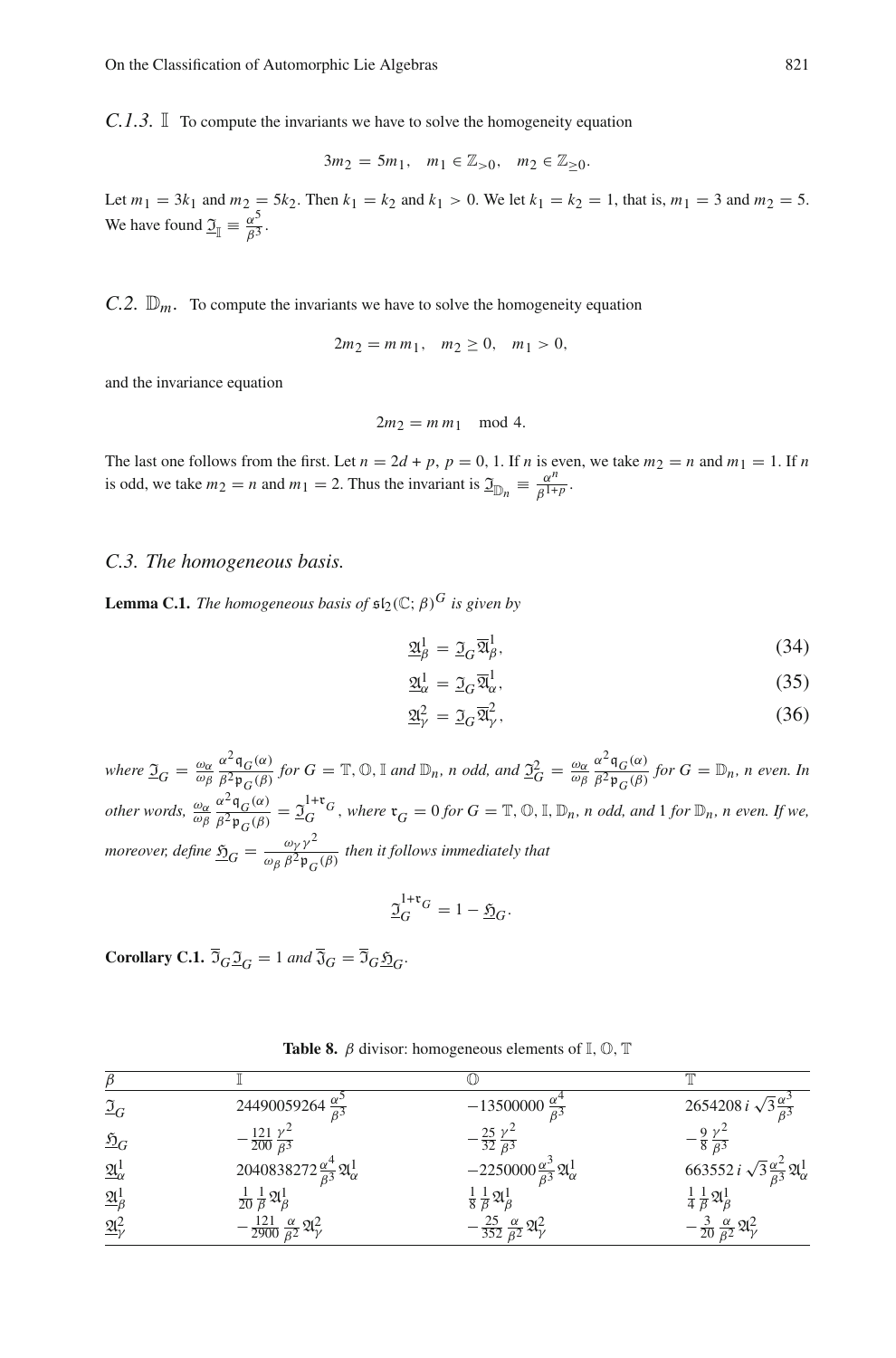| $\beta$                             | $\mathbb{D}_n$ , <i>n</i> even                     | $\mathbb{D}_n$ , <i>n</i> odd |
|-------------------------------------|----------------------------------------------------|-------------------------------|
| $\mathfrak{I}_G$                    | $\alpha^n$                                         |                               |
| $\mathfrak{D}_G$                    | 2n                                                 | n <sup>2</sup>                |
| $\underline{\mathfrak{A}}^1_\alpha$ |                                                    | $\alpha^{\mu}$                |
| $\underline{\mathfrak{A}}^1_f$      | $\overline{2n}$                                    |                               |
| $\underline{\mathfrak{A}}^2$        | $\frac{\alpha}{2} \mathfrak{A}^2$<br>$2(2n)^2(2n-$ | $\mathfrak{A}^2$<br>$2n^2(n-$ |

**Table 9.**  $\beta$  divisor: homogeneous elements of  $\mathbb{D}_n$ , for *n* even and odd

*Example C.1* ( $\mathbb{D}_n$ *, with*  $n = 2$ *).* In the case of  $\mathbb{D}_2$  one finds

$$
\rho(\underline{\mathfrak{A}}_{\alpha}^{1}) = \begin{pmatrix} 0 & -\frac{2\lambda^{3}}{1+\lambda^{4}} \\ -\frac{2\lambda}{1+\lambda^{4}} & 0 \end{pmatrix},
$$

$$
\rho(\underline{\mathfrak{A}}_{\beta}^{1}) = \begin{pmatrix} \frac{1-\lambda^{4}}{1+\lambda^{4}} & -\frac{2\lambda}{1+\lambda^{4}} \\ -\frac{2\lambda^{3}}{1+\lambda^{4}} & -\frac{1-\lambda^{4}}{1+\lambda^{4}} \end{pmatrix},
$$

$$
\rho(\underline{\mathfrak{A}}_{\gamma}^{2}) = \begin{pmatrix} 0 & \frac{\lambda}{1+\lambda^{4}} \\ \frac{\lambda^{3}}{1+\lambda^{4}} & 0 \end{pmatrix}.
$$

<span id="page-30-8"></span>**Theorem C.1.** *The commutation relations for the basis of*  $\mathfrak{sl}_2(\mathbb{C}; \beta)^G$  *are* 

$$
[\underline{\mathfrak{A}}_{\beta}^{1}, \underline{\mathfrak{A}}_{\alpha}^{1}] = 2 \,\underline{\mathfrak{I}}_{G} \underline{\mathfrak{A}}_{\beta}^{1} - 2 \,\underline{\mathfrak{A}}_{\alpha}^{1},\tag{37}
$$

$$
[\underline{\mathfrak{A}}_{\beta}^{1}, \underline{\mathfrak{A}}_{\gamma}^{2}] = \underline{\mathfrak{I}}_{G}^{\mathfrak{r}_{G}} \underline{\mathfrak{A}}_{\alpha}^{1} + 2 \underline{\mathfrak{A}}_{\gamma}^{2},\tag{38}
$$

$$
[\underline{\mathfrak{A}}_{\alpha}^{1}, \underline{\mathfrak{A}}_{\gamma}^{2}] = \underline{\mathfrak{I}}_{G} \underline{\mathfrak{A}}_{\beta}^{1} + 2 \underline{\mathfrak{I}}_{G} \underline{\mathfrak{A}}_{\gamma}^{2}.
$$
 (39)

*Proof.* This follows immediately from Theorem [5.2.](#page-19-2) □

As for the case of the  $\alpha$ -divisor one can now diaginalise the algebra to find its normal form; let

$$
\mathfrak{X} = x_1 \mathfrak{A}_{\beta}^1 + x_2 \mathfrak{A}_{\alpha}^1 + x_3 \mathfrak{A}_{\gamma}^2 = \begin{pmatrix} x_1 \\ x_2 \\ x_3 \end{pmatrix}.
$$

<span id="page-30-5"></span><span id="page-30-4"></span><span id="page-30-0"></span>Then

$$
ad(\underline{\mathfrak{A}}_{\beta}^{1})\mathfrak{X} = x_{2}(2\underline{\mathfrak{I}}_{G}\underline{\mathfrak{A}}_{\beta}^{1} - 2\underline{\mathfrak{A}}_{\alpha}^{1}) + x_{3}(\underline{\mathfrak{I}}_{G}^{\mathfrak{r}}\underline{\mathfrak{A}}_{\alpha}^{1} + 2\underline{\mathfrak{A}}_{\gamma}^{2})
$$

$$
= \begin{pmatrix} 2x_{2}\,\underline{\mathfrak{I}}_{G} \\ -2x_{2} + x_{3}\,\underline{\mathfrak{I}}_{G}^{\mathfrak{r}} \\ 2x_{3} \end{pmatrix}
$$

$$
= \begin{pmatrix} 0 & 2\underline{\mathfrak{I}}_{G} & 0 \\ 0 & -2 & \underline{\mathfrak{I}}_{G}^{\mathfrak{r}} \\ 0 & 0 & 2 \end{pmatrix} \begin{pmatrix} x_{1} \\ x_{2} \\ x_{3} \end{pmatrix}.
$$

<span id="page-30-7"></span><span id="page-30-6"></span><span id="page-30-3"></span><span id="page-30-2"></span><span id="page-30-1"></span>This leads to the transformation matrix

$$
\begin{pmatrix} 1 & 0 & 0 \\ -\frac{\Im}{G} & 1 & 0 \\ \frac{1}{4}\frac{\Im}{G}^{C+1} & \frac{1}{4}\frac{\Im}{G}^{C} & 1 \end{pmatrix}
$$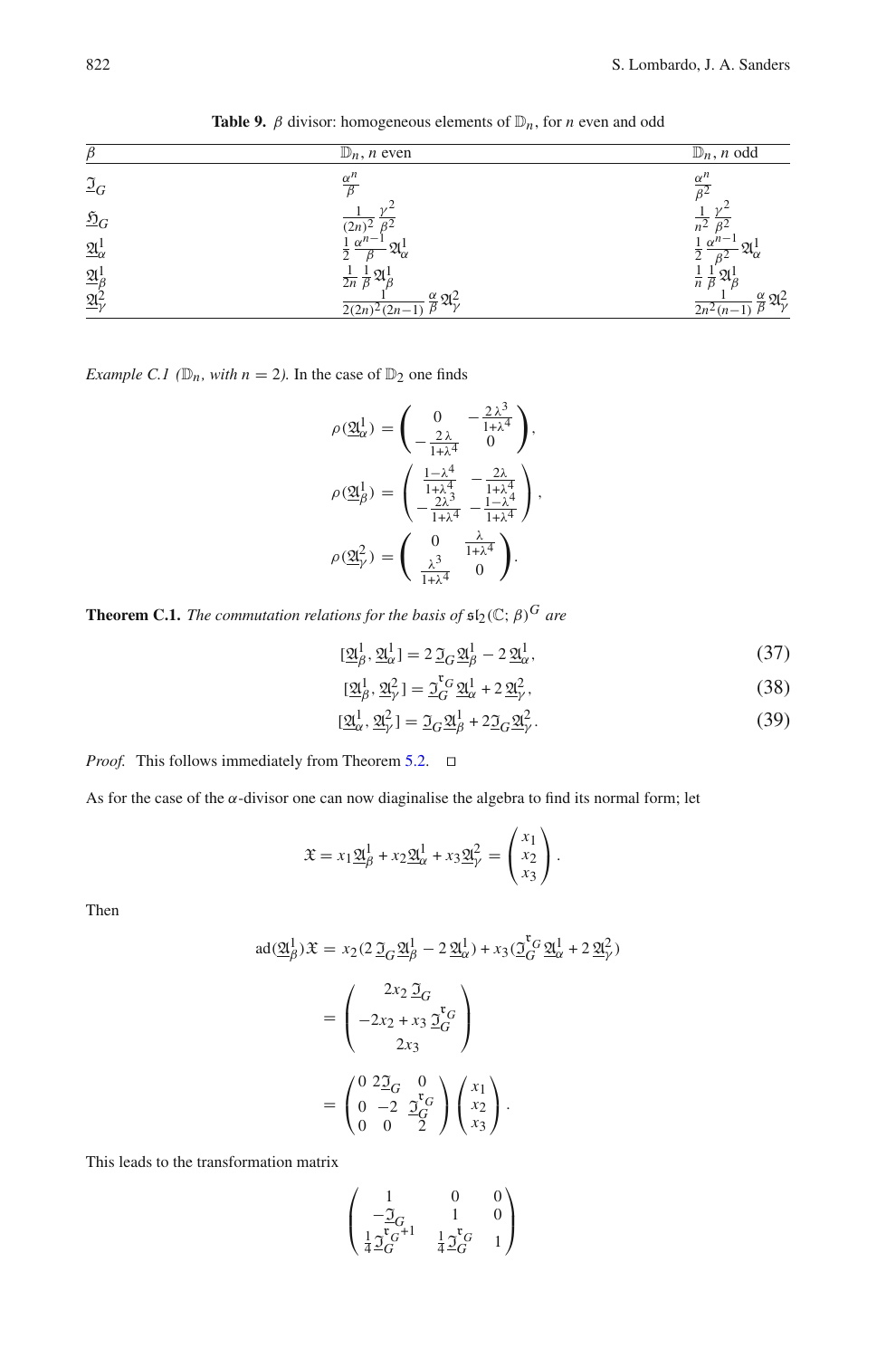<span id="page-31-13"></span><span id="page-31-5"></span>and suggests the definition of a new basis:

$$
\underline{\mathfrak{e}}^0 = \underline{\mathfrak{A}}^1_{\beta},\tag{40}
$$

$$
\underline{\mathfrak{e}}^{-} = \underline{\mathfrak{A}}_{\alpha}^{1} - \underline{\mathfrak{I}}_{G} \underline{\mathfrak{A}}_{\beta}^{1},\tag{41}
$$

$$
\underline{\mathfrak{e}}^{+} = \underline{\mathfrak{A}}_{\gamma}^{2} + \frac{1}{4} \underline{\mathfrak{I}}_{G}^{\mathfrak{r}} \underline{\mathfrak{A}}_{\alpha}^{1} + \frac{1}{4} \underline{\mathfrak{I}}_{G}^{\mathfrak{r}_{G}+1} \underline{\mathfrak{A}}_{\beta}^{1}.
$$
 (42)

<span id="page-31-9"></span><span id="page-31-6"></span><span id="page-31-1"></span>In the new basis the commutation relations read

$$
[\underline{\mathfrak{e}}^+, \underline{\mathfrak{e}}^-] = -\mathfrak{I}_G \mathfrak{H}_G \underline{\mathfrak{e}}^0,
$$
  

$$
[\underline{\mathfrak{e}}^0, \underline{\mathfrak{e}}^\pm] = \pm 2\underline{\mathfrak{e}}^\pm.
$$

<span id="page-31-10"></span>The following theorems hold true:

<span id="page-31-11"></span>**Theorem C.2.** *The G–Automorphic Lie algebras*  $\mathfrak{sl}_2(\mathbb{C}; \beta)^G$  *are isomorphic as modules to*  $\mathbb{C}[\mathcal{I}_G] \otimes \mathfrak{sl}_2(\mathbb{C})$ *. A basis for*  $\mathfrak{sl}_2(\mathbb{C}; \beta)^G$ *, is given by* 

$$
\underline{\mathfrak{e}}_l = \underline{\mathfrak{I}}_G^l \underline{\mathfrak{e}} \,, \quad = 0, \pm, \quad l \in \mathbb{Z}_{\geq 0},
$$

<span id="page-31-3"></span><span id="page-31-2"></span><span id="page-31-0"></span>*The commutation relations can be brought into the form*

$$
\begin{aligned} [\underline{\mathfrak{e}}_{l_1}^+, \underline{\mathfrak{e}}_{l_2}^-] &= \underline{\mathfrak{e}}_{l_1+l_2+1}^0 - \underline{\mathfrak{e}}_{l_1+l_2+2+\mathfrak{r}_G}^0, \\ [\underline{\mathfrak{e}}_{l_1}^0, \underline{\mathfrak{e}}_{l_2}^\pm] &= \pm 2\underline{\mathfrak{e}}_{l_1+l_2}^\pm. \end{aligned}
$$

<span id="page-31-15"></span><span id="page-31-4"></span>*The algebras are quasi–graded (e.g. [\[LM05](#page-31-0)]), with grading depth* 2 + r*<sup>G</sup> .*

<span id="page-31-19"></span><span id="page-31-12"></span>**Theorem C.3.** Let G be either one of the groups  $\mathbb{T}, \mathbb{O}, \mathbb{I}$  or  $\mathbb{D}_n$ , with n odd. Then, the Automorphic Lie *Algebras*  $\mathfrak{sl}_2(\mathbb{C}; \beta)^G$  *are isomorphic as Lie algebras to the Automorphic Lie Algebras*  $\mathfrak{sl}_2(\mathbb{C}; \alpha)^G$ *.* 

<span id="page-31-16"></span><span id="page-31-14"></span>*Proof.* In all cases one has  $[\,\underline{\mathfrak{e}}^+,\,\underline{\mathfrak{e}}^-] = Q_G(\mathcal{I}_G)\,\underline{\mathfrak{e}}^0$ , where  $Q_G$  is a quadratic polynomial. Using the allowed complex scaling and affine transformations on  $\mathcal{I}_G$  and rescaling  $\underline{\mathfrak{e}}^-$ , this can be normalized to  $[\underline{\mathfrak{e}}^+, \underline{\mathfrak{e}}^-] =$  $(1 + \hat{\sigma}_G^2) \underline{\mathfrak{e}}^0$ . □

<span id="page-31-18"></span><span id="page-31-17"></span><span id="page-31-7"></span>*Remark C.1.* In [\[LM05,](#page-31-0) Sect. 3] it was remarked that automorphic algebras corresponding to different orbits are not isomorphic, i.e. elements of one algebra cannot be represented by a finite linear combination of the basis elements of the other algebra with complex constant coefficients. This seems to be in contradiction with Theorem [C.3](#page-30-8) for odd *n*.

#### <span id="page-31-8"></span>**References**

- [Bel80] Belavin, A.A.: Discrete groups and integrability of quantum systems. Funkt. Anal. i Pril. **14**(4), 18–26, 95 (1980)
- [Bel81] Belavin, A.A.: Dynamical symmetry of integrable quantum systems. Nucl. Phys. B **180**(2, FS 2), 189–200 (1981)
- [BM] Bury, R.T., Mikha˘ılov, A.V.: *Solitons and wave fronts in periodic two dimensional Volterra system*. In preparation (2009)
- [BM09] Bury, R.T., Mikhaĭlov, A.V.: Automorphic Lie algebras and corresponding integrable systems. 2009
- [Dol] Dolgachev, I.V.: *McKay Correspondence*. Lecture notes, Winter 2006/07
- [GGIK01] Gerdjikov, V.S., Grahovski, G.G., Ivanov, R.I., Kostov, N.A.: *N*-wave interactions related to simple Lie algebras. Z2-reductions and soliton solutions. Inverse Problems **17**(4), 999–1015, (2001). (Special issue to celebrate Pierre Sabatier's 65th birthday (Montpellier, 2000))
- [GGK01] Gerdjikov, V.S., Grahovski, G.G., Kostov, N.A.: Reductions of *N*-wave interactions related to low-rank simple Lie algebras. I.  $\mathbb{Z}_2$ -reductions. J. Phys. A 34(44) 9425–9461 (2001)
- [GKV07a] Gerdjikov, V., Kostov, N., Valchev, T.: Soliton equations with deep reductions. Generalized Fourier transforms. In: *Topics in Contemporary Differential Geometry, Complex Analysis and Mathematical Physics*, Hackensack, NJ: World Sci. Publ., 2007, pp. 85–96